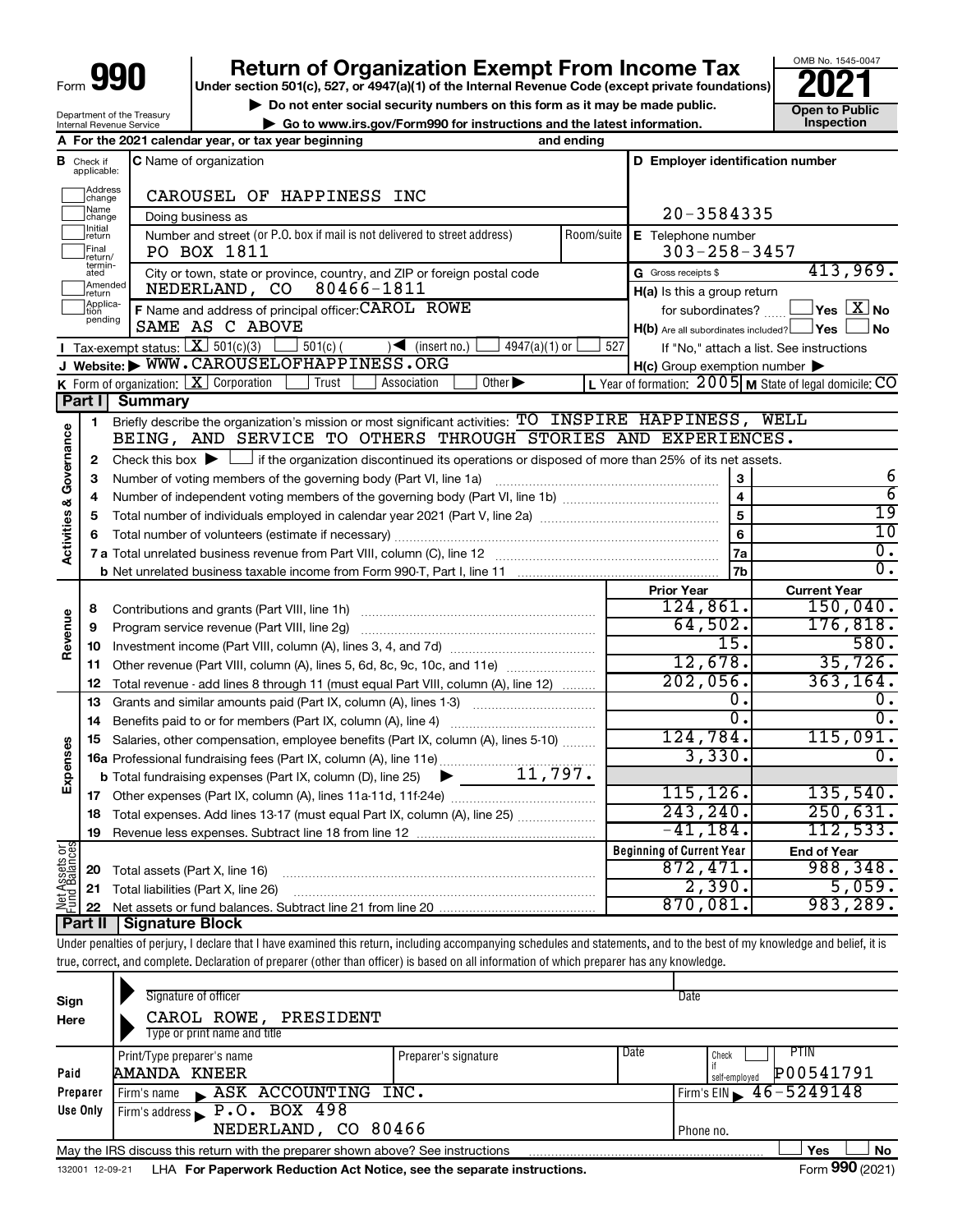|    | CAROUSEL OF HAPPINESS INC<br>Form 990 (2021)                                                                                                 | 20-3584335<br>Page 2                      |
|----|----------------------------------------------------------------------------------------------------------------------------------------------|-------------------------------------------|
|    | <b>Statement of Program Service Accomplishments</b><br>Part III                                                                              |                                           |
|    |                                                                                                                                              |                                           |
| 1  | Briefly describe the organization's mission:                                                                                                 |                                           |
|    | TO INSPIRE HAPPINESS, WELL BEING, AND SERVICE TO OTHERS THROUGH                                                                              |                                           |
|    | STORIES AND EXPERIENCES.                                                                                                                     |                                           |
|    |                                                                                                                                              |                                           |
| 2  | Did the organization undertake any significant program services during the year which were not listed on the                                 |                                           |
|    | prior Form 990 or 990-EZ?                                                                                                                    | $\overline{\ }$ Yes $\overline{\rm X}$ No |
|    | If "Yes," describe these new services on Schedule O.                                                                                         |                                           |
| з  | Did the organization cease conducting, or make significant changes in how it conducts, any program services?                                 | $\Box$ Yes $[\overline{\mathrm{X}}]$ No   |
|    | If "Yes," describe these changes on Schedule O.                                                                                              |                                           |
| 4  | Describe the organization's program service accomplishments for each of its three largest program services, as measured by expenses.         |                                           |
|    | Section 501(c)(3) and 501(c)(4) organizations are required to report the amount of grants and allocations to others, the total expenses, and |                                           |
|    | revenue, if any, for each program service reported.                                                                                          |                                           |
| 4a | $207$ , $064$ $\cdot$ including grants of \$<br>) (Expenses \$<br>) (Revenue \$<br>(Code:                                                    | 213, 124.                                 |
|    | OPENED ON MAY 29, 2010, THE CAROUSEL IS AN EXHIBIT OF RECENT FOLK ART                                                                        |                                           |
|    | SCULPTURE IN THE FORM OF HAND CARVED ANIMALS ON A HISTORIC 1910 WORKING                                                                      |                                           |
|    | CAROUSEL. THE WHIMSICAL ANIMALS INSPIRE A SENSE OF HAPPINESS AND WELL                                                                        |                                           |
|    | BEING FOR THOSE WHO EITHER RIDE OR WATCH. THE BUILDING HOUSING THE                                                                           |                                           |
|    | CAROUSEL IS A DEMONSTRATION OF GREEN ENERGY TECHONOLOGY AND ALSO SERVES                                                                      |                                           |
|    | AS A PLACE TO SHARE ART, POETRY, AND LITERATURE. ADMISSION TO THE                                                                            |                                           |
|    | BUILDING AND TO VIEW THE CAROUSEL IS FREE. RIDES ARE FREE FOR THOSE WHO                                                                      |                                           |
|    | CANNOT AFFORD THE \$3 TICKET TO RIDE, OR WHO VISIT AS PART OF A SPECIAL                                                                      |                                           |
|    | NEEDS GROUP, OR ON HOLIDAYS HONORING VETERANS, MOTHERS, AND FATHERS.                                                                         |                                           |
|    |                                                                                                                                              |                                           |
|    |                                                                                                                                              |                                           |
|    |                                                                                                                                              |                                           |
| 4b | $0 \cdot$ including grants of \$<br>) (Revenue \$<br>(Code:<br>) (Expenses \$                                                                |                                           |
|    | THE STORY CATCHER SOUND BOOTH WAS DEVELOPED IN 2018. VISITORS ARE GIVEN                                                                      |                                           |
|    | AN OPPORTUNITY TO SHARE MEMORIES AND EXPERIENCES OF HISTORICAL                                                                               |                                           |
|    | CAROUSELS, AS WELL AS THEIR EXPERIENCE WITH OUR CAROUSEL.                                                                                    |                                           |
|    |                                                                                                                                              |                                           |
|    |                                                                                                                                              |                                           |
|    |                                                                                                                                              |                                           |
|    |                                                                                                                                              |                                           |
|    |                                                                                                                                              |                                           |
|    |                                                                                                                                              |                                           |
|    |                                                                                                                                              |                                           |
|    |                                                                                                                                              |                                           |
|    |                                                                                                                                              |                                           |
| 4c | (Code: ) (Expenses \$<br>including grants of \$<br>) (Revenue \$                                                                             |                                           |
|    |                                                                                                                                              |                                           |
|    |                                                                                                                                              |                                           |
|    |                                                                                                                                              |                                           |
|    |                                                                                                                                              |                                           |
|    |                                                                                                                                              |                                           |
|    |                                                                                                                                              |                                           |
|    |                                                                                                                                              |                                           |
|    |                                                                                                                                              |                                           |
|    |                                                                                                                                              |                                           |
|    |                                                                                                                                              |                                           |
|    |                                                                                                                                              |                                           |
|    |                                                                                                                                              |                                           |
| 4d | Other program services (Describe on Schedule O.)                                                                                             |                                           |
|    | (Expenses \$<br>(Revenue \$<br>including grants of \$                                                                                        |                                           |
| 4е | 207,064.<br>Total program service expenses                                                                                                   |                                           |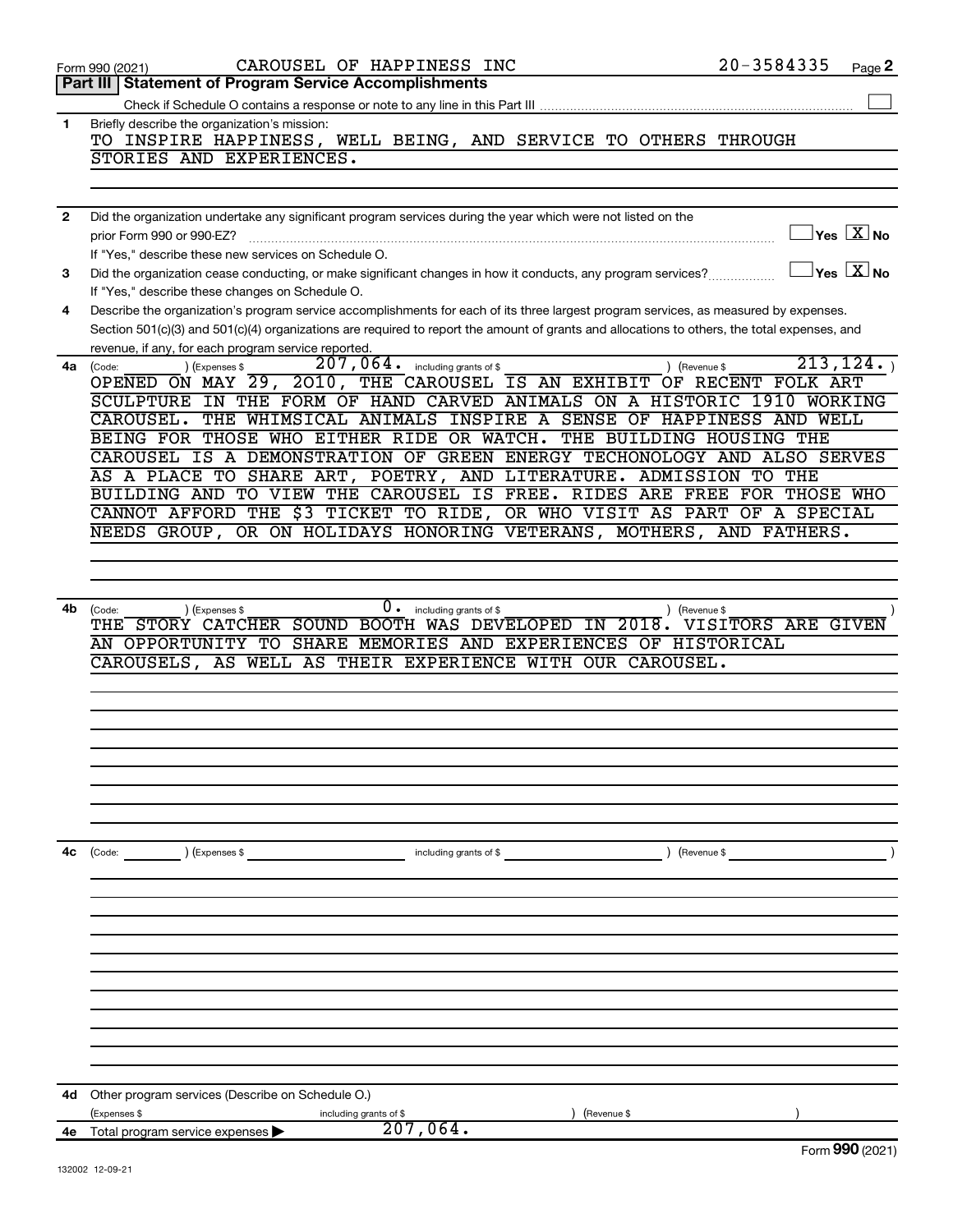|  | Form 990 (2021) |
|--|-----------------|

**Part IV Checklist of Required Schedules**

 $\frac{1}{100}$   $\frac{1}{2021}$   $\frac{1}{200}$   $\frac{1}{200}$   $\frac{1}{200}$   $\frac{1}{200}$   $\frac{1}{200}$   $\frac{1}{200}$   $\frac{1}{200}$   $\frac{1}{200}$   $\frac{1}{200}$   $\frac{1}{200}$   $\frac{1}{200}$   $\frac{1}{200}$   $\frac{1}{200}$   $\frac{1}{200}$   $\frac{1}{200}$   $\frac{1}{200}$   $\frac{$ CAROUSEL OF HAPPINESS INC 20-3584335

|    |                                                                                                                                                                                                                                                                |                          | Yes | No.                          |
|----|----------------------------------------------------------------------------------------------------------------------------------------------------------------------------------------------------------------------------------------------------------------|--------------------------|-----|------------------------------|
| 1  | Is the organization described in section 501(c)(3) or 4947(a)(1) (other than a private foundation)?<br>If "Yes," complete Schedule A                                                                                                                           | 1                        | х   |                              |
| 2  |                                                                                                                                                                                                                                                                | $\mathbf{2}$             | х   |                              |
| 3  | Did the organization engage in direct or indirect political campaign activities on behalf of or in opposition to candidates for                                                                                                                                |                          |     |                              |
|    | public office? If "Yes," complete Schedule C, Part I                                                                                                                                                                                                           | з                        |     | х                            |
| 4  | Section 501(c)(3) organizations. Did the organization engage in lobbying activities, or have a section 501(h) election in effect                                                                                                                               |                          |     |                              |
|    |                                                                                                                                                                                                                                                                | 4                        |     | х                            |
| 5  | Is the organization a section 501(c)(4), 501(c)(5), or 501(c)(6) organization that receives membership dues, assessments, or                                                                                                                                   |                          |     |                              |
|    |                                                                                                                                                                                                                                                                | 5                        |     | х                            |
| 6  | Did the organization maintain any donor advised funds or any similar funds or accounts for which donors have the right to                                                                                                                                      |                          |     |                              |
|    | provide advice on the distribution or investment of amounts in such funds or accounts? If "Yes," complete Schedule D, Part I                                                                                                                                   | 6                        |     | х                            |
| 7  | Did the organization receive or hold a conservation easement, including easements to preserve open space,                                                                                                                                                      |                          |     |                              |
|    |                                                                                                                                                                                                                                                                | $\overline{\phantom{a}}$ |     | x                            |
| 8  | Did the organization maintain collections of works of art, historical treasures, or other similar assets? If "Yes," complete                                                                                                                                   |                          |     |                              |
|    |                                                                                                                                                                                                                                                                | 8                        | х   |                              |
| 9  | Did the organization report an amount in Part X, line 21, for escrow or custodial account liability, serve as a custodian for                                                                                                                                  |                          |     |                              |
|    | amounts not listed in Part X; or provide credit counseling, debt management, credit repair, or debt negotiation services?                                                                                                                                      |                          |     |                              |
|    |                                                                                                                                                                                                                                                                | 9                        |     | х                            |
| 10 | Did the organization, directly or through a related organization, hold assets in donor-restricted endowments                                                                                                                                                   |                          |     |                              |
|    |                                                                                                                                                                                                                                                                | 10                       |     | x                            |
| 11 | If the organization's answer to any of the following questions is "Yes," then complete Schedule D, Parts VI, VII, VIII, IX, or X,                                                                                                                              |                          |     |                              |
|    | as applicable.                                                                                                                                                                                                                                                 |                          |     |                              |
|    | a Did the organization report an amount for land, buildings, and equipment in Part X, line 10? If "Yes," complete Schedule D,<br>Part VI                                                                                                                       | 11a                      | х   |                              |
|    | <b>b</b> Did the organization report an amount for investments - other securities in Part X, line 12, that is 5% or more of its total                                                                                                                          |                          |     |                              |
|    |                                                                                                                                                                                                                                                                | <b>11b</b>               |     | х                            |
|    | c Did the organization report an amount for investments - program related in Part X, line 13, that is 5% or more of its total                                                                                                                                  |                          |     |                              |
|    |                                                                                                                                                                                                                                                                | 11c                      |     | х                            |
|    | d Did the organization report an amount for other assets in Part X, line 15, that is 5% or more of its total assets reported in                                                                                                                                |                          |     |                              |
|    |                                                                                                                                                                                                                                                                | 11d                      |     | x                            |
|    |                                                                                                                                                                                                                                                                | 11e                      | х   |                              |
| f  | Did the organization's separate or consolidated financial statements for the tax year include a footnote that addresses                                                                                                                                        |                          |     |                              |
|    | the organization's liability for uncertain tax positions under FIN 48 (ASC 740)? If "Yes," complete Schedule D, Part X                                                                                                                                         | 11f                      |     | x                            |
|    | 12a Did the organization obtain separate, independent audited financial statements for the tax year? If "Yes," complete                                                                                                                                        |                          |     |                              |
|    |                                                                                                                                                                                                                                                                | 12a                      |     | х                            |
|    | <b>b</b> Was the organization included in consolidated, independent audited financial statements for the tax year?                                                                                                                                             |                          |     |                              |
|    | If "Yes," and if the organization answered "No" to line 12a, then completing Schedule D, Parts XI and XII is optional                                                                                                                                          | 12 <sub>b</sub>          |     | х                            |
| 13 |                                                                                                                                                                                                                                                                | 13                       |     | $\overline{\mathbf{X}}$<br>х |
|    |                                                                                                                                                                                                                                                                | 14a                      |     |                              |
|    | <b>b</b> Did the organization have aggregate revenues or expenses of more than \$10,000 from grantmaking, fundraising, business,<br>investment, and program service activities outside the United States, or aggregate foreign investments valued at \$100,000 |                          |     |                              |
|    |                                                                                                                                                                                                                                                                | 14b                      |     | х                            |
| 15 | Did the organization report on Part IX, column (A), line 3, more than \$5,000 of grants or other assistance to or for any                                                                                                                                      |                          |     |                              |
|    |                                                                                                                                                                                                                                                                | 15                       |     | х                            |
| 16 | Did the organization report on Part IX, column (A), line 3, more than \$5,000 of aggregate grants or other assistance to                                                                                                                                       |                          |     |                              |
|    |                                                                                                                                                                                                                                                                | 16                       |     | х                            |
| 17 | Did the organization report a total of more than \$15,000 of expenses for professional fundraising services on Part IX,                                                                                                                                        |                          |     |                              |
|    |                                                                                                                                                                                                                                                                | 17                       |     | х                            |
| 18 | Did the organization report more than \$15,000 total of fundraising event gross income and contributions on Part VIII, lines                                                                                                                                   |                          |     |                              |
|    |                                                                                                                                                                                                                                                                | 18                       |     | х                            |
| 19 | Did the organization report more than \$15,000 of gross income from gaming activities on Part VIII, line 9a? If "Yes,"                                                                                                                                         |                          |     |                              |
|    |                                                                                                                                                                                                                                                                | 19                       |     | х<br>х                       |
|    |                                                                                                                                                                                                                                                                | 20a                      |     |                              |
|    |                                                                                                                                                                                                                                                                | 20 <sub>b</sub>          |     |                              |
| 21 | Did the organization report more than \$5,000 of grants or other assistance to any domestic organization or                                                                                                                                                    | 21                       |     | x                            |
|    |                                                                                                                                                                                                                                                                |                          |     |                              |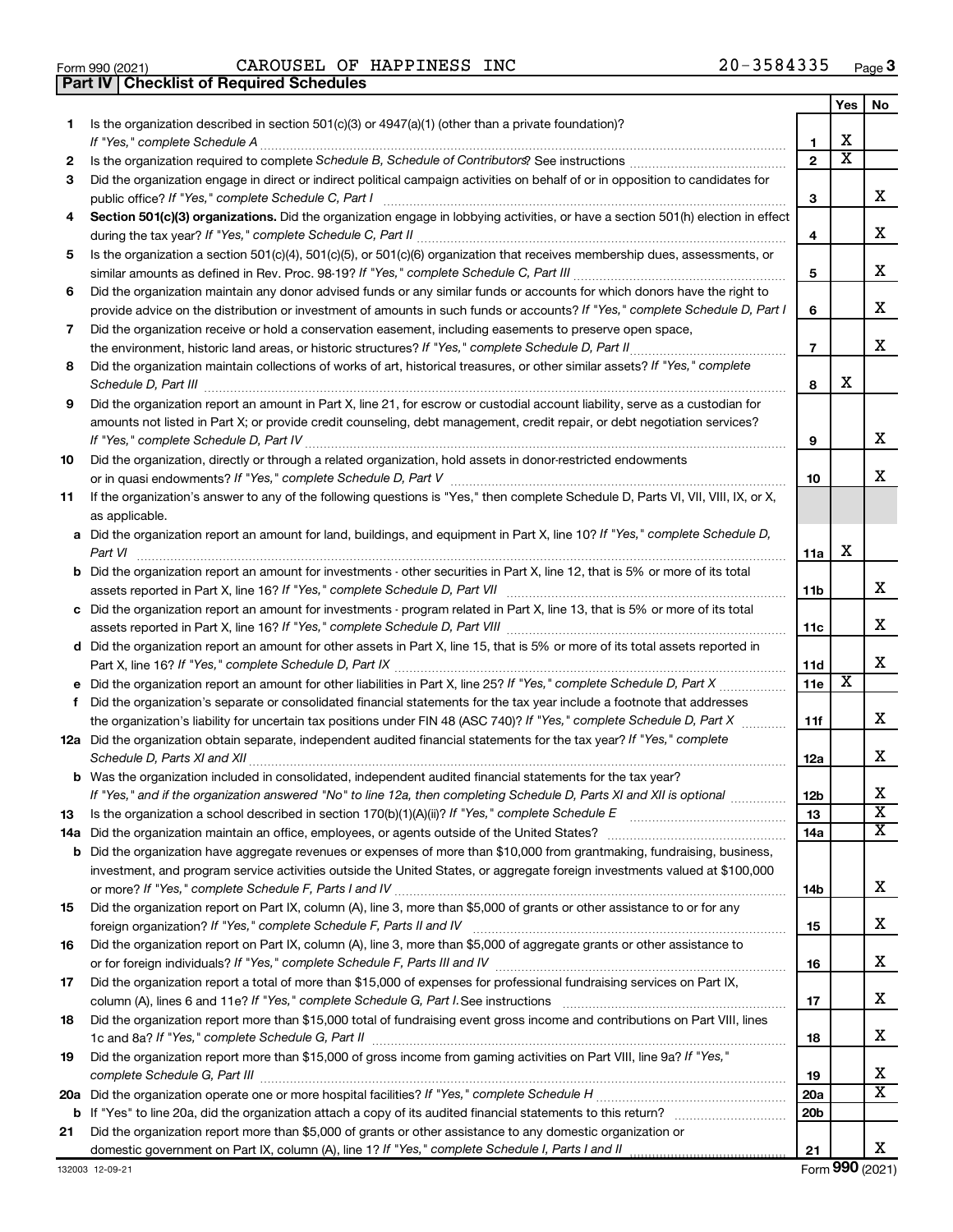**Part IV Checklist of Required Schedules**

*(continued)*

| 22 | Did the organization report more than \$5,000 of grants or other assistance to or for domestic individuals on                                                         |                 | Yes | No                      |
|----|-----------------------------------------------------------------------------------------------------------------------------------------------------------------------|-----------------|-----|-------------------------|
|    |                                                                                                                                                                       | 22              |     | x                       |
| 23 | Did the organization answer "Yes" to Part VII, Section A, line 3, 4, or 5, about compensation of the organization's current                                           |                 |     |                         |
|    | and former officers, directors, trustees, key employees, and highest compensated employees? If "Yes," complete                                                        |                 |     |                         |
|    | Schedule J <b>Execute Schedule J Execute Schedule J</b>                                                                                                               | 23              |     | x                       |
|    | 24a Did the organization have a tax-exempt bond issue with an outstanding principal amount of more than \$100,000 as of the                                           |                 |     |                         |
|    | last day of the year, that was issued after December 31, 2002? If "Yes," answer lines 24b through 24d and complete                                                    |                 |     |                         |
|    |                                                                                                                                                                       | 24a             |     | X.                      |
|    |                                                                                                                                                                       | 24 <sub>b</sub> |     |                         |
|    | c Did the organization maintain an escrow account other than a refunding escrow at any time during the year to defease                                                |                 |     |                         |
|    |                                                                                                                                                                       | 24c             |     |                         |
|    |                                                                                                                                                                       | 24d             |     |                         |
|    | 25a Section 501(c)(3), 501(c)(4), and 501(c)(29) organizations. Did the organization engage in an excess benefit                                                      |                 |     |                         |
|    |                                                                                                                                                                       | 25a             |     | x                       |
|    | b Is the organization aware that it engaged in an excess benefit transaction with a disqualified person in a prior year, and                                          |                 |     |                         |
|    | that the transaction has not been reported on any of the organization's prior Forms 990 or 990-EZ? If "Yes," complete                                                 |                 |     |                         |
|    | Schedule L, Part I                                                                                                                                                    | 25b             |     | X.                      |
| 26 | Did the organization report any amount on Part X, line 5 or 22, for receivables from or payables to any current                                                       |                 |     |                         |
|    | or former officer, director, trustee, key employee, creator or founder, substantial contributor, or 35%                                                               |                 |     |                         |
|    |                                                                                                                                                                       | 26              |     | x                       |
| 27 | Did the organization provide a grant or other assistance to any current or former officer, director, trustee, key employee,                                           |                 |     |                         |
|    | creator or founder, substantial contributor or employee thereof, a grant selection committee member, or to a 35% controlled                                           |                 |     |                         |
|    | entity (including an employee thereof) or family member of any of these persons? If "Yes," complete Schedule L, Part III                                              | 27              |     | X.                      |
| 28 | Was the organization a party to a business transaction with one of the following parties (see the Schedule L, Part IV,                                                |                 |     |                         |
|    | instructions for applicable filing thresholds, conditions, and exceptions):                                                                                           |                 |     |                         |
|    | a A current or former officer, director, trustee, key employee, creator or founder, or substantial contributor? If                                                    | 28a             |     | x                       |
| b  |                                                                                                                                                                       | 28 <sub>b</sub> |     | $\overline{\texttt{x}}$ |
|    | c A 35% controlled entity of one or more individuals and/or organizations described in line 28a or 28b?/f                                                             |                 |     |                         |
|    |                                                                                                                                                                       | 28c             |     | х                       |
| 29 |                                                                                                                                                                       | 29              |     | $\overline{\texttt{x}}$ |
| 30 | Did the organization receive contributions of art, historical treasures, or other similar assets, or qualified conservation                                           |                 |     |                         |
|    |                                                                                                                                                                       | 30              |     | x                       |
| 31 | Did the organization liquidate, terminate, or dissolve and cease operations? If "Yes," complete Schedule N, Part I                                                    | 31              |     | $\overline{\texttt{x}}$ |
| 32 | Did the organization sell, exchange, dispose of, or transfer more than 25% of its net assets? If "Yes," complete                                                      |                 |     |                         |
|    | Schedule N, Part II                                                                                                                                                   | 32              |     | x                       |
| 33 | Did the organization own 100% of an entity disregarded as separate from the organization under Regulations                                                            |                 |     |                         |
|    |                                                                                                                                                                       | 33              |     | х                       |
| 34 | Was the organization related to any tax-exempt or taxable entity? If "Yes," complete Schedule R, Part II, III, or IV, and                                             |                 |     |                         |
|    | Part V, line 1                                                                                                                                                        | 34              |     | х                       |
|    | 35a Did the organization have a controlled entity within the meaning of section 512(b)(13)?                                                                           | 35a             |     | $\overline{\textbf{X}}$ |
|    | <b>b</b> If "Yes" to line 35a, did the organization receive any payment from or engage in any transaction with a controlled entity                                    |                 |     |                         |
|    |                                                                                                                                                                       | 35 <sub>b</sub> |     |                         |
| 36 | Section 501(c)(3) organizations. Did the organization make any transfers to an exempt non-charitable related organization?                                            |                 |     | х                       |
|    | If "Yes," complete Schedule R, Part V, line 2                                                                                                                         | 36              |     |                         |
| 37 | Did the organization conduct more than 5% of its activities through an entity that is not a related organization                                                      |                 |     | х                       |
| 38 | Did the organization complete Schedule O and provide explanations on Schedule O for Part VI, lines 11b and 19?                                                        | 37              |     |                         |
|    |                                                                                                                                                                       | 38              | X   |                         |
|    | <b>Statements Regarding Other IRS Filings and Tax Compliance</b><br>Part V                                                                                            |                 |     |                         |
|    | Check if Schedule O contains a response or note to any line in this Part V [11] manufactured in the Schedule O contains a response or note to any line in this Part V |                 |     |                         |
|    |                                                                                                                                                                       |                 | Yes | No                      |
|    | 1a                                                                                                                                                                    |                 |     |                         |
|    | b Enter the number of Forms W-2G included on line 1a. Enter -0- if not applicable<br>1b                                                                               |                 |     |                         |
|    | c Did the organization comply with backup withholding rules for reportable payments to vendors and reportable gaming                                                  |                 |     |                         |
|    |                                                                                                                                                                       | 1c              |     |                         |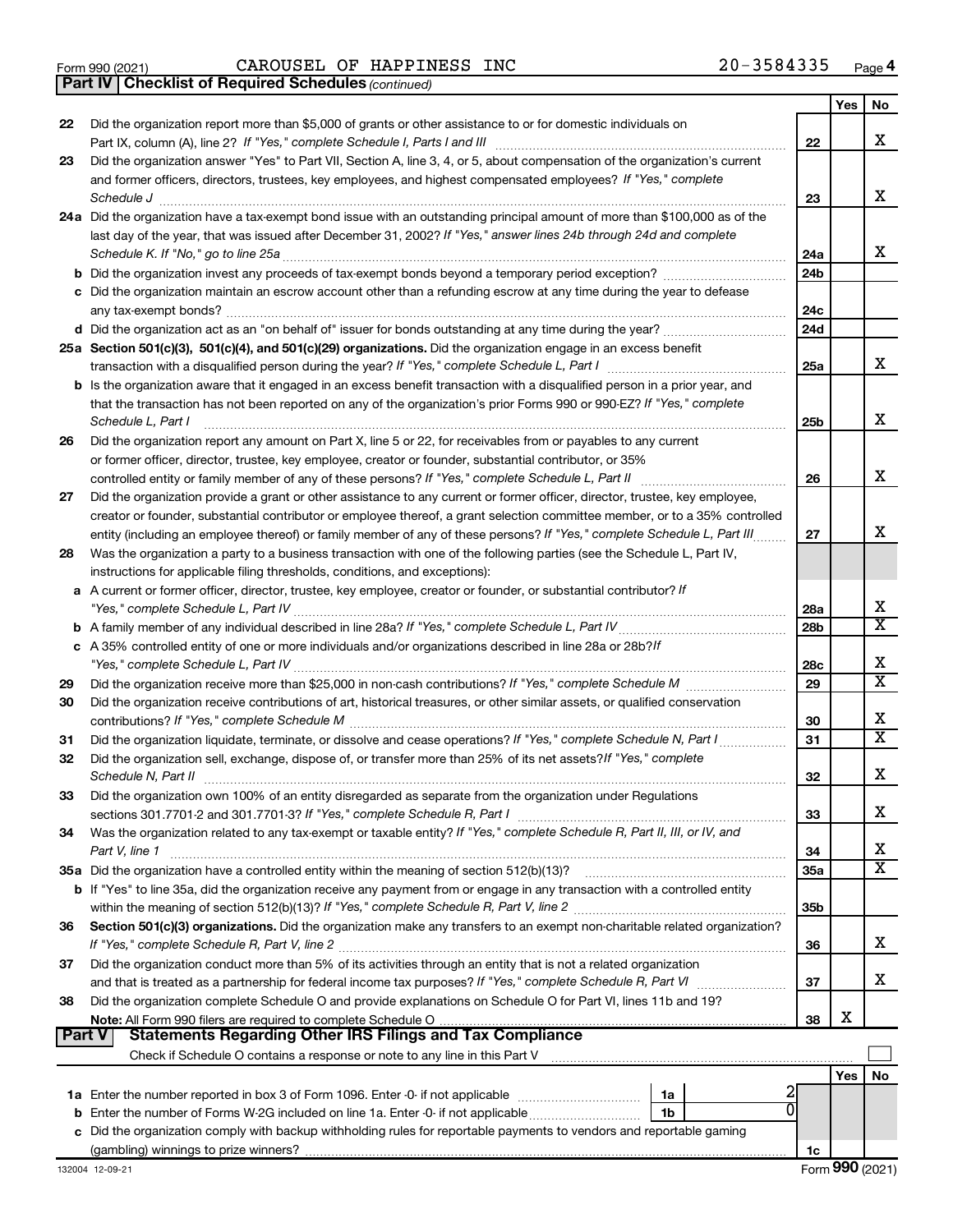|  | Form 990 (2021) |  |
|--|-----------------|--|
|  |                 |  |

**Part V Statements Regarding Other IRS Filings and Tax Compliance**

*(continued)*

|        |                                                                                                                                                                                                                                                                        |                 |    |                | Yes | No                      |
|--------|------------------------------------------------------------------------------------------------------------------------------------------------------------------------------------------------------------------------------------------------------------------------|-----------------|----|----------------|-----|-------------------------|
|        | <b>2a</b> Enter the number of employees reported on Form W-3, Transmittal of Wage and Tax Statements,                                                                                                                                                                  |                 |    |                |     |                         |
|        | filed for the calendar year ending with or within the year covered by this return                                                                                                                                                                                      | 2a              | 19 |                |     |                         |
|        |                                                                                                                                                                                                                                                                        |                 |    | 2 <sub>b</sub> | х   |                         |
|        | Note: If the sum of lines 1a and 2a is greater than 250, you may be required to e-file. See instructions.                                                                                                                                                              |                 |    |                |     |                         |
|        | 3a Did the organization have unrelated business gross income of \$1,000 or more during the year?                                                                                                                                                                       |                 |    | За             |     | x                       |
|        |                                                                                                                                                                                                                                                                        |                 |    | 3b             |     |                         |
|        | 4a At any time during the calendar year, did the organization have an interest in, or a signature or other authority over, a                                                                                                                                           |                 |    |                |     |                         |
|        | financial account in a foreign country (such as a bank account, securities account, or other financial account)?                                                                                                                                                       |                 |    | 4a             |     | х                       |
|        | <b>b</b> If "Yes," enter the name of the foreign country $\blacktriangleright$                                                                                                                                                                                         |                 |    |                |     |                         |
|        | See instructions for filing requirements for FinCEN Form 114, Report of Foreign Bank and Financial Accounts (FBAR).                                                                                                                                                    |                 |    |                |     |                         |
|        |                                                                                                                                                                                                                                                                        |                 |    | 5a             |     | x                       |
|        |                                                                                                                                                                                                                                                                        |                 |    | 5b             |     | $\overline{\mathtt{x}}$ |
|        |                                                                                                                                                                                                                                                                        |                 |    | 5c             |     |                         |
|        | 6a Does the organization have annual gross receipts that are normally greater than \$100,000, and did the organization solicit                                                                                                                                         |                 |    |                |     |                         |
|        | any contributions that were not tax deductible as charitable contributions?                                                                                                                                                                                            |                 |    | 6a             |     | x                       |
|        | <b>b</b> If "Yes," did the organization include with every solicitation an express statement that such contributions or gifts                                                                                                                                          |                 |    |                |     |                         |
|        | were not tax deductible?                                                                                                                                                                                                                                               |                 |    | 6b             |     |                         |
| 7      | Organizations that may receive deductible contributions under section 170(c).                                                                                                                                                                                          |                 |    |                |     |                         |
| a      | Did the organization receive a payment in excess of \$75 made partly as a contribution and partly for goods and services provided to the payor?                                                                                                                        |                 |    | 7a             |     | x                       |
|        | <b>b</b> If "Yes," did the organization notify the donor of the value of the goods or services provided?                                                                                                                                                               |                 |    | 7b             |     |                         |
|        | c Did the organization sell, exchange, or otherwise dispose of tangible personal property for which it was required                                                                                                                                                    |                 |    |                |     |                         |
|        | to file Form 8282?                                                                                                                                                                                                                                                     |                 |    | 7c             |     | x                       |
| d      |                                                                                                                                                                                                                                                                        | 7d              |    |                |     | x                       |
| е      | Did the organization receive any funds, directly or indirectly, to pay premiums on a personal benefit contract?                                                                                                                                                        |                 |    | 7e<br>7f       |     | $\overline{\mathtt{x}}$ |
| Ť.     | Did the organization, during the year, pay premiums, directly or indirectly, on a personal benefit contract?                                                                                                                                                           |                 |    |                |     |                         |
| g<br>h | If the organization received a contribution of qualified intellectual property, did the organization file Form 8899 as required?<br>If the organization received a contribution of cars, boats, airplanes, or other vehicles, did the organization file a Form 1098-C? |                 |    | 7g<br>7h       |     |                         |
| 8      | Sponsoring organizations maintaining donor advised funds. Did a donor advised fund maintained by the                                                                                                                                                                   |                 |    |                |     |                         |
|        | sponsoring organization have excess business holdings at any time during the year?                                                                                                                                                                                     |                 |    |                |     |                         |
| 9      | Sponsoring organizations maintaining donor advised funds.                                                                                                                                                                                                              |                 |    | 8              |     |                         |
| а      | Did the sponsoring organization make any taxable distributions under section 4966?                                                                                                                                                                                     |                 |    | 9а             |     |                         |
| b      |                                                                                                                                                                                                                                                                        |                 |    | 9b             |     |                         |
| 10     | Section 501(c)(7) organizations. Enter:                                                                                                                                                                                                                                |                 |    |                |     |                         |
| а      |                                                                                                                                                                                                                                                                        | 10a             |    |                |     |                         |
| b      | Gross receipts, included on Form 990, Part VIII, line 12, for public use of club facilities                                                                                                                                                                            | 10 <sub>b</sub> |    |                |     |                         |
| 11.    | Section 501(c)(12) organizations. Enter:                                                                                                                                                                                                                               |                 |    |                |     |                         |
|        |                                                                                                                                                                                                                                                                        | 11a             |    |                |     |                         |
|        | <b>b</b> Gross income from other sources. (Do not net amounts due or paid to other sources against                                                                                                                                                                     |                 |    |                |     |                         |
|        |                                                                                                                                                                                                                                                                        | 11b             |    |                |     |                         |
|        | 12a Section 4947(a)(1) non-exempt charitable trusts. Is the organization filing Form 990 in lieu of Form 1041?                                                                                                                                                         |                 |    | 12a            |     |                         |
|        | <b>b</b> If "Yes," enter the amount of tax-exempt interest received or accrued during the year                                                                                                                                                                         | 12b             |    |                |     |                         |
| 13     | Section 501(c)(29) qualified nonprofit health insurance issuers.                                                                                                                                                                                                       |                 |    |                |     |                         |
|        | Note: See the instructions for additional information the organization must report on Schedule O.                                                                                                                                                                      |                 |    | 1За            |     |                         |
|        | <b>b</b> Enter the amount of reserves the organization is required to maintain by the states in which the                                                                                                                                                              |                 |    |                |     |                         |
|        |                                                                                                                                                                                                                                                                        | 13b             |    |                |     |                         |
|        |                                                                                                                                                                                                                                                                        | 13c             |    |                |     |                         |
|        | 14a Did the organization receive any payments for indoor tanning services during the tax year?                                                                                                                                                                         |                 |    | 14a            |     | $\overline{\text{X}}$   |
|        | b If "Yes," has it filed a Form 720 to report these payments? If "No," provide an explanation on Schedule O                                                                                                                                                            |                 |    | 14b            |     |                         |
| 15     | Is the organization subject to the section 4960 tax on payment(s) of more than \$1,000,000 in remuneration or                                                                                                                                                          |                 |    |                |     |                         |
|        |                                                                                                                                                                                                                                                                        |                 |    | 15             |     | x                       |
|        | If "Yes," see the instructions and file Form 4720, Schedule N.                                                                                                                                                                                                         |                 |    |                |     |                         |
| 16     | Is the organization an educational institution subject to the section 4968 excise tax on net investment income?                                                                                                                                                        |                 |    | 16             |     | x                       |
|        | If "Yes," complete Form 4720, Schedule O.                                                                                                                                                                                                                              |                 |    |                |     |                         |
| 17     | Section 501(c)(21) organizations. Did the trust, any disqualified person, or mine operator engage in any                                                                                                                                                               |                 |    |                |     |                         |
|        |                                                                                                                                                                                                                                                                        |                 |    | 17             |     |                         |
|        | If "Yes," complete Form 6069.                                                                                                                                                                                                                                          |                 |    |                |     |                         |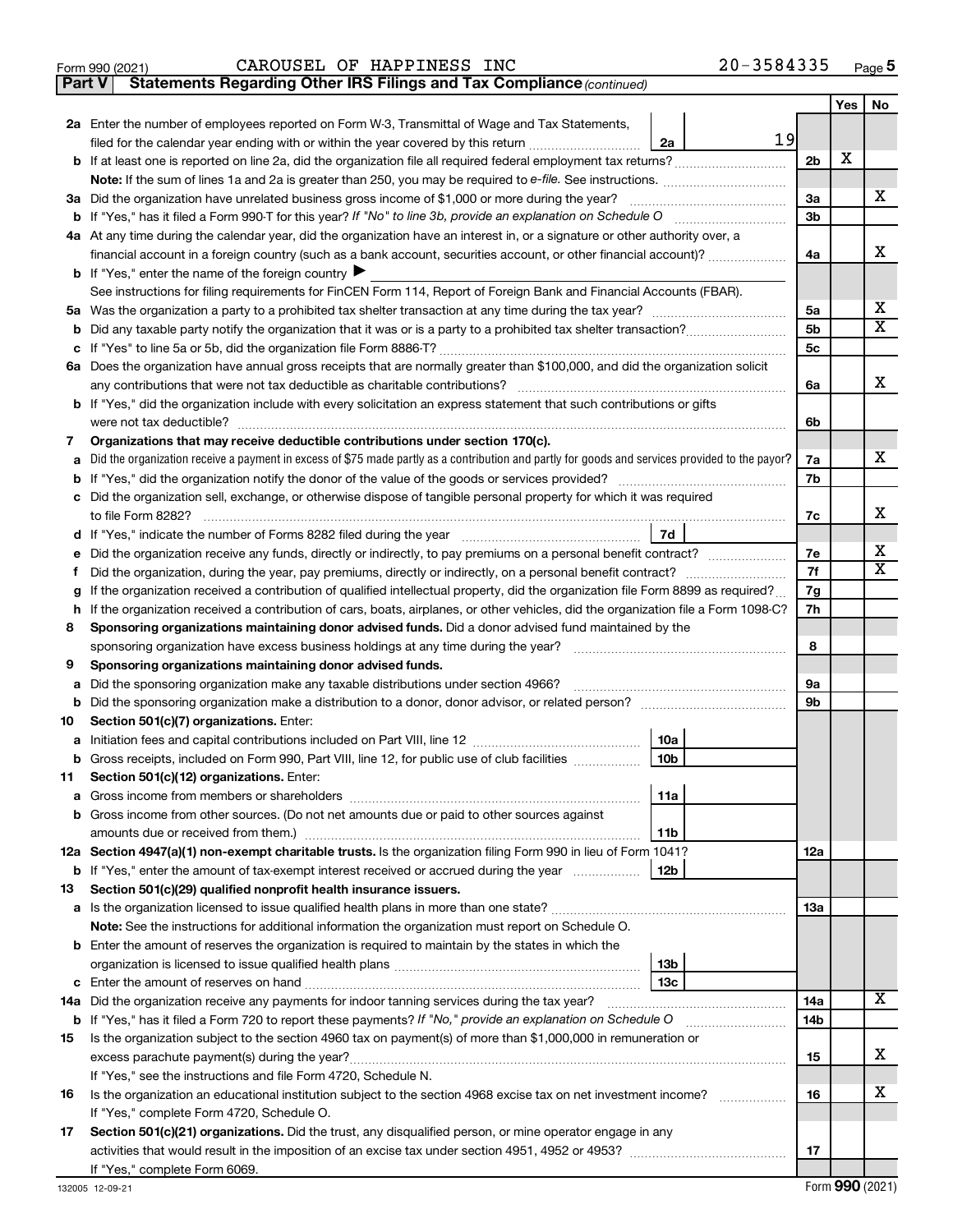### Form 990 (2021)  $CAROUSEL$  OF HAPPINESS INC  $20-3584335$  Page

Check if Schedule O contains a response or note to any line in this Part VI

**Part VI** Governance, Management, and Disclosure. For each "Yes" response to lines 2 through 7b below, and for a "No" response *to line 8a, 8b, or 10b below, describe the circumstances, processes, or changes on Schedule O. See instructions.*

|     | <b>Section A. Governing Body and Management</b>                                                                                                                                                                                |    |                         |                         |                         |
|-----|--------------------------------------------------------------------------------------------------------------------------------------------------------------------------------------------------------------------------------|----|-------------------------|-------------------------|-------------------------|
|     |                                                                                                                                                                                                                                |    |                         | Yes                     | No                      |
|     | 1a Enter the number of voting members of the governing body at the end of the tax year <i>manumum</i>                                                                                                                          | 1a | 6                       |                         |                         |
|     | If there are material differences in voting rights among members of the governing body, or if the governing                                                                                                                    |    |                         |                         |                         |
|     | body delegated broad authority to an executive committee or similar committee, explain on Schedule O.                                                                                                                          |    |                         |                         |                         |
| b   | Enter the number of voting members included on line 1a, above, who are independent                                                                                                                                             | 1b | 61                      |                         |                         |
| 2   | Did any officer, director, trustee, or key employee have a family relationship or a business relationship with any other                                                                                                       |    |                         |                         |                         |
|     |                                                                                                                                                                                                                                |    | $\mathbf{2}$            |                         | х                       |
| 3   | Did the organization delegate control over management duties customarily performed by or under the direct supervision                                                                                                          |    |                         |                         |                         |
|     | of officers, directors, trustees, or key employees to a management company or other person?                                                                                                                                    |    | 3                       |                         | Х                       |
| 4   | Did the organization make any significant changes to its governing documents since the prior Form 990 was filed?                                                                                                               |    | $\overline{\mathbf{4}}$ |                         | $\overline{\textbf{x}}$ |
| 5   |                                                                                                                                                                                                                                |    | 5                       |                         | $\overline{\mathbf{X}}$ |
| 6   |                                                                                                                                                                                                                                |    | 6                       |                         | $\overline{\mathbf{x}}$ |
| 7a  | Did the organization have members, stockholders, or other persons who had the power to elect or appoint one or                                                                                                                 |    |                         |                         |                         |
|     |                                                                                                                                                                                                                                |    | 7a                      |                         | х                       |
|     | <b>b</b> Are any governance decisions of the organization reserved to (or subject to approval by) members, stockholders, or                                                                                                    |    |                         |                         |                         |
|     | persons other than the governing body?                                                                                                                                                                                         |    | 7b                      |                         | x                       |
| 8   | Did the organization contemporaneously document the meetings held or written actions undertaken during the year by the following:                                                                                              |    |                         |                         |                         |
|     |                                                                                                                                                                                                                                |    | 8a                      | х                       |                         |
| а   |                                                                                                                                                                                                                                |    | 8b                      | $\overline{\text{x}}$   |                         |
|     |                                                                                                                                                                                                                                |    |                         |                         |                         |
| 9   | Is there any officer, director, trustee, or key employee listed in Part VII, Section A, who cannot be reached at the                                                                                                           |    | 9                       |                         | x                       |
|     | organization's mailing address? If "Yes," provide the names and addresses on Schedule O.<br>Section B. Policies (This Section B requests information about policies not required by the Internal Revenue Code.)                |    |                         |                         |                         |
|     |                                                                                                                                                                                                                                |    |                         |                         |                         |
|     |                                                                                                                                                                                                                                |    |                         | Yes                     | No<br>х                 |
|     |                                                                                                                                                                                                                                |    | 10a                     |                         |                         |
|     | <b>b</b> If "Yes," did the organization have written policies and procedures governing the activities of such chapters, affiliates,                                                                                            |    |                         |                         |                         |
|     |                                                                                                                                                                                                                                |    | 10 <sub>b</sub>         | х                       |                         |
|     | 11a Has the organization provided a complete copy of this Form 990 to all members of its governing body before filing the form?                                                                                                |    | 11a                     |                         |                         |
|     | <b>b</b> Describe on Schedule O the process, if any, used by the organization to review this Form 990.                                                                                                                         |    |                         | х                       |                         |
| 12a |                                                                                                                                                                                                                                |    | 12a                     | $\overline{\text{x}}$   |                         |
| b   | Were officers, directors, or trustees, and key employees required to disclose annually interests that could give rise to conflicts?                                                                                            |    | 12 <sub>b</sub>         |                         |                         |
| с   | Did the organization regularly and consistently monitor and enforce compliance with the policy? If "Yes," describe                                                                                                             |    |                         | х                       |                         |
|     |                                                                                                                                                                                                                                |    | 12c                     | $\overline{\textbf{x}}$ |                         |
| 13  |                                                                                                                                                                                                                                |    | 13                      | $\overline{\textbf{x}}$ |                         |
| 14  |                                                                                                                                                                                                                                |    | 14                      |                         |                         |
| 15  | Did the process for determining compensation of the following persons include a review and approval by independent                                                                                                             |    |                         |                         |                         |
|     | persons, comparability data, and contemporaneous substantiation of the deliberation and decision?                                                                                                                              |    |                         | X                       |                         |
|     | The organization's CEO, Executive Director, or top management official [111] [12] manuscription and an intervention of the organization's CEO, Executive Director, or top management official [12] manuscription and an interv |    | 15a                     | х                       |                         |
|     |                                                                                                                                                                                                                                |    | 15b                     |                         |                         |
|     | If "Yes" to line 15a or 15b, describe the process on Schedule O. See instructions.                                                                                                                                             |    |                         |                         |                         |
|     | 16a Did the organization invest in, contribute assets to, or participate in a joint venture or similar arrangement with a                                                                                                      |    |                         |                         |                         |
|     | taxable entity during the year?                                                                                                                                                                                                |    | 16a                     |                         | х                       |
|     | b If "Yes," did the organization follow a written policy or procedure requiring the organization to evaluate its participation                                                                                                 |    |                         |                         |                         |
|     | in joint venture arrangements under applicable federal tax law, and take steps to safeguard the organization's                                                                                                                 |    |                         |                         |                         |
|     | exempt status with respect to such arrangements?                                                                                                                                                                               |    | 16b                     |                         |                         |
|     | <b>Section C. Disclosure</b>                                                                                                                                                                                                   |    |                         |                         |                         |
| 17  | <b>NONE</b><br>List the states with which a copy of this Form 990 is required to be filed $\blacktriangleright$                                                                                                                |    |                         |                         |                         |
| 18  | Section 6104 requires an organization to make its Forms 1023 (1024 or 1024-A, if applicable), 990, and 990-T (section 501(c)(3)s only) available                                                                               |    |                         |                         |                         |
|     | for public inspection. Indicate how you made these available. Check all that apply.                                                                                                                                            |    |                         |                         |                         |
|     | $X$ Upon request<br>Own website<br>Another's website<br>Other (explain on Schedule O)                                                                                                                                          |    |                         |                         |                         |
| 19  | Describe on Schedule O whether (and if so, how) the organization made its governing documents, conflict of interest policy, and financial                                                                                      |    |                         |                         |                         |
|     | statements available to the public during the tax year.                                                                                                                                                                        |    |                         |                         |                         |
| 20  | State the name, address, and telephone number of the person who possesses the organization's books and records                                                                                                                 |    |                         |                         |                         |
|     | THE ORGANIZATION - 303-258-3457                                                                                                                                                                                                |    |                         |                         |                         |
|     | PO BOX 1811, NEDERLAND, CO 80466-1811                                                                                                                                                                                          |    |                         |                         |                         |

**6**

 $\boxed{\text{X}}$ 

|  |  | . . |   |
|--|--|-----|---|
|  |  |     | ۰ |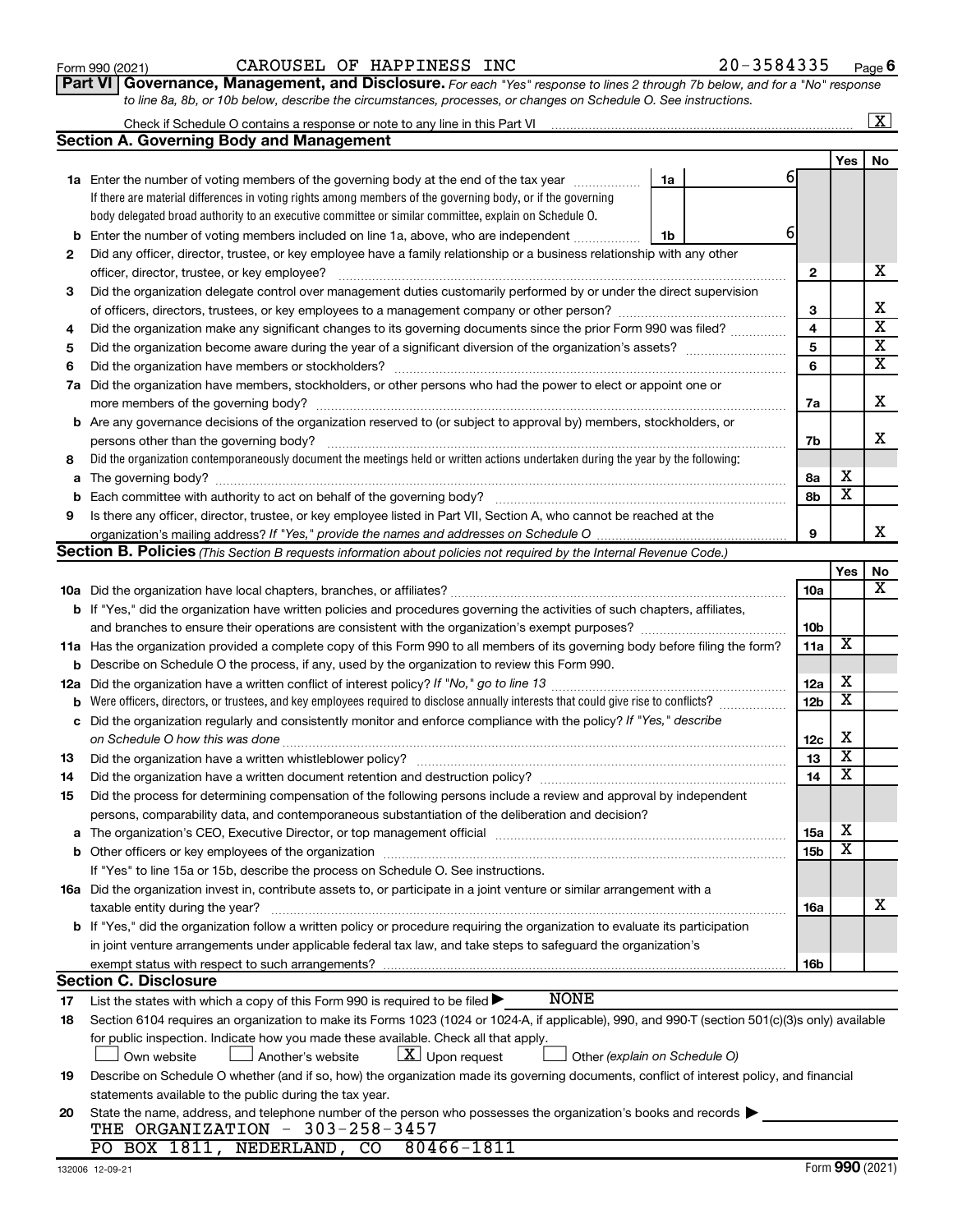$\Box$ 

| Part VII Compensation of Officers, Directors, Trustees, Key Employees, Highest Compensated |  |
|--------------------------------------------------------------------------------------------|--|
| <b>Employees, and Independent Contractors</b>                                              |  |

Check if Schedule O contains a response or note to any line in this Part VII

**Section A. Officers, Directors, Trustees, Key Employees, and Highest Compensated Employees**

**1a**  Complete this table for all persons required to be listed. Report compensation for the calendar year ending with or within the organization's tax year.  $\bullet$  List all of the organization's current officers, directors, trustees (whether individuals or organizations), regardless of amount of compensation.

Enter -0- in columns (D), (E), and (F) if no compensation was paid.

**•** List all of the organization's **current** key employees, if any. See the instructions for definition of "key employee."

• List the organization's five *current* highest compensated employees (other than an officer, director, trustee, or key employee) who received reportable compensation (box 5 of Form W-2, Form 1099-MISC, and/or box 1 of Form 1099-NEC) of more than \$100,000 from the organization and any related organizations.

 $\bullet$  List all of the organization's former officers, key employees, and highest compensated employees who received more than \$100,000 of reportable compensation from the organization and any related organizations.

**•** List all of the organization's former directors or trustees that received, in the capacity as a former director or trustee of the organization, more than \$10,000 of reportable compensation from the organization and any related organizations.

See the instructions for the order in which to list the persons above.

 $\boxed{\textbf{X}}$  Check this box if neither the organization nor any related organization compensated any current officer, director, or trustee.

| (A)                    | (B)           | (C)                            |                                                              |                         |              |                                   |        | (D)             | (E)             | (F)           |
|------------------------|---------------|--------------------------------|--------------------------------------------------------------|-------------------------|--------------|-----------------------------------|--------|-----------------|-----------------|---------------|
| Name and title         | Average       |                                |                                                              | Position                |              |                                   |        | Reportable      | Reportable      | Estimated     |
|                        | hours per     |                                | (do not check more than one<br>box, unless person is both an |                         |              |                                   |        | compensation    | compensation    | amount of     |
|                        | week          |                                |                                                              |                         |              | officer and a director/trustee)   |        | from            | from related    | other         |
|                        | (list any     |                                |                                                              |                         |              |                                   |        | the             | organizations   | compensation  |
|                        | hours for     |                                |                                                              |                         |              |                                   |        | organization    | (W-2/1099-MISC/ | from the      |
|                        | related       |                                |                                                              |                         |              |                                   |        | (W-2/1099-MISC/ | 1099-NEC)       | organization  |
|                        | organizations |                                |                                                              |                         |              |                                   |        | 1099-NEC)       |                 | and related   |
|                        | below         | Individual trustee or director | Institutional trustee                                        |                         | Key employee |                                   | Former |                 |                 | organizations |
|                        | line)         |                                |                                                              | Officer                 |              | Highest compensated<br>  employee |        |                 |                 |               |
| (1) CAROL ROWE         | 8.00          |                                |                                                              |                         |              |                                   |        |                 |                 |               |
| PRESIDENT              |               |                                |                                                              | $\rm X$                 |              |                                   |        | 0.              | 0.              | $\mathbf 0$ . |
| (2) JENNIFER MACGREGOR | 2.00          |                                |                                                              |                         |              |                                   |        |                 |                 |               |
| VICE PRESIDENT         |               |                                |                                                              | $\overline{\mathbf{X}}$ |              |                                   |        | 0.              | 0.              | $0$ .         |
| (3) TIM WHITED         | 4.00          |                                |                                                              |                         |              |                                   |        |                 |                 |               |
| <b>TREASURER</b>       |               |                                |                                                              | $\mathbf x$             |              |                                   |        | 0.              | $\mathbf 0$ .   | $\mathbf 0$ . |
| (4) CALEB MELAMED      | 4.00          |                                |                                                              |                         |              |                                   |        |                 |                 |               |
| SECRETARY              |               |                                |                                                              | $\mathbf X$             |              |                                   |        | 0.              | 0.              | $\mathbf 0$ . |
| (5) KEVIN JACOBS       | 2.00          |                                |                                                              |                         |              |                                   |        |                 |                 |               |
| <b>BOARD MEMBER</b>    |               | $\mathbf X$                    |                                                              |                         |              |                                   |        | 0.              | 0.              | $\mathbf 0$ . |
| (6) DAVID PACKER       | 4.00          |                                |                                                              |                         |              |                                   |        |                 |                 |               |
| BOARD MEMBER           |               | X                              |                                                              |                         |              |                                   |        | $\mathbf 0$     | 0.              | $0$ .         |
|                        |               |                                |                                                              |                         |              |                                   |        |                 |                 |               |
|                        |               |                                |                                                              |                         |              |                                   |        |                 |                 |               |
|                        |               |                                |                                                              |                         |              |                                   |        |                 |                 |               |
|                        |               |                                |                                                              |                         |              |                                   |        |                 |                 |               |
|                        |               |                                |                                                              |                         |              |                                   |        |                 |                 |               |
|                        |               |                                |                                                              |                         |              |                                   |        |                 |                 |               |
|                        |               |                                |                                                              |                         |              |                                   |        |                 |                 |               |
|                        |               |                                |                                                              |                         |              |                                   |        |                 |                 |               |
|                        |               |                                |                                                              |                         |              |                                   |        |                 |                 |               |
|                        |               |                                |                                                              |                         |              |                                   |        |                 |                 |               |
|                        |               |                                |                                                              |                         |              |                                   |        |                 |                 |               |
|                        |               |                                |                                                              |                         |              |                                   |        |                 |                 |               |
|                        |               |                                |                                                              |                         |              |                                   |        |                 |                 |               |
|                        |               |                                |                                                              |                         |              |                                   |        |                 |                 |               |
|                        |               |                                |                                                              |                         |              |                                   |        |                 |                 |               |
|                        |               |                                |                                                              |                         |              |                                   |        |                 |                 |               |
|                        |               |                                |                                                              |                         |              |                                   |        |                 |                 |               |
|                        |               |                                |                                                              |                         |              |                                   |        |                 |                 |               |
|                        |               |                                |                                                              |                         |              |                                   |        |                 |                 |               |
|                        |               |                                |                                                              |                         |              |                                   |        |                 |                 |               |
|                        |               |                                |                                                              |                         |              |                                   |        |                 |                 |               |
|                        |               |                                |                                                              |                         |              |                                   |        |                 |                 |               |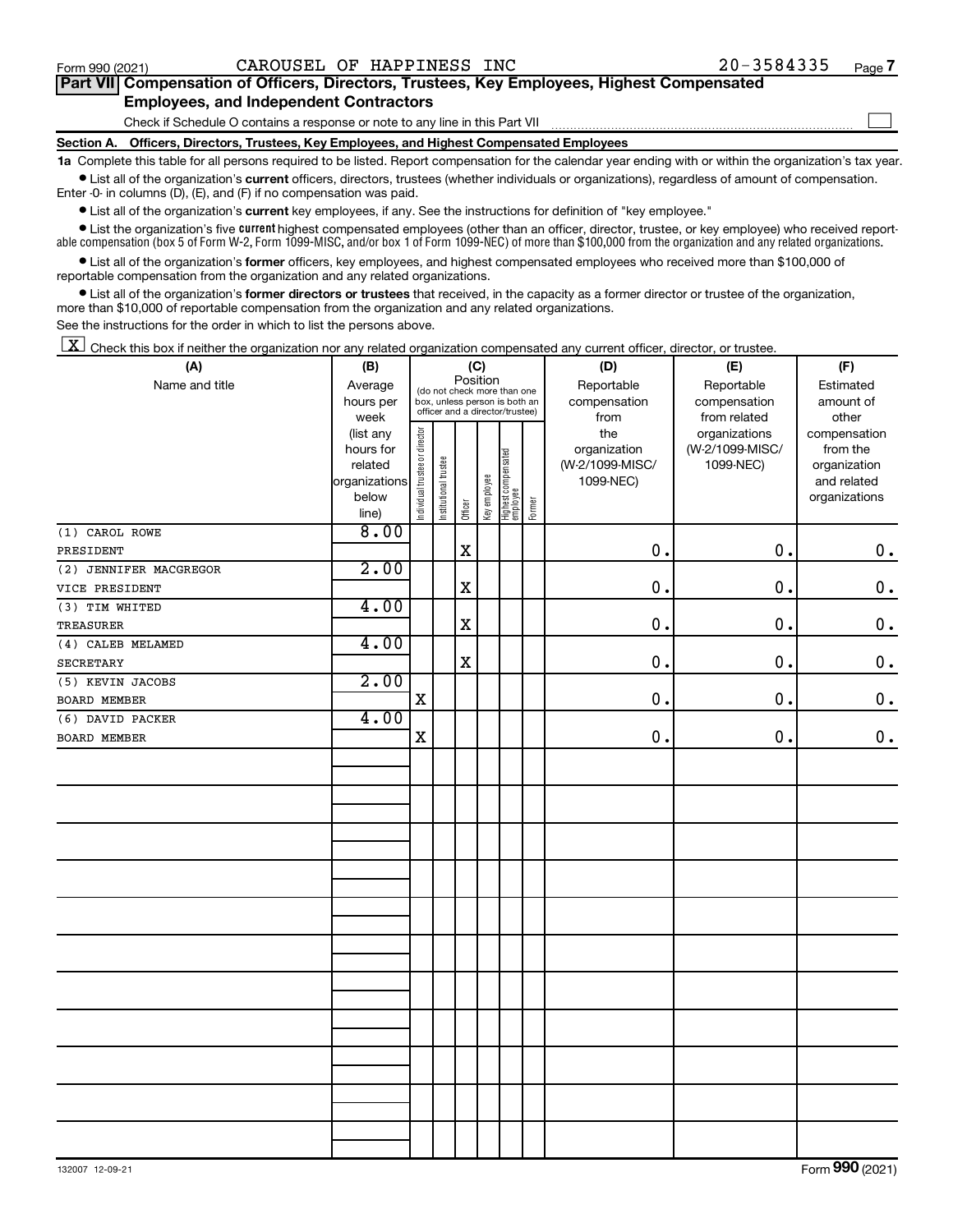|                                                                                   | CAROUSEL OF HAPPINESS INC<br>Form 990 (2021)                                                                                                                                                                                                                                         |                                                                      |                                   |                       |         |              |                                  |        |                                                     | 20-3584335                                    |                        |   | Page 8                                                                   |
|-----------------------------------------------------------------------------------|--------------------------------------------------------------------------------------------------------------------------------------------------------------------------------------------------------------------------------------------------------------------------------------|----------------------------------------------------------------------|-----------------------------------|-----------------------|---------|--------------|----------------------------------|--------|-----------------------------------------------------|-----------------------------------------------|------------------------|---|--------------------------------------------------------------------------|
| <b>Part VII</b>                                                                   | Section A. Officers, Directors, Trustees, Key Employees, and Highest Compensated Employees (continued)                                                                                                                                                                               |                                                                      |                                   |                       |         |              |                                  |        |                                                     |                                               |                        |   |                                                                          |
|                                                                                   | (B)<br>(A)<br>(C)<br>(D)<br>(E)<br>Position<br>Average<br>Name and title<br>Reportable<br>Reportable<br>(do not check more than one<br>hours per<br>compensation<br>compensation<br>box, unless person is both an<br>officer and a director/trustee)<br>week<br>from related<br>from |                                                                      |                                   |                       |         |              |                                  |        | (F)<br>Estimated<br>amount of<br>other              |                                               |                        |   |                                                                          |
|                                                                                   |                                                                                                                                                                                                                                                                                      | (list any<br>hours for<br>related<br>organizations<br>below<br>line) | director<br>Individual trustee or | Institutional trustee | Officer | Key employee | Highest compensated<br> employee | Former | the<br>organization<br>(W-2/1099-MISC/<br>1099-NEC) | organizations<br>(W-2/1099-MISC/<br>1099-NEC) |                        |   | compensation<br>from the<br>organization<br>and related<br>organizations |
|                                                                                   |                                                                                                                                                                                                                                                                                      |                                                                      |                                   |                       |         |              |                                  |        |                                                     |                                               |                        |   |                                                                          |
|                                                                                   |                                                                                                                                                                                                                                                                                      |                                                                      |                                   |                       |         |              |                                  |        |                                                     |                                               |                        |   |                                                                          |
|                                                                                   |                                                                                                                                                                                                                                                                                      |                                                                      |                                   |                       |         |              |                                  |        |                                                     |                                               |                        |   |                                                                          |
|                                                                                   |                                                                                                                                                                                                                                                                                      |                                                                      |                                   |                       |         |              |                                  |        |                                                     |                                               |                        |   |                                                                          |
|                                                                                   |                                                                                                                                                                                                                                                                                      |                                                                      |                                   |                       |         |              |                                  |        |                                                     |                                               |                        |   |                                                                          |
|                                                                                   |                                                                                                                                                                                                                                                                                      |                                                                      |                                   |                       |         |              |                                  |        |                                                     |                                               |                        |   |                                                                          |
|                                                                                   |                                                                                                                                                                                                                                                                                      |                                                                      |                                   |                       |         |              |                                  |        |                                                     |                                               |                        |   |                                                                          |
|                                                                                   |                                                                                                                                                                                                                                                                                      |                                                                      |                                   |                       |         |              |                                  |        |                                                     |                                               |                        |   |                                                                          |
|                                                                                   |                                                                                                                                                                                                                                                                                      |                                                                      |                                   |                       |         |              |                                  |        |                                                     |                                               |                        |   |                                                                          |
|                                                                                   | 1b Subtotal                                                                                                                                                                                                                                                                          |                                                                      |                                   |                       |         |              |                                  |        | σ.                                                  |                                               | Ο.                     |   | $\overline{0}$ .                                                         |
|                                                                                   | c Total from continuation sheets to Part VII, Section A manufactured by                                                                                                                                                                                                              |                                                                      |                                   |                       |         |              |                                  |        | σ.<br>О.                                            |                                               | σ.<br>$\overline{0}$ . |   | $\overline{0}$ .<br>$\overline{0}$ .                                     |
| 2                                                                                 | Total number of individuals (including but not limited to those listed above) who received more than \$100,000 of reportable                                                                                                                                                         |                                                                      |                                   |                       |         |              |                                  |        |                                                     |                                               |                        |   |                                                                          |
|                                                                                   | compensation from the organization $\blacktriangleright$                                                                                                                                                                                                                             |                                                                      |                                   |                       |         |              |                                  |        |                                                     |                                               |                        |   | 0                                                                        |
|                                                                                   |                                                                                                                                                                                                                                                                                      |                                                                      |                                   |                       |         |              |                                  |        |                                                     |                                               |                        |   | No<br>Yes                                                                |
| 3                                                                                 | Did the organization list any former officer, director, trustee, key employee, or highest compensated employee on                                                                                                                                                                    |                                                                      |                                   |                       |         |              |                                  |        |                                                     |                                               |                        | 3 | X                                                                        |
|                                                                                   | For any individual listed on line 1a, is the sum of reportable compensation and other compensation from the organization<br>and related organizations greater than \$150,000? If "Yes," complete Schedule J for such individual                                                      |                                                                      |                                   |                       |         |              |                                  |        |                                                     |                                               |                        | 4 | X                                                                        |
| 5                                                                                 | Did any person listed on line 1a receive or accrue compensation from any unrelated organization or individual for services                                                                                                                                                           |                                                                      |                                   |                       |         |              |                                  |        |                                                     |                                               |                        | 5 | x                                                                        |
|                                                                                   | <b>Section B. Independent Contractors</b>                                                                                                                                                                                                                                            |                                                                      |                                   |                       |         |              |                                  |        |                                                     |                                               |                        |   |                                                                          |
| 1.                                                                                | Complete this table for your five highest compensated independent contractors that received more than \$100,000 of compensation from<br>the organization. Report compensation for the calendar year ending with or within the organization's tax year.                               |                                                                      |                                   |                       |         |              |                                  |        |                                                     |                                               |                        |   |                                                                          |
| (A)<br>(B)<br>Name and business address<br>Description of services<br><b>NONE</b> |                                                                                                                                                                                                                                                                                      |                                                                      |                                   |                       |         |              |                                  |        |                                                     | (C)<br>Compensation                           |                        |   |                                                                          |
|                                                                                   |                                                                                                                                                                                                                                                                                      |                                                                      |                                   |                       |         |              |                                  |        |                                                     |                                               |                        |   |                                                                          |
|                                                                                   |                                                                                                                                                                                                                                                                                      |                                                                      |                                   |                       |         |              |                                  |        |                                                     |                                               |                        |   |                                                                          |
|                                                                                   |                                                                                                                                                                                                                                                                                      |                                                                      |                                   |                       |         |              |                                  |        |                                                     |                                               |                        |   |                                                                          |
|                                                                                   |                                                                                                                                                                                                                                                                                      |                                                                      |                                   |                       |         |              |                                  |        |                                                     |                                               |                        |   |                                                                          |
| 2                                                                                 | Total number of independent contractors (including but not limited to those listed above) who received more than                                                                                                                                                                     |                                                                      |                                   |                       |         |              |                                  |        |                                                     |                                               |                        |   |                                                                          |
|                                                                                   | \$100,000 of compensation from the organization                                                                                                                                                                                                                                      |                                                                      |                                   |                       |         |              | 0                                |        |                                                     |                                               |                        |   |                                                                          |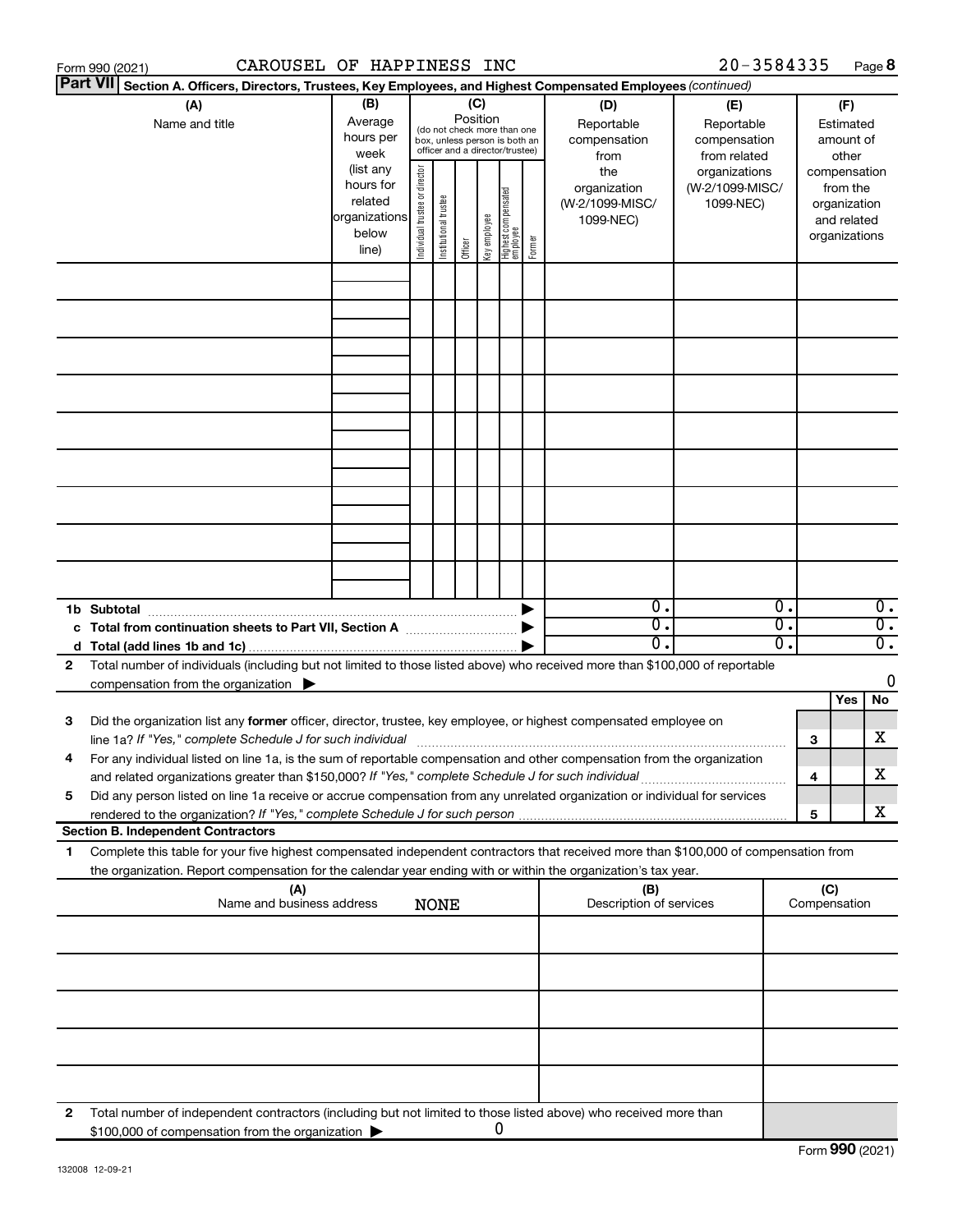|                                                           |    |     | Form 990 (2021)                                       |                                                    |                     |              | CAROUSEL OF HAPPINESS INC                            |                      |                                                        | 20-3584335 | Page 9                                                          |
|-----------------------------------------------------------|----|-----|-------------------------------------------------------|----------------------------------------------------|---------------------|--------------|------------------------------------------------------|----------------------|--------------------------------------------------------|------------|-----------------------------------------------------------------|
| <b>Part VIII</b>                                          |    |     | <b>Statement of Revenue</b>                           |                                                    |                     |              |                                                      |                      |                                                        |            |                                                                 |
|                                                           |    |     |                                                       |                                                    |                     |              |                                                      |                      |                                                        |            |                                                                 |
|                                                           |    |     |                                                       |                                                    |                     |              |                                                      | Total revenue        | Related or exempt<br>function revenue business revenue | Unrelated  | (D)<br>Revenue excluded<br>from tax under<br>sections 512 - 514 |
|                                                           |    |     | <b>1 a</b> Federated campaigns                        |                                                    | 1a                  |              |                                                      |                      |                                                        |            |                                                                 |
|                                                           |    | b   | Membership dues                                       |                                                    | 1 <sub>b</sub>      |              |                                                      |                      |                                                        |            |                                                                 |
|                                                           |    | с   | Fundraising events                                    |                                                    | 1 <sub>c</sub>      |              |                                                      |                      |                                                        |            |                                                                 |
|                                                           |    |     | d Related organizations                               |                                                    | 1 <sub>d</sub><br>. |              |                                                      |                      |                                                        |            |                                                                 |
| Contributions, Gifts, Grants<br>and Other Similar Amounts |    | е   | Government grants (contributions)                     |                                                    | 1e                  |              | 22,996.                                              |                      |                                                        |            |                                                                 |
|                                                           |    |     | All other contributions, gifts, grants, and           |                                                    |                     |              |                                                      |                      |                                                        |            |                                                                 |
|                                                           |    |     | similar amounts not included above                    |                                                    | 1f                  |              | 127,044.                                             |                      |                                                        |            |                                                                 |
|                                                           |    | a   | Noncash contributions included in lines 1a-1f         |                                                    | $1g$ \$             |              |                                                      |                      |                                                        |            |                                                                 |
|                                                           |    |     | h Total. Add lines 1a-1f                              |                                                    |                     |              |                                                      | 150,040.             |                                                        |            |                                                                 |
|                                                           |    |     |                                                       |                                                    |                     |              | <b>Business Code</b>                                 |                      |                                                        |            |                                                                 |
|                                                           |    | 2a  | CAROUSEL RIDES<br><b>VENUE RENTAL</b>                 |                                                    |                     |              | 711190<br>711190                                     | 174, 555.<br>2, 263. | 174,555.<br>2, 263.                                    |            |                                                                 |
|                                                           |    |     |                                                       |                                                    |                     |              |                                                      |                      |                                                        |            |                                                                 |
|                                                           |    | c   |                                                       |                                                    |                     |              |                                                      |                      |                                                        |            |                                                                 |
| Program Service<br>Revenue                                |    | d   | <u> 1980 - Johann Barbara, martxa alemaniar a</u>     |                                                    |                     |              |                                                      |                      |                                                        |            |                                                                 |
|                                                           |    | е   | All other program service revenue                     |                                                    |                     |              |                                                      |                      |                                                        |            |                                                                 |
|                                                           |    | f   |                                                       |                                                    |                     |              |                                                      | 176,818 <b>.</b>     |                                                        |            |                                                                 |
|                                                           | 3  |     | Investment income (including dividends, interest, and |                                                    |                     |              |                                                      |                      |                                                        |            |                                                                 |
|                                                           |    |     |                                                       |                                                    |                     |              |                                                      | 70.                  | 70.                                                    |            |                                                                 |
|                                                           | 4  |     |                                                       | Income from investment of tax-exempt bond proceeds |                     |              |                                                      |                      |                                                        |            |                                                                 |
|                                                           | 5  |     |                                                       |                                                    |                     |              |                                                      |                      |                                                        |            |                                                                 |
|                                                           |    |     |                                                       |                                                    | (i) Real            |              | (ii) Personal                                        |                      |                                                        |            |                                                                 |
|                                                           |    | 6а  | Gross rents<br>.                                      | 6a                                                 |                     |              |                                                      |                      |                                                        |            |                                                                 |
|                                                           |    | b   | Less: rental expenses                                 | 6 <sub>b</sub>                                     |                     |              |                                                      |                      |                                                        |            |                                                                 |
|                                                           |    |     | Rental income or (loss)                               | 6с                                                 |                     |              |                                                      |                      |                                                        |            |                                                                 |
|                                                           |    | d   | Net rental income or (loss)                           |                                                    |                     |              |                                                      |                      |                                                        |            |                                                                 |
|                                                           |    |     | 7 a Gross amount from sales of                        |                                                    | (i) Securities      |              | (ii) Other                                           |                      |                                                        |            |                                                                 |
|                                                           |    |     | assets other than inventory                           | 7а                                                 | 979.                |              |                                                      |                      |                                                        |            |                                                                 |
|                                                           |    |     | <b>b</b> Less: cost or other basis                    |                                                    |                     |              |                                                      |                      |                                                        |            |                                                                 |
|                                                           |    |     | and sales expenses                                    | 7b                                                 | 469.                |              |                                                      |                      |                                                        |            |                                                                 |
| evenue                                                    |    |     | c Gain or (loss)                                      | 7c                                                 | 510.                |              |                                                      |                      |                                                        |            |                                                                 |
| Œ                                                         |    |     |                                                       |                                                    |                     |              |                                                      | 510.                 | 510.                                                   |            |                                                                 |
| Other                                                     |    |     | 8 a Gross income from fundraising events (not         |                                                    |                     |              |                                                      |                      |                                                        |            |                                                                 |
|                                                           |    |     | including \$                                          |                                                    | of                  |              |                                                      |                      |                                                        |            |                                                                 |
|                                                           |    |     | contributions reported on line 1c). See               |                                                    |                     |              |                                                      |                      |                                                        |            |                                                                 |
|                                                           |    |     |                                                       |                                                    |                     | l 8a<br>l 8b |                                                      |                      |                                                        |            |                                                                 |
|                                                           |    |     | c Net income or (loss) from fundraising events        |                                                    |                     |              |                                                      |                      |                                                        |            |                                                                 |
|                                                           |    |     | 9 a Gross income from gaming activities. See          |                                                    |                     |              |                                                      |                      |                                                        |            |                                                                 |
|                                                           |    |     |                                                       |                                                    |                     | 9a           |                                                      |                      |                                                        |            |                                                                 |
|                                                           |    |     |                                                       |                                                    |                     | l 9b         |                                                      |                      |                                                        |            |                                                                 |
|                                                           |    |     | c Net income or (loss) from gaming activities         |                                                    |                     |              |                                                      |                      |                                                        |            |                                                                 |
|                                                           |    |     | 10 a Gross sales of inventory, less returns           |                                                    |                     |              |                                                      |                      |                                                        |            |                                                                 |
|                                                           |    |     |                                                       |                                                    |                     |              |                                                      |                      |                                                        |            |                                                                 |
|                                                           |    |     | <b>b</b> Less: cost of goods sold                     |                                                    |                     |              | $\frac{10a}{10b}$ 86,062.<br>$\frac{10b}{50}$ , 336. |                      |                                                        |            |                                                                 |
|                                                           |    |     | c Net income or (loss) from sales of inventory        |                                                    |                     |              |                                                      | 35,726.              | 35,726.                                                |            |                                                                 |
|                                                           |    |     |                                                       |                                                    |                     |              | <b>Business Code</b>                                 |                      |                                                        |            |                                                                 |
|                                                           |    | 11a |                                                       |                                                    |                     |              |                                                      |                      |                                                        |            |                                                                 |
|                                                           |    | b   |                                                       |                                                    |                     |              |                                                      |                      |                                                        |            |                                                                 |
|                                                           |    | с   |                                                       |                                                    |                     |              |                                                      |                      |                                                        |            |                                                                 |
| Miscellaneous<br>Revenue                                  |    |     |                                                       |                                                    |                     |              |                                                      |                      |                                                        |            |                                                                 |
|                                                           |    |     |                                                       |                                                    |                     |              |                                                      |                      |                                                        |            |                                                                 |
|                                                           | 12 |     |                                                       |                                                    |                     |              |                                                      |                      | $363, 164.$ 213, 124.                                  | 0.         | 0.                                                              |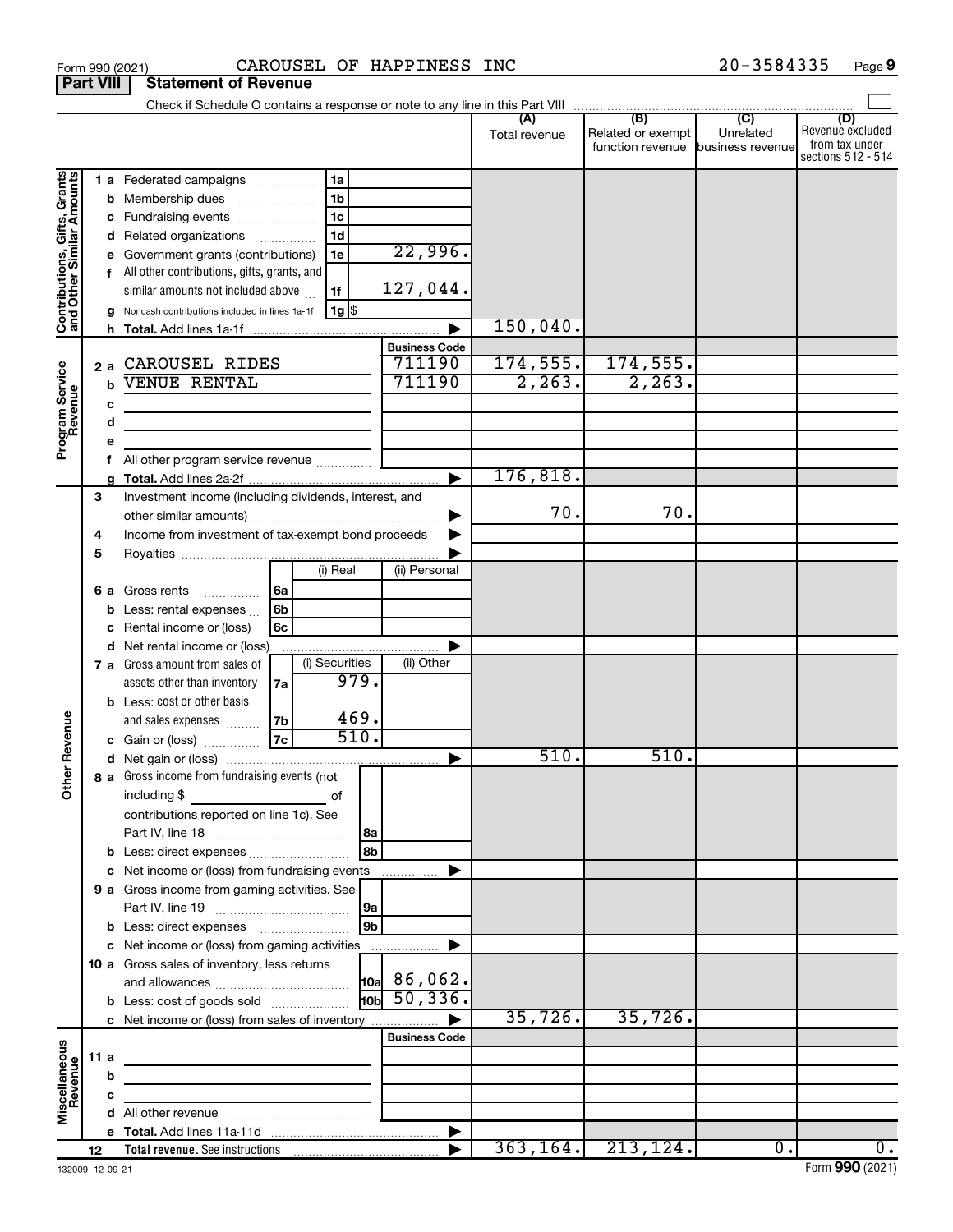Form 990 (2021) **CAROUSEL OF HAPPINESS INC**  $20-3584335$  Page **Porm 990 (2021)**<br>**Part IX | Statement of Functional Expenses** 

*Section 501(c)(3) and 501(c)(4) organizations must complete all columns. All other organizations must complete column (A).*

|              | Check if Schedule O contains a response or note to any line in this Part IX                           |                       |                                    |                                           |                                |
|--------------|-------------------------------------------------------------------------------------------------------|-----------------------|------------------------------------|-------------------------------------------|--------------------------------|
|              | Do not include amounts reported on lines 6b,<br>7b, 8b, 9b, and 10b of Part VIII.                     | (A)<br>Total expenses | (B)<br>Program service<br>expenses | (C)<br>Management and<br>general expenses | (D)<br>Fundraising<br>expenses |
| 1.           | Grants and other assistance to domestic organizations                                                 |                       |                                    |                                           |                                |
|              | and domestic governments. See Part IV, line 21                                                        |                       |                                    |                                           |                                |
| $\mathbf{2}$ | Grants and other assistance to domestic                                                               |                       |                                    |                                           |                                |
|              | individuals. See Part IV, line 22                                                                     |                       |                                    |                                           |                                |
| 3            | Grants and other assistance to foreign                                                                |                       |                                    |                                           |                                |
|              | organizations, foreign governments, and foreign                                                       |                       |                                    |                                           |                                |
|              | individuals. See Part IV, lines 15 and 16                                                             |                       |                                    |                                           |                                |
| 4            | Benefits paid to or for members                                                                       |                       |                                    |                                           |                                |
| 5            | Compensation of current officers, directors,                                                          |                       |                                    |                                           |                                |
|              | trustees, and key employees                                                                           |                       |                                    |                                           |                                |
| 6            | Compensation not included above to disqualified                                                       |                       |                                    |                                           |                                |
|              | persons (as defined under section 4958(f)(1)) and                                                     |                       |                                    |                                           |                                |
|              | persons described in section 4958(c)(3)(B)                                                            | 104, 419.             | 87,305.                            | 11,980.                                   | 5,134.                         |
| 7            | Other salaries and wages<br>Pension plan accruals and contributions (include                          |                       |                                    |                                           |                                |
| 8            | section 401(k) and 403(b) employer contributions)                                                     |                       |                                    |                                           |                                |
| 9            |                                                                                                       |                       |                                    |                                           |                                |
| 10           |                                                                                                       | 10,672.               | 8,923.                             | 1,224.                                    | 525.                           |
| 11           | Fees for services (nonemployees):                                                                     |                       |                                    |                                           |                                |
| a            |                                                                                                       |                       |                                    |                                           |                                |
| b            |                                                                                                       |                       |                                    |                                           |                                |
| с            |                                                                                                       | 12,719.               |                                    | 12,719.                                   |                                |
| d            |                                                                                                       |                       |                                    |                                           |                                |
| е            | Professional fundraising services. See Part IV, line 17                                               |                       |                                    |                                           |                                |
| f            | Investment management fees                                                                            |                       |                                    |                                           |                                |
| g            | Other. (If line 11g amount exceeds 10% of line 25,                                                    |                       |                                    |                                           |                                |
|              | column (A), amount, list line 11g expenses on Sch O.)                                                 |                       |                                    |                                           |                                |
| 12           |                                                                                                       | 6,982.                | 6,982.                             |                                           |                                |
| 13           |                                                                                                       | 1,330.                |                                    | 740.                                      | 590.                           |
| 14           |                                                                                                       | 4,824.                | 1,949.                             | 316.                                      | 2,559.                         |
| 15           |                                                                                                       |                       |                                    |                                           |                                |
| 16           |                                                                                                       | 13,967.               | 10, 189.                           | 1,844.                                    | 1,934.                         |
| 17           | Travel                                                                                                |                       |                                    |                                           |                                |
| 18           | Payments of travel or entertainment expenses                                                          |                       |                                    |                                           |                                |
|              | for any federal, state, or local public officials                                                     | 108.                  |                                    | 108.                                      |                                |
| 19           | Conferences, conventions, and meetings                                                                |                       |                                    |                                           |                                |
| 20<br>21     | Interest                                                                                              |                       |                                    |                                           |                                |
| 22           | Depreciation, depletion, and amortization                                                             | 48,942.               | 48,911.                            | $\overline{31}$ .                         |                                |
| 23           | Insurance                                                                                             | 12, 113.              | 8,346.                             | 2,808.                                    | 959.                           |
| 24           | Other expenses. Itemize expenses not covered<br>above. (List miscellaneous expenses on line 24e. If   |                       |                                    |                                           |                                |
|              | line 24e amount exceeds 10% of line 25, column (A),<br>amount, list line 24e expenses on Schedule O.) |                       |                                    |                                           |                                |
| a            | PROGRAM SERVICE EXPENSE                                                                               | 34,459.               | 34,459.                            |                                           |                                |
|              | FUNDRAISING EXPENSES                                                                                  | 96.                   |                                    |                                           | 96.                            |
| с            |                                                                                                       |                       |                                    |                                           |                                |
| d            |                                                                                                       |                       |                                    |                                           |                                |
| е            | All other expenses                                                                                    |                       |                                    |                                           |                                |
| 25           | Total functional expenses. Add lines 1 through 24e                                                    | 250,631.              | 207,064.                           | 31,770.                                   | 11,797.                        |
| 26           | Joint costs. Complete this line only if the organization                                              |                       |                                    |                                           |                                |
|              | reported in column (B) joint costs from a combined                                                    |                       |                                    |                                           |                                |
|              | educational campaign and fundraising solicitation.                                                    |                       |                                    |                                           |                                |
|              | Check here $\blacktriangleright$<br>if following SOP 98-2 (ASC 958-720)                               |                       |                                    |                                           |                                |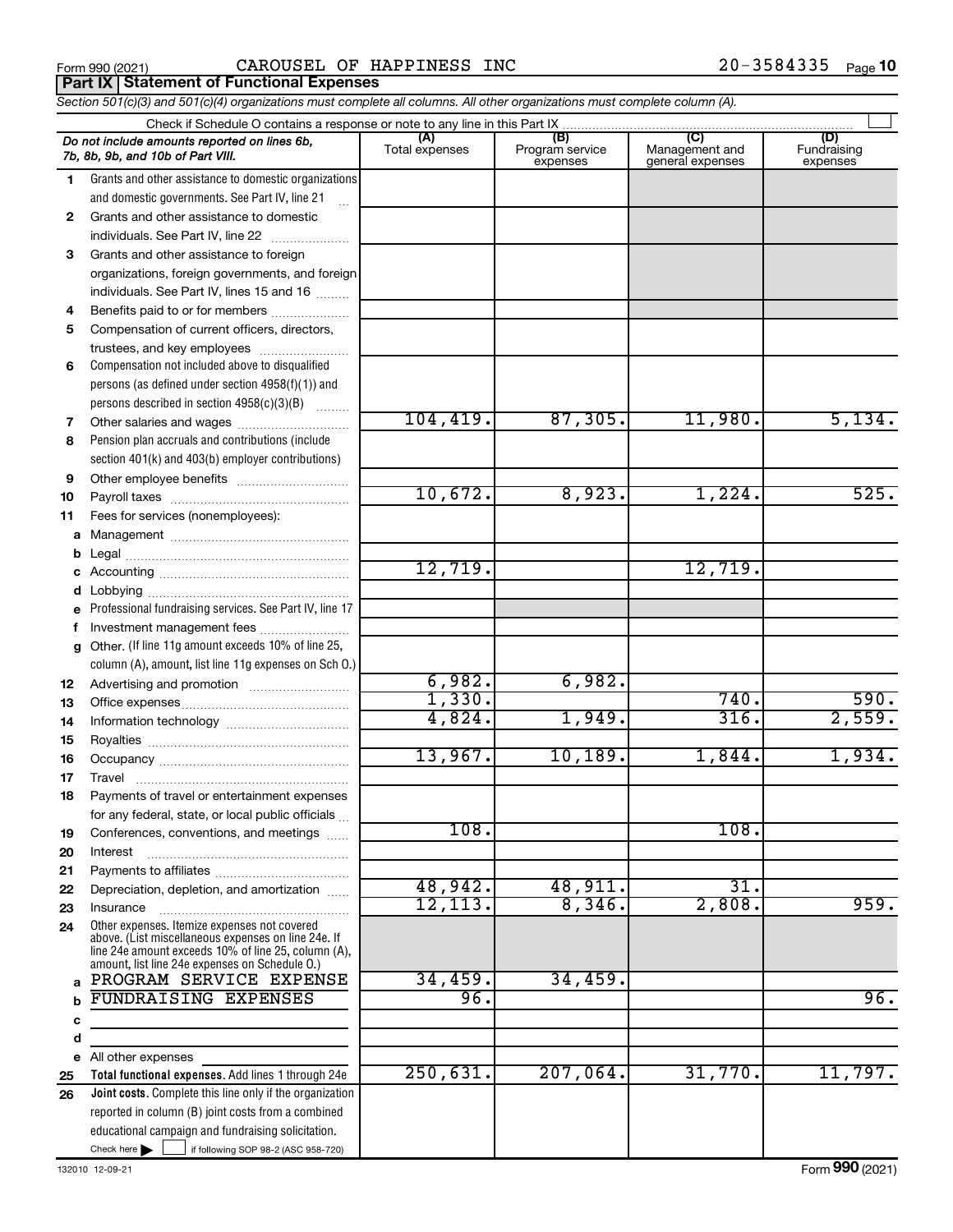|--|

|                             | Part X | <b>Balance Sheet</b>                                                                                           |                          |                          |                    |
|-----------------------------|--------|----------------------------------------------------------------------------------------------------------------|--------------------------|--------------------------|--------------------|
|                             |        |                                                                                                                |                          |                          |                    |
|                             |        |                                                                                                                | (A)<br>Beginning of year |                          | (B)<br>End of year |
|                             | 1      |                                                                                                                | 135,963.                 | $\mathbf{1}$             | 279,708.           |
|                             | 2      |                                                                                                                | 38, 266.                 | $\mathbf{2}$             | 54,396.            |
|                             | 3      |                                                                                                                | 10,000.                  | 3                        | 0.                 |
|                             | 4      |                                                                                                                |                          | 4                        |                    |
|                             | 5      | Loans and other receivables from any current or former officer, director,                                      |                          |                          |                    |
|                             |        | trustee, key employee, creator or founder, substantial contributor, or 35%                                     |                          |                          |                    |
|                             |        | controlled entity or family member of any of these persons                                                     |                          | 5                        |                    |
|                             | 6      | Loans and other receivables from other disqualified persons (as defined                                        |                          |                          |                    |
|                             |        | under section 4958(f)(1)), and persons described in section 4958(c)(3)(B)                                      |                          | 6                        |                    |
|                             | 7      |                                                                                                                |                          | $\overline{\phantom{a}}$ |                    |
| Assets                      | 8      |                                                                                                                | 32,375.                  | 8                        | 40, 231.           |
|                             | 9      | Prepaid expenses and deferred charges [11] [11] [11] [12] [12] [12] [12] [13] [13] [13] [13] [13] [13] [13] [1 |                          | 9                        |                    |
|                             |        | 10a Land, buildings, and equipment: cost or other                                                              |                          |                          |                    |
|                             |        | basis. Complete Part VI of Schedule D    10a   1, 161, 375.                                                    |                          |                          |                    |
|                             |        | 547,506.                                                                                                       | 654, 311.                | 10 <sub>c</sub>          | 613,869.           |
|                             | 11     |                                                                                                                |                          | 11                       |                    |
|                             | 12     |                                                                                                                |                          | 12                       |                    |
|                             | 13     |                                                                                                                |                          | 13                       |                    |
|                             | 14     |                                                                                                                |                          | 14                       |                    |
|                             | 15     |                                                                                                                | 1,556.                   | 15                       | 144.               |
|                             | 16     |                                                                                                                | 872,471.                 | 16                       | 988,348.           |
|                             | 17     |                                                                                                                |                          | 17                       |                    |
|                             | 18     |                                                                                                                |                          | 18                       |                    |
|                             | 19     |                                                                                                                |                          | 19                       |                    |
|                             | 20     |                                                                                                                |                          | 20                       |                    |
|                             | 21     | Escrow or custodial account liability. Complete Part IV of Schedule D                                          |                          | 21                       |                    |
|                             | 22     | Loans and other payables to any current or former officer, director,                                           |                          |                          |                    |
|                             |        | trustee, key employee, creator or founder, substantial contributor, or 35%                                     |                          |                          |                    |
| Liabilities                 |        | controlled entity or family member of any of these persons                                                     |                          | 22                       |                    |
|                             | 23     | Secured mortgages and notes payable to unrelated third parties                                                 |                          | 23                       |                    |
|                             | 24     | Unsecured notes and loans payable to unrelated third parties                                                   |                          | 24                       |                    |
|                             | 25     | Other liabilities (including federal income tax, payables to related third                                     |                          |                          |                    |
|                             |        | parties, and other liabilities not included on lines 17-24). Complete Part X                                   |                          |                          |                    |
|                             |        | of Schedule D                                                                                                  | 2,390.                   | 25                       | 5,059.             |
|                             | 26     |                                                                                                                | 2,390.                   | 26                       | 5,059.             |
|                             |        | Organizations that follow FASB ASC 958, check here $\blacktriangleright \lfloor \underline{X} \rfloor$         |                          |                          |                    |
|                             |        | and complete lines 27, 28, 32, and 33.                                                                         |                          |                          |                    |
|                             | 27     |                                                                                                                | 870,081.                 | 27                       | 983,289.           |
|                             | 28     |                                                                                                                |                          | 28                       |                    |
|                             |        | Organizations that do not follow FASB ASC 958, check here $\blacktriangleright$                                |                          |                          |                    |
| Net Assets or Fund Balances |        | and complete lines 29 through 33.                                                                              |                          |                          |                    |
|                             | 29     |                                                                                                                |                          | 29                       |                    |
|                             | 30     | Paid-in or capital surplus, or land, building, or equipment fund                                               |                          | 30                       |                    |
|                             | 31     | Retained earnings, endowment, accumulated income, or other funds                                               |                          | 31                       |                    |
|                             | 32     |                                                                                                                | 870,081.                 | 32                       | 983,289.           |
|                             | 33     |                                                                                                                | 872,471                  | 33                       | 988,348.           |

Form (2021) **990**

| Form 990 (2021 |  |
|----------------|--|
|----------------|--|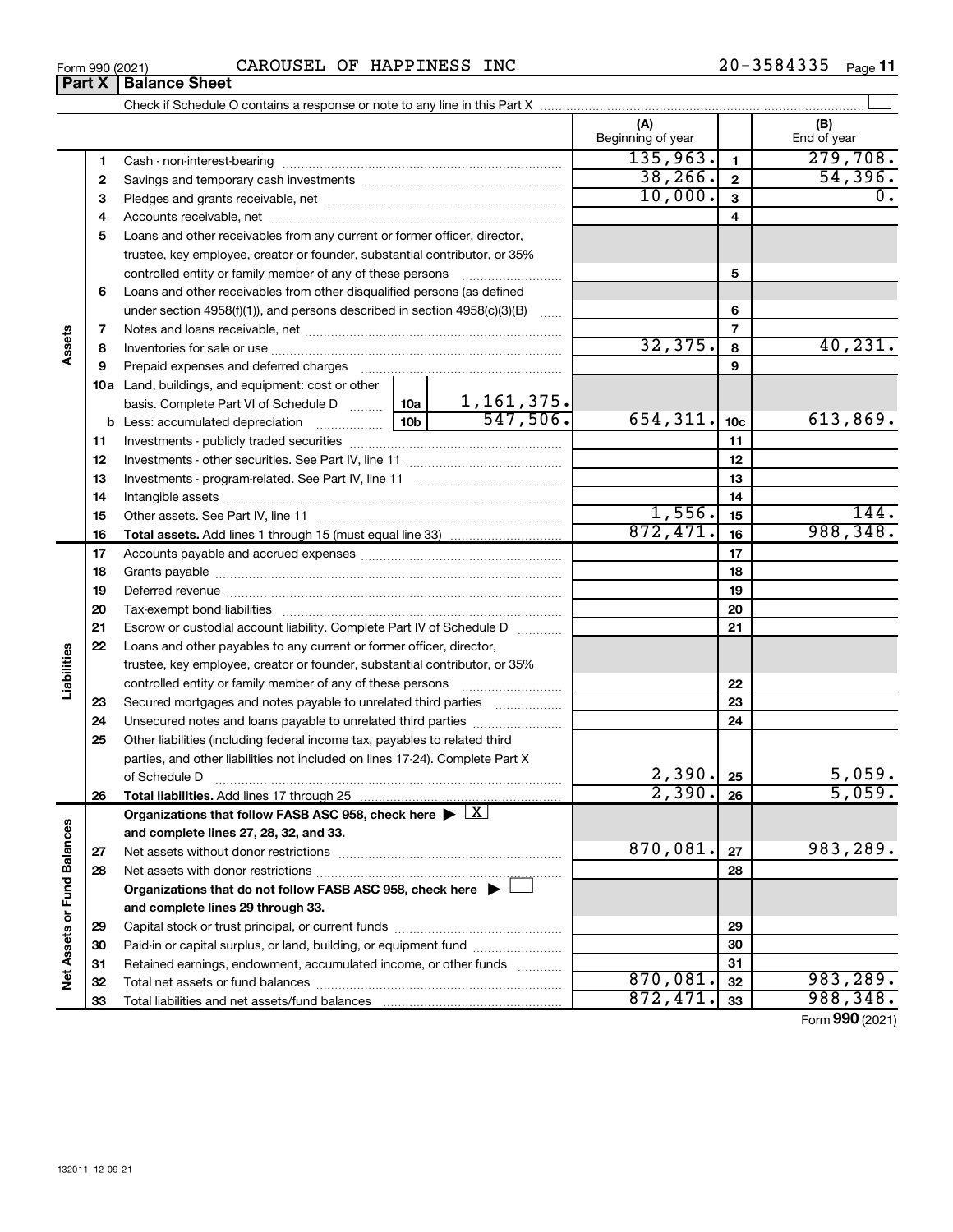|    | CAROUSEL OF HAPPINESS INC<br>Form 990 (2021)                                                                                                                                                                                  |                         | $20 - 3584335$ Page 12 |            |                  |  |  |
|----|-------------------------------------------------------------------------------------------------------------------------------------------------------------------------------------------------------------------------------|-------------------------|------------------------|------------|------------------|--|--|
|    | Part XI<br><b>Reconciliation of Net Assets</b>                                                                                                                                                                                |                         |                        |            |                  |  |  |
|    |                                                                                                                                                                                                                               |                         |                        |            |                  |  |  |
|    |                                                                                                                                                                                                                               |                         |                        |            |                  |  |  |
| 1  |                                                                                                                                                                                                                               | 1                       |                        |            | 363,164.         |  |  |
| 2  |                                                                                                                                                                                                                               | $\mathbf{2}$            |                        |            | 250,631.         |  |  |
| З  | Revenue less expenses. Subtract line 2 from line 1                                                                                                                                                                            | 3                       |                        |            | 112,533.         |  |  |
| 4  |                                                                                                                                                                                                                               | $\overline{\mathbf{4}}$ |                        |            | 870,081.         |  |  |
| 5  | Net unrealized gains (losses) on investments [11] matter in the content of the state of the state of the state of the state of the state of the state of the state of the state of the state of the state of the state of the | 5                       |                        |            |                  |  |  |
| 6  |                                                                                                                                                                                                                               | 6                       |                        |            |                  |  |  |
| 7  | Investment expenses www.communication.communication.com/www.communication.com/www.communication.com                                                                                                                           | $\overline{7}$          |                        |            |                  |  |  |
| 8  | Prior period adjustments www.communication.communication.communication.com/                                                                                                                                                   | 8                       |                        |            | 675.             |  |  |
| 9  |                                                                                                                                                                                                                               | 9                       |                        |            | $\overline{0}$ . |  |  |
| 10 | Net assets or fund balances at end of year. Combine lines 3 through 9 (must equal Part X, line 32,                                                                                                                            |                         |                        |            |                  |  |  |
|    |                                                                                                                                                                                                                               | 10                      |                        |            | 983,289.         |  |  |
|    | Part XII Financial Statements and Reporting                                                                                                                                                                                   |                         |                        |            |                  |  |  |
|    |                                                                                                                                                                                                                               |                         |                        |            |                  |  |  |
|    |                                                                                                                                                                                                                               |                         |                        | <b>Yes</b> | No               |  |  |
| 1  | Accounting method used to prepare the Form 990: $\boxed{\textbf{X}}$ Cash $\boxed{\phantom{1}}$ Accrual $\boxed{\phantom{1}}$<br>Other                                                                                        |                         |                        |            |                  |  |  |
|    | If the organization changed its method of accounting from a prior year or checked "Other," explain on Schedule O.                                                                                                             |                         |                        |            |                  |  |  |
|    |                                                                                                                                                                                                                               |                         | 2a                     |            | x                |  |  |
|    | If "Yes," check a box below to indicate whether the financial statements for the year were compiled or reviewed on a                                                                                                          |                         |                        |            |                  |  |  |
|    | separate basis, consolidated basis, or both:                                                                                                                                                                                  |                         |                        |            |                  |  |  |
|    | Separate basis<br>Consolidated basis<br>Both consolidated and separate basis                                                                                                                                                  |                         |                        |            |                  |  |  |
|    |                                                                                                                                                                                                                               |                         | 2 <sub>b</sub>         |            | X                |  |  |
|    | If "Yes," check a box below to indicate whether the financial statements for the year were audited on a separate basis,                                                                                                       |                         |                        |            |                  |  |  |
|    | consolidated basis, or both:                                                                                                                                                                                                  |                         |                        |            |                  |  |  |
|    | Consolidated basis<br>Separate basis<br>Both consolidated and separate basis                                                                                                                                                  |                         |                        |            |                  |  |  |
|    | c If "Yes" to line 2a or 2b, does the organization have a committee that assumes responsibility for oversight of the audit,                                                                                                   |                         |                        |            |                  |  |  |
|    |                                                                                                                                                                                                                               |                         |                        |            |                  |  |  |
|    | If the organization changed either its oversight process or selection process during the tax year, explain on Schedule O.                                                                                                     |                         |                        |            |                  |  |  |
|    | 3a As a result of a federal award, was the organization required to undergo an audit or audits as set forth in the Single Audit                                                                                               |                         |                        |            |                  |  |  |
|    |                                                                                                                                                                                                                               |                         | За                     |            | х                |  |  |
|    | b If "Yes," did the organization undergo the required audit or audits? If the organization did not undergo the required audit                                                                                                 |                         |                        |            |                  |  |  |
|    |                                                                                                                                                                                                                               |                         | 3b                     |            |                  |  |  |

Form (2021) **990**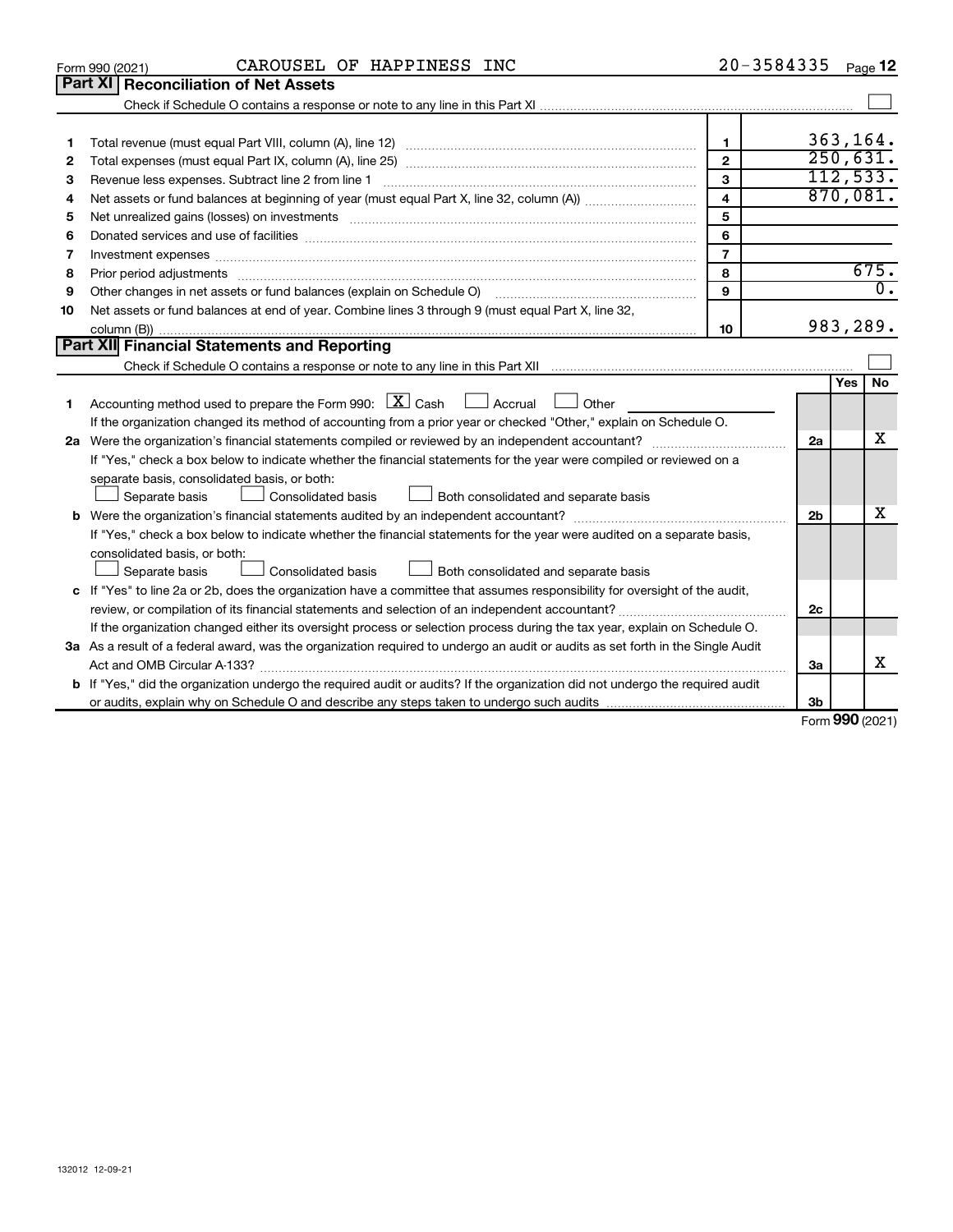| <b>SCHEDULE A</b> |
|-------------------|
|-------------------|

**Total**

# Form 990)<br>
Complete if the organization is a section 501(c)(3) organization or a section<br> **Public Charity Status and Public Support**

**4947(a)(1) nonexempt charitable trust.**

| <b>Open to Public</b><br>Inspection |
|-------------------------------------|
| r ut                                |

OMB No. 1545-0047

|                                                                                                                              |                      | Department of the Treasury<br>Internal Revenue Service |  |                                                                        | Attach to Form 990 or Form 990-EZ.<br>$\blacktriangleright$ Go to www.irs.gov/Form990 for instructions and the latest information.           |     |                                 |                                                      |  | <b>Open to Public</b><br><b>Inspection</b>         |
|------------------------------------------------------------------------------------------------------------------------------|----------------------|--------------------------------------------------------|--|------------------------------------------------------------------------|----------------------------------------------------------------------------------------------------------------------------------------------|-----|---------------------------------|------------------------------------------------------|--|----------------------------------------------------|
|                                                                                                                              |                      | Name of the organization                               |  |                                                                        |                                                                                                                                              |     |                                 |                                                      |  | <b>Employer identification number</b>              |
|                                                                                                                              |                      |                                                        |  |                                                                        | CAROUSEL OF HAPPINESS INC                                                                                                                    |     |                                 |                                                      |  | 20-3584335                                         |
|                                                                                                                              | Part I               |                                                        |  |                                                                        | Reason for Public Charity Status. (All organizations must complete this part.) See instructions.                                             |     |                                 |                                                      |  |                                                    |
|                                                                                                                              |                      |                                                        |  |                                                                        |                                                                                                                                              |     |                                 |                                                      |  |                                                    |
|                                                                                                                              |                      |                                                        |  |                                                                        | The organization is not a private foundation because it is: (For lines 1 through 12, check only one box.)                                    |     |                                 |                                                      |  |                                                    |
| 1                                                                                                                            |                      |                                                        |  |                                                                        | A church, convention of churches, or association of churches described in section 170(b)(1)(A)(i).                                           |     |                                 |                                                      |  |                                                    |
| 2                                                                                                                            |                      |                                                        |  |                                                                        | A school described in section 170(b)(1)(A)(ii). (Attach Schedule E (Form 990).)                                                              |     |                                 |                                                      |  |                                                    |
| 3                                                                                                                            |                      |                                                        |  |                                                                        | A hospital or a cooperative hospital service organization described in section 170(b)(1)(A)(iii).                                            |     |                                 |                                                      |  |                                                    |
| 4                                                                                                                            |                      |                                                        |  |                                                                        | A medical research organization operated in conjunction with a hospital described in section 170(b)(1)(A)(iii). Enter the hospital's name,   |     |                                 |                                                      |  |                                                    |
|                                                                                                                              |                      | city, and state:                                       |  |                                                                        |                                                                                                                                              |     |                                 |                                                      |  |                                                    |
| 5                                                                                                                            |                      |                                                        |  |                                                                        | An organization operated for the benefit of a college or university owned or operated by a governmental unit described in                    |     |                                 |                                                      |  |                                                    |
|                                                                                                                              |                      |                                                        |  | section 170(b)(1)(A)(iv). (Complete Part II.)                          |                                                                                                                                              |     |                                 |                                                      |  |                                                    |
| 6                                                                                                                            |                      |                                                        |  |                                                                        | A federal, state, or local government or governmental unit described in section 170(b)(1)(A)(v).                                             |     |                                 |                                                      |  |                                                    |
| $\overline{7}$                                                                                                               |                      |                                                        |  |                                                                        | An organization that normally receives a substantial part of its support from a governmental unit or from the general public described in    |     |                                 |                                                      |  |                                                    |
|                                                                                                                              |                      |                                                        |  | section 170(b)(1)(A)(vi). (Complete Part II.)                          |                                                                                                                                              |     |                                 |                                                      |  |                                                    |
| 8                                                                                                                            |                      |                                                        |  |                                                                        | A community trust described in section 170(b)(1)(A)(vi). (Complete Part II.)                                                                 |     |                                 |                                                      |  |                                                    |
| 9                                                                                                                            |                      |                                                        |  |                                                                        | An agricultural research organization described in section 170(b)(1)(A)(ix) operated in conjunction with a land-grant college                |     |                                 |                                                      |  |                                                    |
|                                                                                                                              |                      |                                                        |  |                                                                        | or university or a non-land-grant college of agriculture (see instructions). Enter the name, city, and state of the college or               |     |                                 |                                                      |  |                                                    |
|                                                                                                                              |                      | university:                                            |  |                                                                        |                                                                                                                                              |     |                                 |                                                      |  |                                                    |
| 10                                                                                                                           | $\boxed{\mathbf{X}}$ |                                                        |  |                                                                        | An organization that normally receives (1) more than 33 1/3% of its support from contributions, membership fees, and gross receipts from     |     |                                 |                                                      |  |                                                    |
|                                                                                                                              |                      |                                                        |  |                                                                        | activities related to its exempt functions, subject to certain exceptions; and (2) no more than 33 1/3% of its support from gross investment |     |                                 |                                                      |  |                                                    |
|                                                                                                                              |                      |                                                        |  |                                                                        | income and unrelated business taxable income (less section 511 tax) from businesses acquired by the organization after June 30, 1975.        |     |                                 |                                                      |  |                                                    |
|                                                                                                                              |                      |                                                        |  | See section 509(a)(2). (Complete Part III.)                            |                                                                                                                                              |     |                                 |                                                      |  |                                                    |
| 11                                                                                                                           |                      |                                                        |  |                                                                        | An organization organized and operated exclusively to test for public safety. See section 509(a)(4).                                         |     |                                 |                                                      |  |                                                    |
| 12                                                                                                                           |                      |                                                        |  |                                                                        | An organization organized and operated exclusively for the benefit of, to perform the functions of, or to carry out the purposes of one or   |     |                                 |                                                      |  |                                                    |
|                                                                                                                              |                      |                                                        |  |                                                                        | more publicly supported organizations described in section 509(a)(1) or section 509(a)(2). See section 509(a)(3). Check the box on           |     |                                 |                                                      |  |                                                    |
|                                                                                                                              |                      |                                                        |  |                                                                        | lines 12a through 12d that describes the type of supporting organization and complete lines 12e, 12f, and 12g.                               |     |                                 |                                                      |  |                                                    |
| a                                                                                                                            |                      |                                                        |  |                                                                        | Type I. A supporting organization operated, supervised, or controlled by its supported organization(s), typically by giving                  |     |                                 |                                                      |  |                                                    |
|                                                                                                                              |                      |                                                        |  |                                                                        | the supported organization(s) the power to regularly appoint or elect a majority of the directors or trustees of the supporting              |     |                                 |                                                      |  |                                                    |
|                                                                                                                              |                      |                                                        |  | organization. You must complete Part IV, Sections A and B.             |                                                                                                                                              |     |                                 |                                                      |  |                                                    |
| b                                                                                                                            |                      |                                                        |  |                                                                        | Type II. A supporting organization supervised or controlled in connection with its supported organization(s), by having                      |     |                                 |                                                      |  |                                                    |
|                                                                                                                              |                      |                                                        |  |                                                                        | control or management of the supporting organization vested in the same persons that control or manage the supported                         |     |                                 |                                                      |  |                                                    |
|                                                                                                                              |                      |                                                        |  | organization(s). You must complete Part IV, Sections A and C.          |                                                                                                                                              |     |                                 |                                                      |  |                                                    |
| с                                                                                                                            |                      |                                                        |  |                                                                        | Type III functionally integrated. A supporting organization operated in connection with, and functionally integrated with,                   |     |                                 |                                                      |  |                                                    |
|                                                                                                                              |                      |                                                        |  |                                                                        | its supported organization(s) (see instructions). You must complete Part IV, Sections A, D, and E.                                           |     |                                 |                                                      |  |                                                    |
| d                                                                                                                            |                      |                                                        |  |                                                                        | Type III non-functionally integrated. A supporting organization operated in connection with its supported organization(s)                    |     |                                 |                                                      |  |                                                    |
|                                                                                                                              |                      |                                                        |  |                                                                        | that is not functionally integrated. The organization generally must satisfy a distribution requirement and an attentiveness                 |     |                                 |                                                      |  |                                                    |
|                                                                                                                              |                      |                                                        |  |                                                                        | requirement (see instructions). You must complete Part IV, Sections A and D, and Part V.                                                     |     |                                 |                                                      |  |                                                    |
| Check this box if the organization received a written determination from the IRS that it is a Type I, Type II, Type III<br>е |                      |                                                        |  |                                                                        |                                                                                                                                              |     |                                 |                                                      |  |                                                    |
| functionally integrated, or Type III non-functionally integrated supporting organization.                                    |                      |                                                        |  |                                                                        |                                                                                                                                              |     |                                 |                                                      |  |                                                    |
|                                                                                                                              |                      |                                                        |  |                                                                        |                                                                                                                                              |     |                                 |                                                      |  |                                                    |
| g                                                                                                                            |                      |                                                        |  | Provide the following information about the supported organization(s). |                                                                                                                                              |     | (iv) Is the organization listed |                                                      |  |                                                    |
|                                                                                                                              |                      | (i) Name of supported<br>organization                  |  | (ii) EIN                                                               | (iii) Type of organization<br>(described on lines 1-10                                                                                       |     | in your governing document?     | (v) Amount of monetary<br>support (see instructions) |  | (vi) Amount of other<br>support (see instructions) |
|                                                                                                                              |                      |                                                        |  |                                                                        | above (see instructions))                                                                                                                    | Yes | No                              |                                                      |  |                                                    |
|                                                                                                                              |                      |                                                        |  |                                                                        |                                                                                                                                              |     |                                 |                                                      |  |                                                    |
|                                                                                                                              |                      |                                                        |  |                                                                        |                                                                                                                                              |     |                                 |                                                      |  |                                                    |
|                                                                                                                              |                      |                                                        |  |                                                                        |                                                                                                                                              |     |                                 |                                                      |  |                                                    |
|                                                                                                                              |                      |                                                        |  |                                                                        |                                                                                                                                              |     |                                 |                                                      |  |                                                    |
|                                                                                                                              |                      |                                                        |  |                                                                        |                                                                                                                                              |     |                                 |                                                      |  |                                                    |
|                                                                                                                              |                      |                                                        |  |                                                                        |                                                                                                                                              |     |                                 |                                                      |  |                                                    |
|                                                                                                                              |                      |                                                        |  |                                                                        |                                                                                                                                              |     |                                 |                                                      |  |                                                    |
|                                                                                                                              |                      |                                                        |  |                                                                        |                                                                                                                                              |     |                                 |                                                      |  |                                                    |
|                                                                                                                              |                      |                                                        |  |                                                                        |                                                                                                                                              |     |                                 |                                                      |  |                                                    |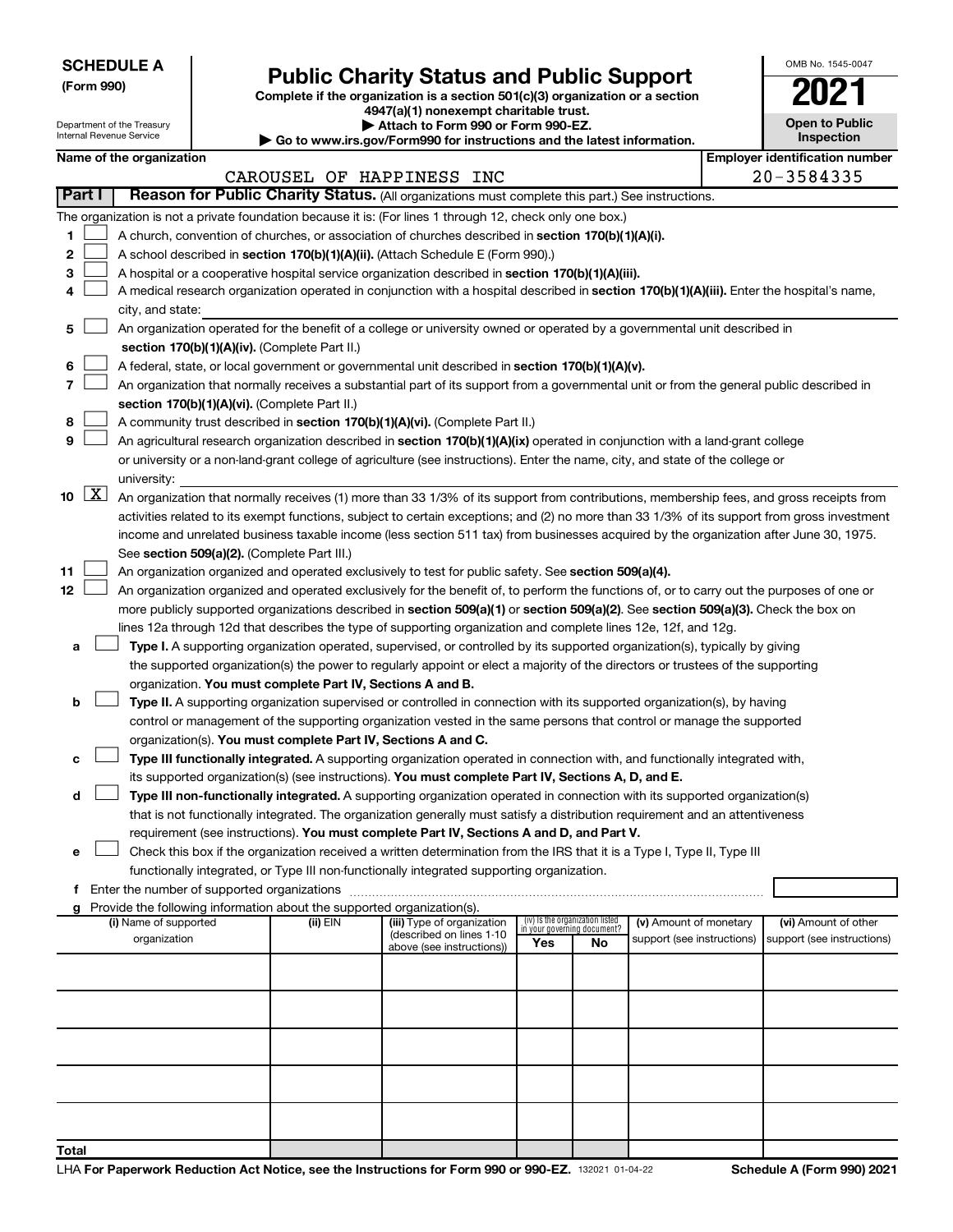| Schedule A (Form 990) 202 |  |  |
|---------------------------|--|--|
|                           |  |  |

Schedule A (Form 990) 2021  $\hbox{CAROUSEL OF HAPPINESS INC}$   $\hbox{NCC}$   $\hbox{20-3584335}$   $\hbox{Page}$ 

(Complete only if you checked the box on line 5, 7, or 8 of Part I or if the organization failed to qualify under Part III. If the organization fails to qualify under the tests listed below, please complete Part III.) **Part II Support Schedule for Organizations Described in Sections 170(b)(1)(A)(iv) and 170(b)(1)(A)(vi)**

|    | <b>Section A. Public Support</b>                                                                                                           |          |            |            |            |          |           |
|----|--------------------------------------------------------------------------------------------------------------------------------------------|----------|------------|------------|------------|----------|-----------|
|    | Calendar year (or fiscal year beginning in)                                                                                                | (a) 2017 | $(b)$ 2018 | $(c)$ 2019 | $(d)$ 2020 | (e) 2021 | (f) Total |
|    | 1 Gifts, grants, contributions, and                                                                                                        |          |            |            |            |          |           |
|    | membership fees received. (Do not                                                                                                          |          |            |            |            |          |           |
|    | include any "unusual grants.")                                                                                                             |          |            |            |            |          |           |
|    | 2 Tax revenues levied for the organ-                                                                                                       |          |            |            |            |          |           |
|    | ization's benefit and either paid to                                                                                                       |          |            |            |            |          |           |
|    | or expended on its behalf                                                                                                                  |          |            |            |            |          |           |
|    | 3 The value of services or facilities                                                                                                      |          |            |            |            |          |           |
|    | furnished by a governmental unit to                                                                                                        |          |            |            |            |          |           |
|    | the organization without charge                                                                                                            |          |            |            |            |          |           |
|    | <b>Total.</b> Add lines 1 through 3<br>.                                                                                                   |          |            |            |            |          |           |
| 5  | The portion of total contributions                                                                                                         |          |            |            |            |          |           |
|    | by each person (other than a                                                                                                               |          |            |            |            |          |           |
|    | governmental unit or publicly                                                                                                              |          |            |            |            |          |           |
|    | supported organization) included                                                                                                           |          |            |            |            |          |           |
|    | on line 1 that exceeds 2% of the                                                                                                           |          |            |            |            |          |           |
|    | amount shown on line 11,                                                                                                                   |          |            |            |            |          |           |
|    | column (f)                                                                                                                                 |          |            |            |            |          |           |
|    | 6 Public support. Subtract line 5 from line 4.                                                                                             |          |            |            |            |          |           |
|    | <b>Section B. Total Support</b>                                                                                                            |          |            |            |            |          |           |
|    | Calendar year (or fiscal year beginning in)                                                                                                | (a) 2017 | $(b)$ 2018 | $(c)$ 2019 | $(d)$ 2020 | (e) 2021 | (f) Total |
|    | 7 Amounts from line 4                                                                                                                      |          |            |            |            |          |           |
| 8  | Gross income from interest,                                                                                                                |          |            |            |            |          |           |
|    | dividends, payments received on                                                                                                            |          |            |            |            |          |           |
|    | securities loans, rents, royalties,                                                                                                        |          |            |            |            |          |           |
|    | and income from similar sources                                                                                                            |          |            |            |            |          |           |
| 9  | Net income from unrelated business                                                                                                         |          |            |            |            |          |           |
|    | activities, whether or not the                                                                                                             |          |            |            |            |          |           |
|    | business is regularly carried on                                                                                                           |          |            |            |            |          |           |
| 10 | Other income. Do not include gain                                                                                                          |          |            |            |            |          |           |
|    | or loss from the sale of capital                                                                                                           |          |            |            |            |          |           |
|    | assets (Explain in Part VI.)                                                                                                               |          |            |            |            |          |           |
|    | 11 Total support. Add lines 7 through 10                                                                                                   |          |            |            |            |          |           |
|    | <b>12</b> Gross receipts from related activities, etc. (see instructions)                                                                  |          |            |            |            | 12       |           |
|    | 13 First 5 years. If the Form 990 is for the organization's first, second, third, fourth, or fifth tax year as a section 501(c)(3)         |          |            |            |            |          |           |
|    | organization, check this box and stop here                                                                                                 |          |            |            |            |          |           |
|    | <b>Section C. Computation of Public Support Percentage</b>                                                                                 |          |            |            |            |          |           |
|    |                                                                                                                                            |          |            |            |            | 14       | %         |
|    |                                                                                                                                            |          |            |            |            | 15       | %         |
|    | 16a 33 1/3% support test - 2021. If the organization did not check the box on line 13, and line 14 is 33 1/3% or more, check this box and  |          |            |            |            |          |           |
|    | stop here. The organization qualifies as a publicly supported organization                                                                 |          |            |            |            |          |           |
|    | b 33 1/3% support test - 2020. If the organization did not check a box on line 13 or 16a, and line 15 is 33 1/3% or more, check this box   |          |            |            |            |          |           |
|    | and stop here. The organization qualifies as a publicly supported organization material content and stop here. The organization            |          |            |            |            |          |           |
|    | 17a 10% -facts-and-circumstances test - 2021. If the organization did not check a box on line 13, 16a, or 16b, and line 14 is 10% or more, |          |            |            |            |          |           |
|    | and if the organization meets the facts-and-circumstances test, check this box and stop here. Explain in Part VI how the organization      |          |            |            |            |          |           |
|    | meets the facts-and-circumstances test. The organization qualifies as a publicly supported organization                                    |          |            |            |            |          |           |
|    | b 10% -facts-and-circumstances test - 2020. If the organization did not check a box on line 13, 16a, 16b, or 17a, and line 15 is 10% or    |          |            |            |            |          |           |
|    | more, and if the organization meets the facts-and-circumstances test, check this box and stop here. Explain in Part VI how the             |          |            |            |            |          |           |
|    | organization meets the facts-and-circumstances test. The organization qualifies as a publicly supported organization                       |          |            |            |            |          |           |
| 18 | Private foundation. If the organization did not check a box on line 13, 16a, 16b, 17a, or 17b, check this box and see instructions         |          |            |            |            |          |           |
|    |                                                                                                                                            |          |            |            |            |          |           |

**Schedule A (Form 990) 2021**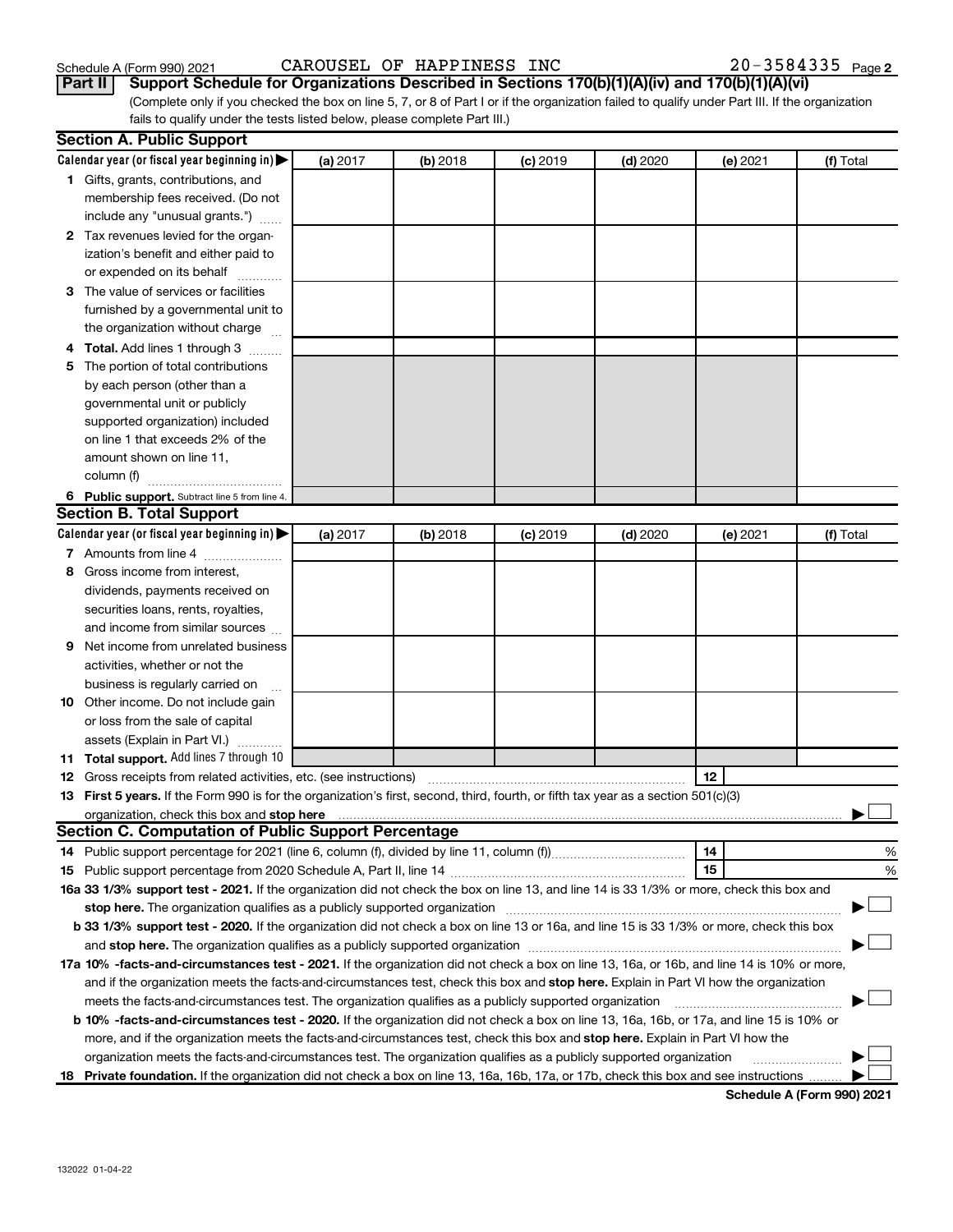## **Part III** | Support Schedule for Organizations Described in Section 509(a)(2) <br>**Part III** | Support Schedule for Organizations Described in Section 509(a)(2)

(Complete only if you checked the box on line 10 of Part I or if the organization failed to qualify under Part II. If the organization fails to qualify under the tests listed below, please complete Part II.)

| <b>Section A. Public Support</b>                                                                                                                 |           |                        |                      |                      |                                              |                                          |
|--------------------------------------------------------------------------------------------------------------------------------------------------|-----------|------------------------|----------------------|----------------------|----------------------------------------------|------------------------------------------|
| Calendar year (or fiscal year beginning in)                                                                                                      | (a) 2017  | (b) 2018               | $(c)$ 2019           | $(d)$ 2020           | (e) 2021                                     | (f) Total                                |
| 1 Gifts, grants, contributions, and                                                                                                              |           |                        |                      |                      |                                              |                                          |
| membership fees received. (Do not                                                                                                                |           |                        |                      |                      |                                              |                                          |
| include any "unusual grants.")                                                                                                                   | 49,551.   | 63,623.                | 58, 392.             | 124,861.             | 150,013.                                     | 446,440.                                 |
| 2 Gross receipts from admissions,                                                                                                                |           |                        |                      |                      |                                              |                                          |
| merchandise sold or services per-                                                                                                                |           |                        |                      |                      |                                              |                                          |
| formed, or facilities furnished in                                                                                                               |           |                        |                      |                      |                                              |                                          |
| any activity that is related to the<br>organization's tax-exempt purpose                                                                         | 211, 255. | 210, 190.              | 233,808.             | 103,724.             | 260,617.                                     | 1019594.                                 |
| <b>3</b> Gross receipts from activities that                                                                                                     |           |                        |                      |                      |                                              |                                          |
| are not an unrelated trade or bus-                                                                                                               |           |                        |                      |                      |                                              |                                          |
| iness under section 513                                                                                                                          |           |                        |                      |                      |                                              |                                          |
| 4 Tax revenues levied for the organ-                                                                                                             |           |                        |                      |                      |                                              |                                          |
| ization's benefit and either paid to                                                                                                             |           |                        |                      |                      |                                              |                                          |
|                                                                                                                                                  |           |                        |                      |                      |                                              |                                          |
| or expended on its behalf                                                                                                                        |           |                        |                      |                      |                                              |                                          |
| 5 The value of services or facilities                                                                                                            |           |                        |                      |                      |                                              |                                          |
| furnished by a governmental unit to                                                                                                              |           |                        |                      |                      |                                              |                                          |
| the organization without charge                                                                                                                  |           |                        |                      |                      |                                              | 1466034.                                 |
| <b>6 Total.</b> Add lines 1 through 5                                                                                                            | 260, 806. | 273,813.               | 292, 200.            | 228,585.             | 410,630.                                     |                                          |
| 7a Amounts included on lines 1, 2, and                                                                                                           |           |                        |                      |                      |                                              |                                          |
| 3 received from disqualified persons                                                                                                             |           |                        |                      |                      |                                              | 0.                                       |
| <b>b</b> Amounts included on lines 2 and 3 received<br>from other than disqualified persons that                                                 |           |                        |                      |                      |                                              |                                          |
| exceed the greater of \$5,000 or 1% of the                                                                                                       |           |                        |                      |                      |                                              |                                          |
| amount on line 13 for the year                                                                                                                   |           |                        |                      |                      |                                              | $\mathbf 0$ .                            |
| c Add lines 7a and 7b                                                                                                                            |           |                        |                      |                      |                                              | σ.                                       |
| 8 Public support. (Subtract line 7c from line 6.)                                                                                                |           |                        |                      |                      |                                              | 1466034.                                 |
| <b>Section B. Total Support</b>                                                                                                                  |           |                        |                      |                      |                                              |                                          |
| Calendar year (or fiscal year beginning in)                                                                                                      | (a) 2017  | (b) 2018               | $(c)$ 2019           | $(d)$ 2020           | (e) 2021                                     | (f) Total                                |
| 9 Amounts from line 6                                                                                                                            | 260,806.  | $\overline{273,813}$ . | $\overline{292,200}$ | $\overline{228,585}$ | 410,630.                                     | 1466034.                                 |
| <b>10a</b> Gross income from interest,                                                                                                           |           |                        |                      |                      |                                              |                                          |
| dividends, payments received on<br>securities loans, rents, royalties,                                                                           |           |                        |                      |                      |                                              |                                          |
| and income from similar sources                                                                                                                  |           |                        |                      |                      |                                              |                                          |
| <b>b</b> Unrelated business taxable income                                                                                                       |           |                        |                      |                      |                                              |                                          |
| (less section 511 taxes) from businesses                                                                                                         |           |                        |                      |                      |                                              |                                          |
| acquired after June 30, 1975<br>1.1.1.1.1.1.1.1.1                                                                                                |           |                        |                      |                      |                                              |                                          |
| c Add lines 10a and 10b                                                                                                                          |           |                        |                      |                      |                                              |                                          |
| <b>11</b> Net income from unrelated business                                                                                                     |           |                        |                      |                      |                                              |                                          |
| activities not included on line 10b,                                                                                                             |           |                        |                      |                      |                                              |                                          |
| whether or not the business is<br>regularly carried on                                                                                           |           |                        |                      |                      |                                              |                                          |
| 12 Other income. Do not include gain                                                                                                             |           |                        |                      |                      |                                              |                                          |
| or loss from the sale of capital                                                                                                                 |           |                        |                      |                      |                                              |                                          |
| assets (Explain in Part VI.)<br><b>13</b> Total support. (Add lines 9, 10c, 11, and 12.)                                                         |           |                        |                      |                      | 260,806. 273,813. 292,200. 228,585. 410,630. | 1466034.                                 |
| 14 First 5 years. If the Form 990 is for the organization's first, second, third, fourth, or fifth tax year as a section 501(c)(3) organization, |           |                        |                      |                      |                                              |                                          |
| check this box and stop here                                                                                                                     |           |                        |                      |                      |                                              |                                          |
| <b>Section C. Computation of Public Support Percentage</b>                                                                                       |           |                        |                      |                      |                                              |                                          |
|                                                                                                                                                  |           |                        |                      |                      | 15                                           | 100.00<br>%                              |
| 16 Public support percentage from 2020 Schedule A, Part III, line 15                                                                             |           |                        |                      |                      | 16                                           | 100.00<br>$\%$                           |
| Section D. Computation of Investment Income Percentage                                                                                           |           |                        |                      |                      |                                              |                                          |
| 17 Investment income percentage for 2021 (line 10c, column (f), divided by line 13, column (f))                                                  |           |                        |                      |                      | 17                                           | .00<br>$\%$                              |
| 18 Investment income percentage from 2020 Schedule A, Part III, line 17                                                                          |           |                        |                      |                      | 18                                           | $\%$                                     |
|                                                                                                                                                  |           |                        |                      |                      |                                              |                                          |
| 19a 33 1/3% support tests - 2021. If the organization did not check the box on line 14, and line 15 is more than 33 1/3%, and line 17 is not     |           |                        |                      |                      |                                              | $\blacktriangleright$ $\boxed{\text{X}}$ |
| more than 33 1/3%, check this box and stop here. The organization qualifies as a publicly supported organization                                 |           |                        |                      |                      |                                              |                                          |
| b 33 1/3% support tests - 2020. If the organization did not check a box on line 14 or line 19a, and line 16 is more than 33 1/3%, and            |           |                        |                      |                      |                                              |                                          |
| line 18 is not more than 33 1/3%, check this box and stop here. The organization qualifies as a publicly supported organization                  |           |                        |                      |                      |                                              |                                          |
|                                                                                                                                                  |           |                        |                      |                      |                                              |                                          |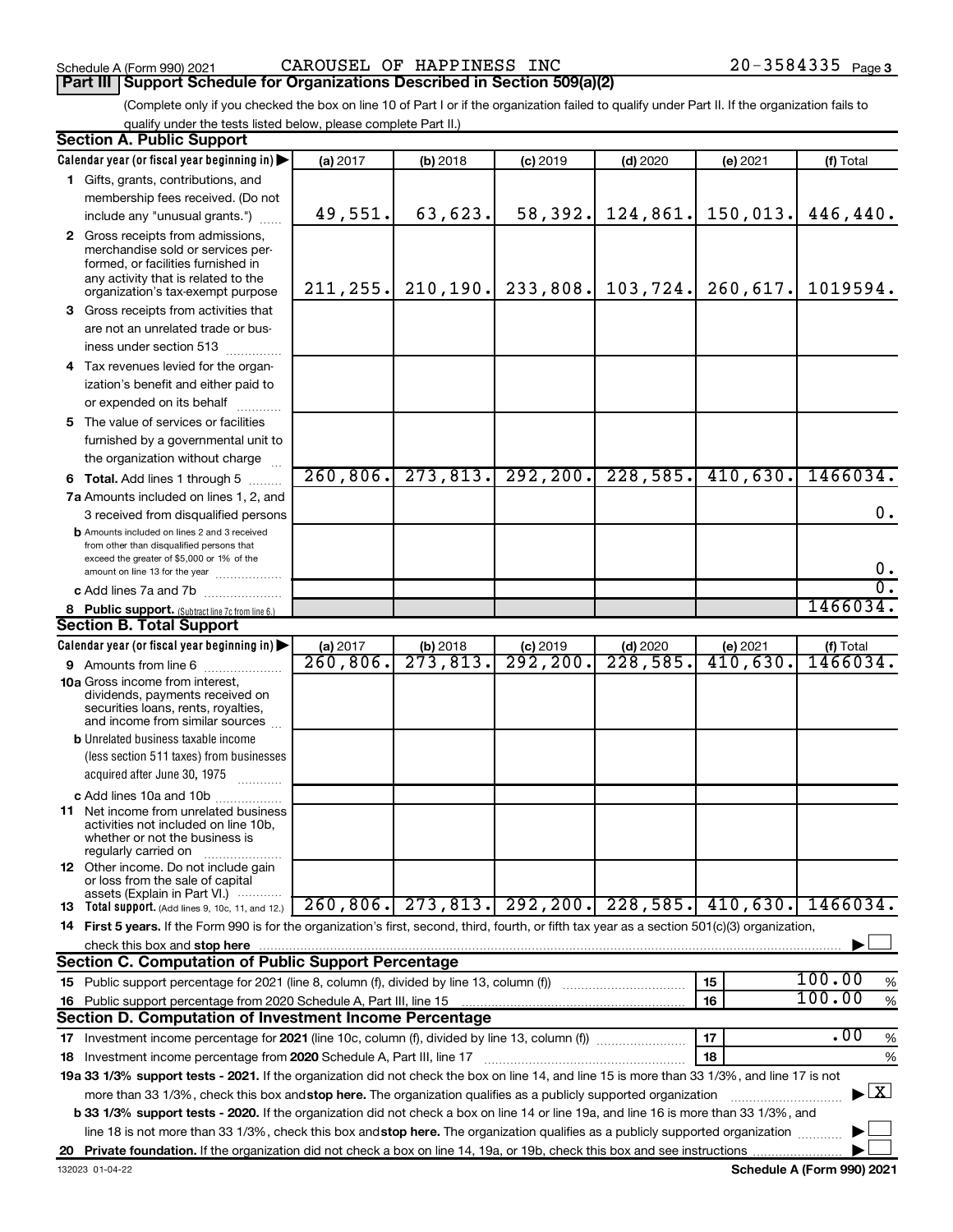### Schedule A (Form 990) 2021  $\hbox{CAROUSEL OF HAPPINESS INC}$   $\hbox{NCC}$   $\hbox{20-3584335}$   $\hbox{Page}$

#### **Part IV Supporting Organizations**

(Complete only if you checked a box in line 12 on Part I. If you checked box 12a, Part I, complete Sections A and B. If you checked box 12b, Part I, complete Sections A and C. If you checked box 12c, Part I, complete Sections A, D, and E. If you checked box 12d, Part I, complete Sections A and D, and complete Part V.)

#### **Section A. All Supporting Organizations**

- **1** Are all of the organization's supported organizations listed by name in the organization's governing documents? If "No," describe in Part VI how the supported organizations are designated. If designated by *class or purpose, describe the designation. If historic and continuing relationship, explain.*
- **2** Did the organization have any supported organization that does not have an IRS determination of status under section 509(a)(1) or (2)? If "Yes," explain in Part **VI** how the organization determined that the supported *organization was described in section 509(a)(1) or (2).*
- **3a** Did the organization have a supported organization described in section 501(c)(4), (5), or (6)? If "Yes," answer *lines 3b and 3c below.*
- **b** Did the organization confirm that each supported organization qualified under section 501(c)(4), (5), or (6) and satisfied the public support tests under section 509(a)(2)? If "Yes," describe in Part VI when and how the *organization made the determination.*
- **c** Did the organization ensure that all support to such organizations was used exclusively for section 170(c)(2)(B) purposes? If "Yes," explain in Part VI what controls the organization put in place to ensure such use.
- **4 a** *If* Was any supported organization not organized in the United States ("foreign supported organization")? *"Yes," and if you checked box 12a or 12b in Part I, answer lines 4b and 4c below.*
- **b** Did the organization have ultimate control and discretion in deciding whether to make grants to the foreign supported organization? If "Yes," describe in Part VI how the organization had such control and discretion *despite being controlled or supervised by or in connection with its supported organizations.*
- **c** Did the organization support any foreign supported organization that does not have an IRS determination under sections 501(c)(3) and 509(a)(1) or (2)? If "Yes," explain in Part VI what controls the organization used *to ensure that all support to the foreign supported organization was used exclusively for section 170(c)(2)(B) purposes.*
- **5a** Did the organization add, substitute, or remove any supported organizations during the tax year? If "Yes," answer lines 5b and 5c below (if applicable). Also, provide detail in **Part VI,** including (i) the names and EIN *numbers of the supported organizations added, substituted, or removed; (ii) the reasons for each such action; (iii) the authority under the organization's organizing document authorizing such action; and (iv) how the action was accomplished (such as by amendment to the organizing document).*
- **b** Type I or Type II only. Was any added or substituted supported organization part of a class already designated in the organization's organizing document?
- **c Substitutions only.**  Was the substitution the result of an event beyond the organization's control?
- **6** Did the organization provide support (whether in the form of grants or the provision of services or facilities) to **Part VI.** support or benefit one or more of the filing organization's supported organizations? If "Yes," provide detail in anyone other than (i) its supported organizations, (ii) individuals that are part of the charitable class benefited by one or more of its supported organizations, or (iii) other supporting organizations that also
- **7** Did the organization provide a grant, loan, compensation, or other similar payment to a substantial contributor regard to a substantial contributor? If "Yes," complete Part I of Schedule L (Form 990). (as defined in section 4958(c)(3)(C)), a family member of a substantial contributor, or a 35% controlled entity with
- **8** Did the organization make a loan to a disqualified person (as defined in section 4958) not described on line 7? *If "Yes," complete Part I of Schedule L (Form 990).*
- **9 a** Was the organization controlled directly or indirectly at any time during the tax year by one or more in section 509(a)(1) or (2))? If "Yes," provide detail in **Part VI.** disqualified persons, as defined in section 4946 (other than foundation managers and organizations described
- **b** Did one or more disqualified persons (as defined on line 9a) hold a controlling interest in any entity in which the supporting organization had an interest? If "Yes," provide detail in Part VI.
- **c** Did a disqualified person (as defined on line 9a) have an ownership interest in, or derive any personal benefit from, assets in which the supporting organization also had an interest? If "Yes," provide detail in Part VI.
- **10 a** Was the organization subject to the excess business holdings rules of section 4943 because of section supporting organizations)? If "Yes," answer line 10b below. 4943(f) (regarding certain Type II supporting organizations, and all Type III non-functionally integrated
	- **b** Did the organization have any excess business holdings in the tax year? (Use Schedule C, Form 4720, to *determine whether the organization had excess business holdings.)*

|                         | <b>Yes</b> | $\sqrt{\phantom{a}}$ No |
|-------------------------|------------|-------------------------|
|                         |            |                         |
|                         |            |                         |
|                         |            |                         |
| 1                       |            |                         |
|                         |            |                         |
|                         |            |                         |
| $\overline{\mathbf{c}}$ |            |                         |
|                         |            |                         |
| Зa                      |            |                         |
|                         |            |                         |
|                         |            |                         |
|                         |            |                         |
| 3b                      |            |                         |
|                         |            |                         |
| 3c                      |            |                         |
|                         |            |                         |
| 4a                      |            |                         |
|                         |            |                         |
|                         |            |                         |
|                         |            |                         |
| 4b                      |            |                         |
|                         |            |                         |
|                         |            |                         |
|                         |            |                         |
| 4 <sub>c</sub>          |            |                         |
|                         |            |                         |
|                         |            |                         |
|                         |            |                         |
|                         |            |                         |
|                         |            |                         |
| 5a                      |            |                         |
|                         |            |                         |
| 5b                      |            |                         |
| 5c                      |            |                         |
|                         |            |                         |
|                         |            |                         |
|                         |            |                         |
|                         |            |                         |
|                         |            |                         |
| 6                       |            |                         |
|                         |            |                         |
|                         |            |                         |
| 7                       |            |                         |
|                         |            |                         |
| 8                       |            |                         |
|                         |            |                         |
|                         |            |                         |
|                         |            |                         |
| 9a                      |            |                         |
|                         |            |                         |
| 9b                      |            |                         |
|                         |            |                         |
| 9с                      |            |                         |
|                         |            |                         |
|                         |            |                         |
|                         |            |                         |
| 10a                     |            |                         |
|                         |            |                         |
| 10 <sub>b</sub>         |            |                         |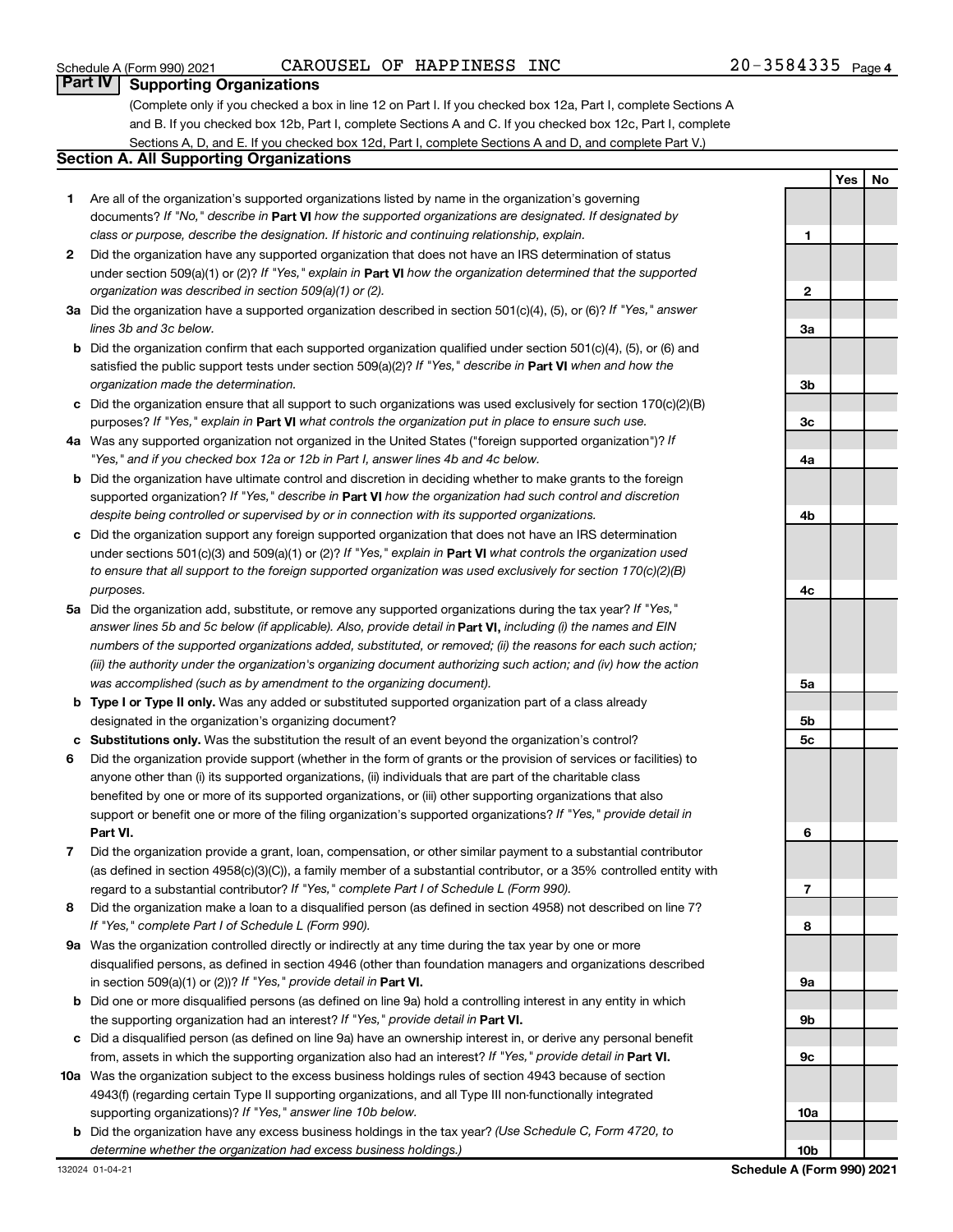| Schedule A (Form 990) 2021 |  | CAROUSEL OF HAPPINESS INC | 3584335<br>$20 -$ | Page 5 |
|----------------------------|--|---------------------------|-------------------|--------|
|                            |  |                           |                   |        |

|              | Part IV   Supporting Organizations (continued)                                                                                                                                                                                                                                                                                                                                                                                                                                                                                                                                                                                                       |                 |     |    |
|--------------|------------------------------------------------------------------------------------------------------------------------------------------------------------------------------------------------------------------------------------------------------------------------------------------------------------------------------------------------------------------------------------------------------------------------------------------------------------------------------------------------------------------------------------------------------------------------------------------------------------------------------------------------------|-----------------|-----|----|
|              |                                                                                                                                                                                                                                                                                                                                                                                                                                                                                                                                                                                                                                                      |                 | Yes | No |
| 11           | Has the organization accepted a gift or contribution from any of the following persons?                                                                                                                                                                                                                                                                                                                                                                                                                                                                                                                                                              |                 |     |    |
|              | a A person who directly or indirectly controls, either alone or together with persons described on lines 11b and                                                                                                                                                                                                                                                                                                                                                                                                                                                                                                                                     |                 |     |    |
|              | 11c below, the governing body of a supported organization?                                                                                                                                                                                                                                                                                                                                                                                                                                                                                                                                                                                           | 11a             |     |    |
|              | <b>b</b> A family member of a person described on line 11a above?                                                                                                                                                                                                                                                                                                                                                                                                                                                                                                                                                                                    | 11 <sub>b</sub> |     |    |
|              | c A 35% controlled entity of a person described on line 11a or 11b above?If "Yes" to line 11a, 11b, or 11c, provide                                                                                                                                                                                                                                                                                                                                                                                                                                                                                                                                  |                 |     |    |
|              | detail in Part VI.                                                                                                                                                                                                                                                                                                                                                                                                                                                                                                                                                                                                                                   | 11c             |     |    |
|              | <b>Section B. Type I Supporting Organizations</b>                                                                                                                                                                                                                                                                                                                                                                                                                                                                                                                                                                                                    |                 |     |    |
|              |                                                                                                                                                                                                                                                                                                                                                                                                                                                                                                                                                                                                                                                      |                 | Yes | No |
| 1.           | Did the governing body, members of the governing body, officers acting in their official capacity, or membership of one or<br>more supported organizations have the power to regularly appoint or elect at least a majority of the organization's officers,<br>directors, or trustees at all times during the tax year? If "No," describe in Part VI how the supported organization(s)<br>effectively operated, supervised, or controlled the organization's activities. If the organization had more than one supported<br>organization, describe how the powers to appoint and/or remove officers, directors, or trustees were allocated among the |                 |     |    |
|              | supported organizations and what conditions or restrictions, if any, applied to such powers during the tax year.                                                                                                                                                                                                                                                                                                                                                                                                                                                                                                                                     | 1               |     |    |
| $\mathbf{2}$ | Did the organization operate for the benefit of any supported organization other than the supported                                                                                                                                                                                                                                                                                                                                                                                                                                                                                                                                                  |                 |     |    |
|              | organization(s) that operated, supervised, or controlled the supporting organization? If "Yes," explain in                                                                                                                                                                                                                                                                                                                                                                                                                                                                                                                                           |                 |     |    |
|              | Part VI how providing such benefit carried out the purposes of the supported organization(s) that operated,                                                                                                                                                                                                                                                                                                                                                                                                                                                                                                                                          |                 |     |    |
|              | supervised, or controlled the supporting organization.                                                                                                                                                                                                                                                                                                                                                                                                                                                                                                                                                                                               | $\mathbf{2}$    |     |    |
|              | <b>Section C. Type II Supporting Organizations</b>                                                                                                                                                                                                                                                                                                                                                                                                                                                                                                                                                                                                   |                 |     |    |
|              |                                                                                                                                                                                                                                                                                                                                                                                                                                                                                                                                                                                                                                                      |                 | Yes | No |
| 1.           | Were a majority of the organization's directors or trustees during the tax year also a majority of the directors                                                                                                                                                                                                                                                                                                                                                                                                                                                                                                                                     |                 |     |    |
|              | or trustees of each of the organization's supported organization(s)? If "No," describe in Part VI how control                                                                                                                                                                                                                                                                                                                                                                                                                                                                                                                                        |                 |     |    |
|              | or management of the supporting organization was vested in the same persons that controlled or managed                                                                                                                                                                                                                                                                                                                                                                                                                                                                                                                                               |                 |     |    |
|              | the supported organization(s).                                                                                                                                                                                                                                                                                                                                                                                                                                                                                                                                                                                                                       | 1               |     |    |
|              | <b>Section D. All Type III Supporting Organizations</b>                                                                                                                                                                                                                                                                                                                                                                                                                                                                                                                                                                                              |                 |     |    |
|              |                                                                                                                                                                                                                                                                                                                                                                                                                                                                                                                                                                                                                                                      |                 | Yes | No |
| 1.           | Did the organization provide to each of its supported organizations, by the last day of the fifth month of the                                                                                                                                                                                                                                                                                                                                                                                                                                                                                                                                       |                 |     |    |
|              | organization's tax year, (i) a written notice describing the type and amount of support provided during the prior tax                                                                                                                                                                                                                                                                                                                                                                                                                                                                                                                                |                 |     |    |
|              | year, (ii) a copy of the Form 990 that was most recently filed as of the date of notification, and (iii) copies of the                                                                                                                                                                                                                                                                                                                                                                                                                                                                                                                               |                 |     |    |
|              | organization's governing documents in effect on the date of notification, to the extent not previously provided?                                                                                                                                                                                                                                                                                                                                                                                                                                                                                                                                     | 1               |     |    |
| 2            | Were any of the organization's officers, directors, or trustees either (i) appointed or elected by the supported                                                                                                                                                                                                                                                                                                                                                                                                                                                                                                                                     |                 |     |    |
|              | organization(s) or (ii) serving on the governing body of a supported organization? If "No," explain in Part VI how                                                                                                                                                                                                                                                                                                                                                                                                                                                                                                                                   |                 |     |    |
|              | the organization maintained a close and continuous working relationship with the supported organization(s).                                                                                                                                                                                                                                                                                                                                                                                                                                                                                                                                          | $\mathbf{2}$    |     |    |
| 3            | By reason of the relationship described on line 2, above, did the organization's supported organizations have a                                                                                                                                                                                                                                                                                                                                                                                                                                                                                                                                      |                 |     |    |
|              | significant voice in the organization's investment policies and in directing the use of the organization's                                                                                                                                                                                                                                                                                                                                                                                                                                                                                                                                           |                 |     |    |
|              | income or assets at all times during the tax year? If "Yes," describe in Part VI the role the organization's                                                                                                                                                                                                                                                                                                                                                                                                                                                                                                                                         |                 |     |    |
|              | supported organizations played in this regard.                                                                                                                                                                                                                                                                                                                                                                                                                                                                                                                                                                                                       | з               |     |    |
|              | Section E. Type III Functionally Integrated Supporting Organizations                                                                                                                                                                                                                                                                                                                                                                                                                                                                                                                                                                                 |                 |     |    |
| 1.           | Check the box next to the method that the organization used to satisfy the Integral Part Test during the yealsee instructions).                                                                                                                                                                                                                                                                                                                                                                                                                                                                                                                      |                 |     |    |
| a            | The organization satisfied the Activities Test. Complete line 2 below.                                                                                                                                                                                                                                                                                                                                                                                                                                                                                                                                                                               |                 |     |    |
| b            | The organization is the parent of each of its supported organizations. Complete line 3 below.                                                                                                                                                                                                                                                                                                                                                                                                                                                                                                                                                        |                 |     |    |
| c            | The organization supported a governmental entity. Describe in Part VI how you supported a governmental entity (see instructions).                                                                                                                                                                                                                                                                                                                                                                                                                                                                                                                    |                 |     |    |
| 2            | Activities Test. Answer lines 2a and 2b below.                                                                                                                                                                                                                                                                                                                                                                                                                                                                                                                                                                                                       |                 | Yes | No |
| а            | Did substantially all of the organization's activities during the tax year directly further the exempt purposes of                                                                                                                                                                                                                                                                                                                                                                                                                                                                                                                                   |                 |     |    |
|              | the supported organization(s) to which the organization was responsive? If "Yes," then in Part VI identify                                                                                                                                                                                                                                                                                                                                                                                                                                                                                                                                           |                 |     |    |
|              | those supported organizations and explain how these activities directly furthered their exempt purposes,                                                                                                                                                                                                                                                                                                                                                                                                                                                                                                                                             |                 |     |    |
|              | how the organization was responsive to those supported organizations, and how the organization determined                                                                                                                                                                                                                                                                                                                                                                                                                                                                                                                                            |                 |     |    |
|              | that these activities constituted substantially all of its activities.                                                                                                                                                                                                                                                                                                                                                                                                                                                                                                                                                                               | 2a              |     |    |
|              | <b>b</b> Did the activities described on line 2a, above, constitute activities that, but for the organization's involvement,                                                                                                                                                                                                                                                                                                                                                                                                                                                                                                                         |                 |     |    |
|              | one or more of the organization's supported organization(s) would have been engaged in? If "Yes," explain in                                                                                                                                                                                                                                                                                                                                                                                                                                                                                                                                         |                 |     |    |
|              | Part VI the reasons for the organization's position that its supported organization(s) would have engaged in                                                                                                                                                                                                                                                                                                                                                                                                                                                                                                                                         |                 |     |    |
|              | these activities but for the organization's involvement.                                                                                                                                                                                                                                                                                                                                                                                                                                                                                                                                                                                             | 2b              |     |    |
| 3            | Parent of Supported Organizations. Answer lines 3a and 3b below.                                                                                                                                                                                                                                                                                                                                                                                                                                                                                                                                                                                     |                 |     |    |
|              | a Did the organization have the power to regularly appoint or elect a majority of the officers, directors, or                                                                                                                                                                                                                                                                                                                                                                                                                                                                                                                                        |                 |     |    |
|              | trustees of each of the supported organizations? If "Yes" or "No" provide details in Part VI.                                                                                                                                                                                                                                                                                                                                                                                                                                                                                                                                                        | За              |     |    |

**b** Did the organization exercise a substantial degree of direction over the policies, programs, and activities of each trustees of each of the supported organizations? If "Yes" or "No" provide details in Part VI. of its supported organizations? If "Yes," describe in Part VI the role played by the organization in this regard.

**3b Schedule A (Form 990) 2021**

132025 01-04-22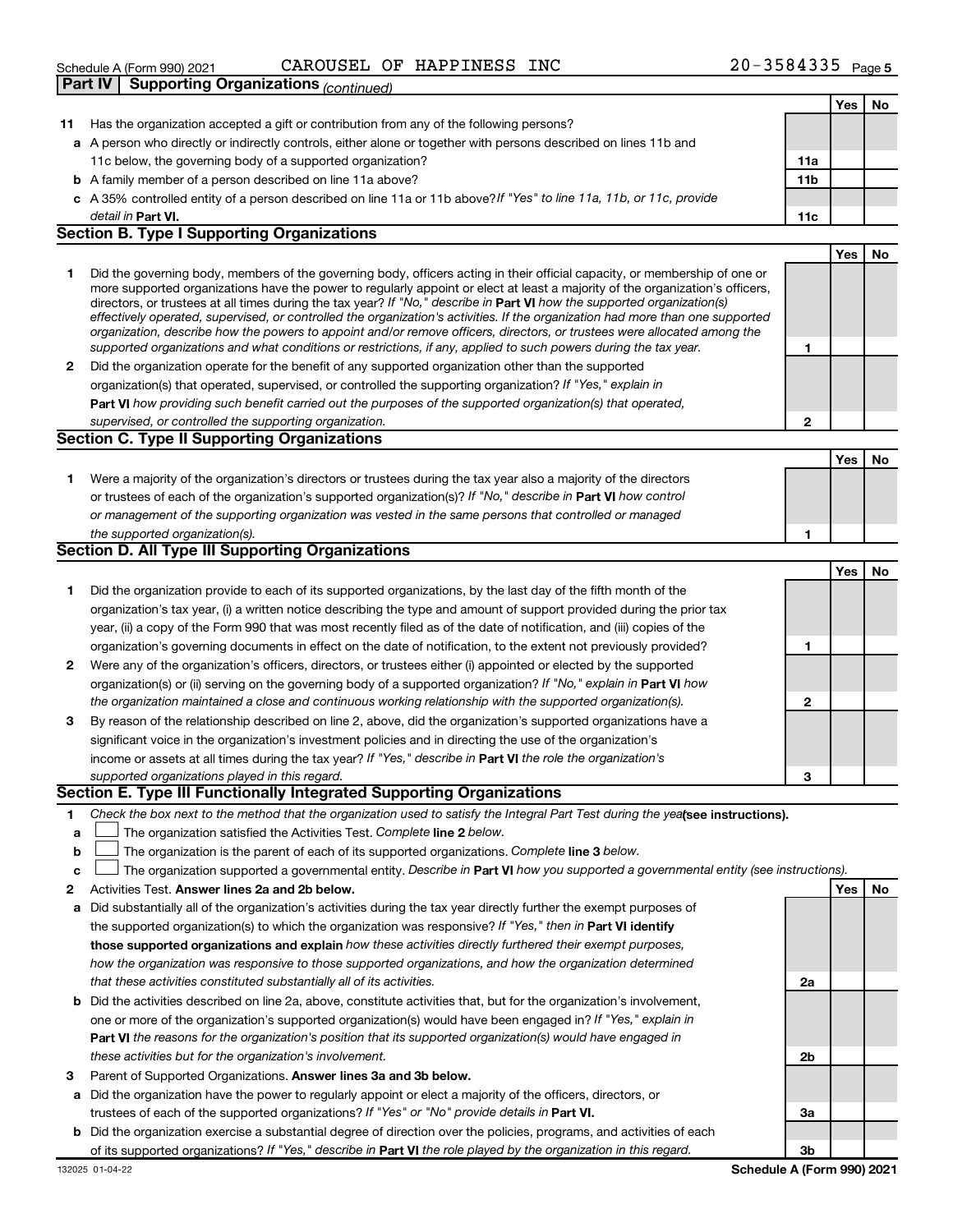#### Schedule A (Form 990) 2021  $\hbox{CAROUSEL OF HAPPINESS INC}$   $\hbox{NCC}$   $\hbox{20-3584335}$   $\hbox{Page}$ **Part V Type III Non-Functionally Integrated 509(a)(3) Supporting Organizations**

1 **Letter See instructions.** Check here if the organization satisfied the Integral Part Test as a qualifying trust on Nov. 20, 1970 (*explain in* Part **VI**). See instructions. All other Type III non-functionally integrated supporting organizations must complete Sections A through E.

|                | Section A - Adjusted Net Income                                                                                                   |                | (A) Prior Year | (B) Current Year<br>(optional) |  |  |  |
|----------------|-----------------------------------------------------------------------------------------------------------------------------------|----------------|----------------|--------------------------------|--|--|--|
| 1              | Net short-term capital gain                                                                                                       | 1              |                |                                |  |  |  |
| $\mathbf{2}$   | Recoveries of prior-year distributions                                                                                            | $\mathbf{2}$   |                |                                |  |  |  |
| 3              | Other gross income (see instructions)                                                                                             | 3              |                |                                |  |  |  |
| 4              | Add lines 1 through 3.                                                                                                            | 4              |                |                                |  |  |  |
| 5              | Depreciation and depletion                                                                                                        | 5              |                |                                |  |  |  |
| 6              | Portion of operating expenses paid or incurred for production or                                                                  |                |                |                                |  |  |  |
|                | collection of gross income or for management, conservation, or                                                                    |                |                |                                |  |  |  |
|                | maintenance of property held for production of income (see instructions)                                                          | 6              |                |                                |  |  |  |
| $\overline{7}$ | Other expenses (see instructions)                                                                                                 | $\overline{7}$ |                |                                |  |  |  |
| 8              | Adjusted Net Income (subtract lines 5, 6, and 7 from line 4)                                                                      | 8              |                |                                |  |  |  |
|                | <b>Section B - Minimum Asset Amount</b>                                                                                           |                | (A) Prior Year | (B) Current Year<br>(optional) |  |  |  |
| 1              | Aggregate fair market value of all non-exempt-use assets (see                                                                     |                |                |                                |  |  |  |
|                | instructions for short tax year or assets held for part of year):                                                                 |                |                |                                |  |  |  |
|                | <b>a</b> Average monthly value of securities                                                                                      | 1a             |                |                                |  |  |  |
|                | <b>b</b> Average monthly cash balances                                                                                            | 1 <sub>b</sub> |                |                                |  |  |  |
|                | c Fair market value of other non-exempt-use assets                                                                                | 1c             |                |                                |  |  |  |
|                | <b>d</b> Total (add lines 1a, 1b, and 1c)                                                                                         | 1d             |                |                                |  |  |  |
|                | e Discount claimed for blockage or other factors                                                                                  |                |                |                                |  |  |  |
|                | (explain in detail in <b>Part VI</b> ):                                                                                           |                |                |                                |  |  |  |
| 2              | Acquisition indebtedness applicable to non-exempt-use assets                                                                      | $\mathbf{2}$   |                |                                |  |  |  |
| 3              | Subtract line 2 from line 1d.                                                                                                     | 3              |                |                                |  |  |  |
| 4              | Cash deemed held for exempt use. Enter 0.015 of line 3 (for greater amount,                                                       |                |                |                                |  |  |  |
|                | see instructions).                                                                                                                | 4              |                |                                |  |  |  |
| 5              | Net value of non-exempt-use assets (subtract line 4 from line 3)                                                                  | 5              |                |                                |  |  |  |
| 6              | Multiply line 5 by 0.035.                                                                                                         | 6              |                |                                |  |  |  |
| 7              | Recoveries of prior-year distributions                                                                                            | $\overline{7}$ |                |                                |  |  |  |
| 8              | <b>Minimum Asset Amount (add line 7 to line 6)</b>                                                                                | 8              |                |                                |  |  |  |
|                | <b>Section C - Distributable Amount</b>                                                                                           |                |                | <b>Current Year</b>            |  |  |  |
| 1              | Adjusted net income for prior year (from Section A, line 8, column A)                                                             | 1              |                |                                |  |  |  |
| 2              | Enter 0.85 of line 1.                                                                                                             | $\mathbf{2}$   |                |                                |  |  |  |
| 3              | Minimum asset amount for prior year (from Section B, line 8, column A)                                                            | 3              |                |                                |  |  |  |
| 4              | Enter greater of line 2 or line 3.                                                                                                | 4              |                |                                |  |  |  |
| 5              | Income tax imposed in prior year                                                                                                  | 5              |                |                                |  |  |  |
| 6              | <b>Distributable Amount.</b> Subtract line 5 from line 4, unless subject to                                                       |                |                |                                |  |  |  |
|                | emergency temporary reduction (see instructions).                                                                                 | 6              |                |                                |  |  |  |
| $\overline{7}$ | Check here if the current year is the organization's first as a non-functionally integrated Type III supporting organization (see |                |                |                                |  |  |  |

instructions).

**Schedule A (Form 990) 2021**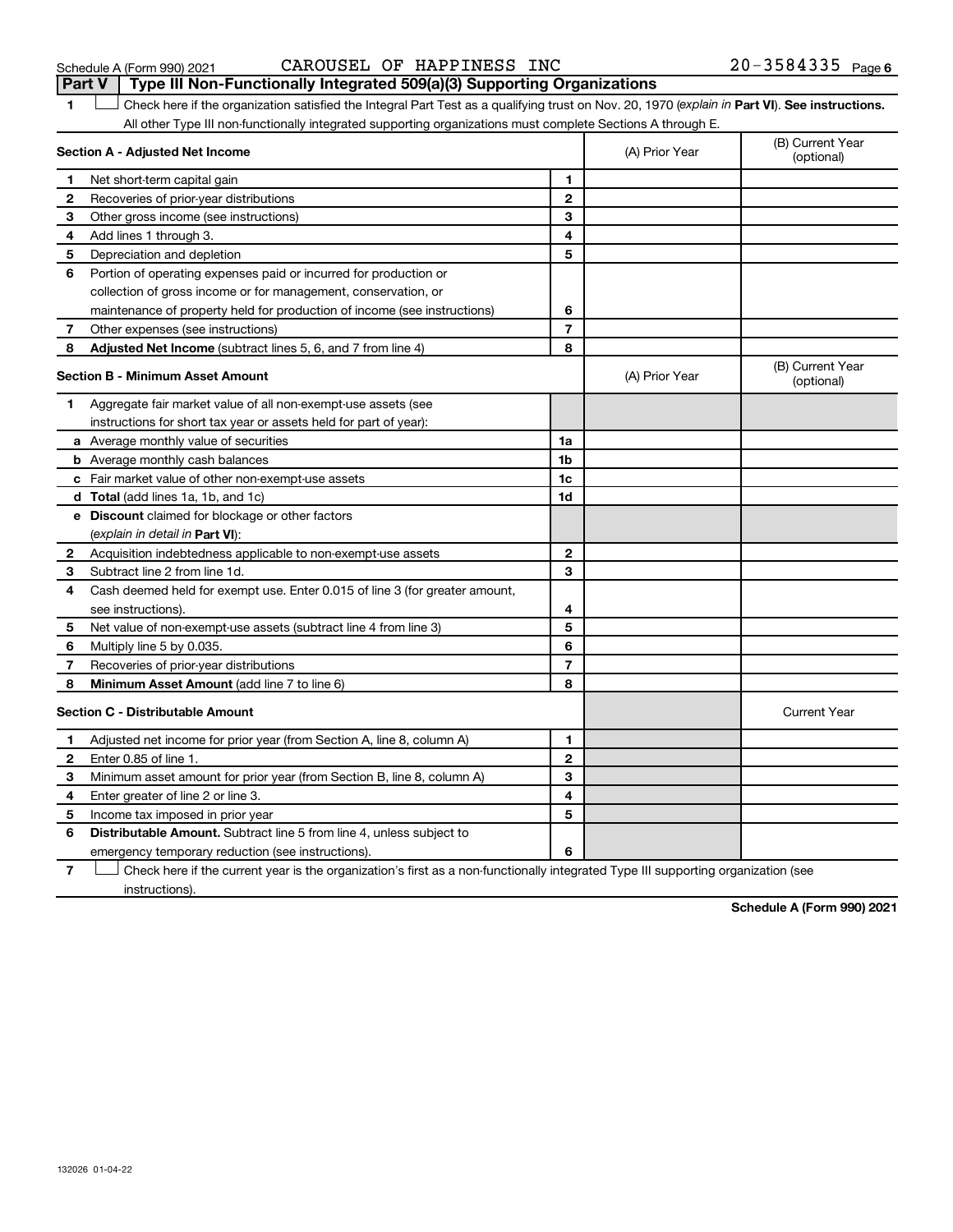| Schedule A (Form 990) 2021 |  |
|----------------------------|--|
|                            |  |

| Schedule A (Form 990) 2021 | $20 - 3584335$ Page 7<br>CAROUSEL OF HAPPINESS INC |
|----------------------------|----------------------------------------------------|
|----------------------------|----------------------------------------------------|

#### **Section D - Distributions Current Year 1 2 3 4 5 6 7 8 9 10 1 2 3 4 5 6 7 8 9 10** Qualified set-aside amounts (prior IRS approval required - provide details in Part VI) Other distributions (describe in Part VI). See instructions. **Total annual distributions.** Add lines 1 through 6. (provide details in Part VI). See instructions. **(i) Excess Distributions (ii) Underdistributions Pre-2021 (iii) Distributable**<br>**Amount for 2021** Section E - Distribution Allocations (see instructions) **Bection E - Distributions (See instructions** Excess Distributions Pre-2021 Amount for 2021 **1 2 3 4 5 6** Remaining underdistributions for 2021. Subtract lines 3h **7 8** Breakdown of line 7: able cause required - explain in Part VI). See instructions. **a** From 2016 **b** From 2017 **c** From 2018 **d** From 2019 **e** From 2020 **f Total**  of lines 3a through 3e **g** Applied to underdistributions of prior years **h** Applied to 2021 distributable amount **i** Carryover from 2016 not applied (see instructions) **j a** Applied to underdistributions of prior years **b** Applied to 2021 distributable amount **c** Remainder. Subtract lines 4a and 4b from line 4. than zero, explain in Part VI. See instructions. **Part VI** . See instructions. **Excess distributions carryover to 2022.**  Add lines 3j **a** Excess from 2017 **b** Excess from 2018 **c** Excess from 2019 **d** Excess from 2020 **e** Excess from 2021 and 4b from line 1. For result greater than zero, explain in Amounts paid to supported organizations to accomplish exempt purposes Amounts paid to perform activity that directly furthers exempt purposes of supported organizations, in excess of income from activity Administrative expenses paid to accomplish exempt purposes of supported organizations Amounts paid to acquire exempt-use assets Distributions to attentive supported organizations to which the organization is responsive Distributable amount for 2021 from Section C, line 6 Line 8 amount divided by line 9 amount Distributable amount for 2021 from Section C, line 6 Underdistributions, if any, for years prior to 2021 (reason-Excess distributions carryover, if any, to 2021 Remainder. Subtract lines 3g, 3h, and 3i from line 3f. Distributions for 2021 from Section D,  $line 7:$   $\frac{1}{2}$ Remaining underdistributions for years prior to 2021, if any. Subtract lines 3g and 4a from line 2. For result greater and 4c. **Part V Type III Non-Functionally Integrated 509(a)(3) Supporting Organizations** *(continued)*

**Schedule A (Form 990) 2021**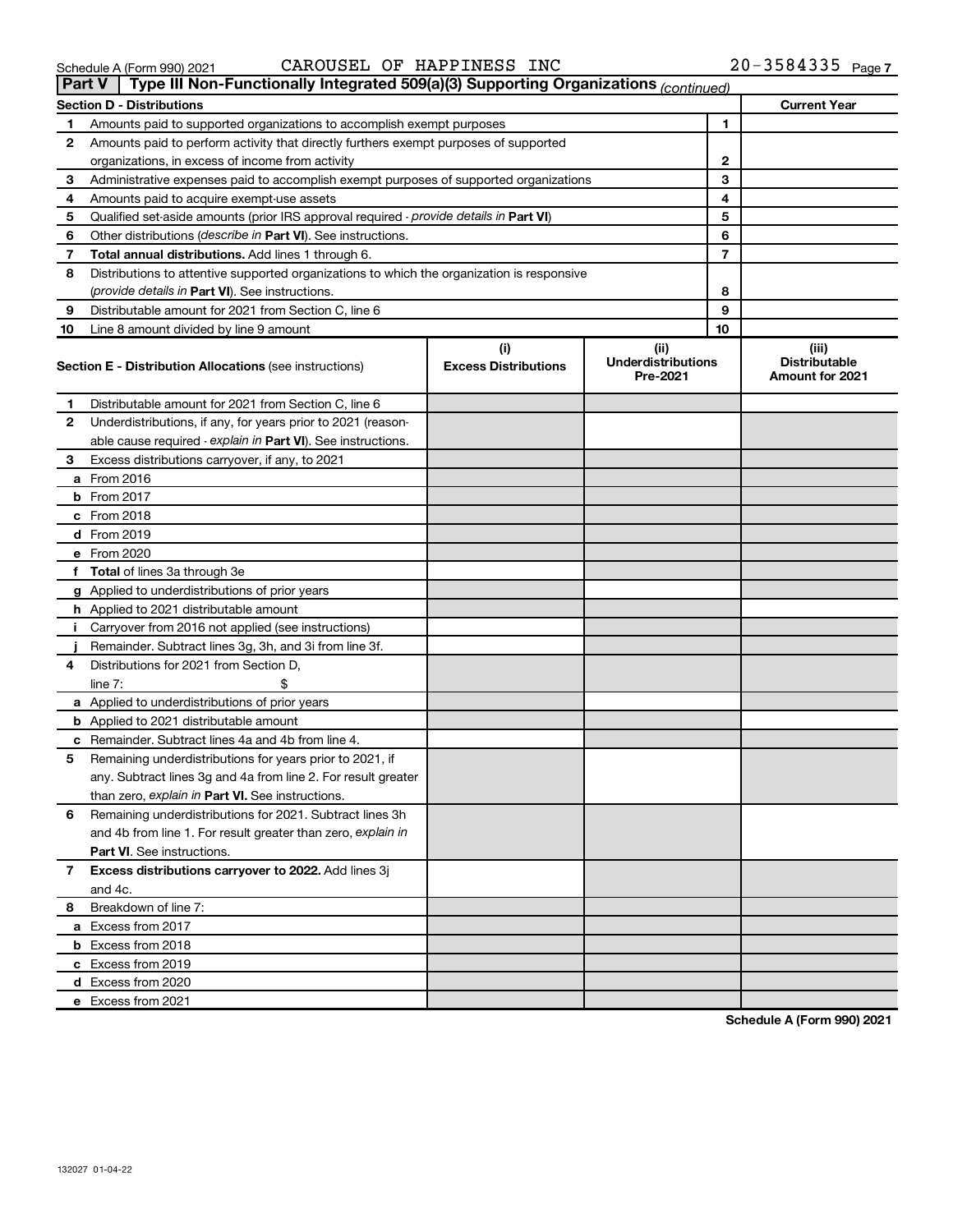| Schedule A (Form 990) 2021 |  |  |
|----------------------------|--|--|
|----------------------------|--|--|

| <b>Part VI</b> | Supplemental Information. Provide the explanations required by Part II, line 10; Part II, line 17a or 17b; Part III, line 12;                    |  |  |  |
|----------------|--------------------------------------------------------------------------------------------------------------------------------------------------|--|--|--|
|                | Part IV, Section A, lines 1, 2, 3b, 3c, 4b, 4c, 5a, 6, 9a, 9b, 9c, 11a, 11b, and 11c; Part IV, Section B, lines 1 and 2; Part IV, Section C,     |  |  |  |
|                | line 1; Part IV, Section D, lines 2 and 3; Part IV, Section E, lines 1c, 2a, 2b, 3a, and 3b; Part V, line 1; Part V, Section B, line 1e; Part V, |  |  |  |
|                | Section D, lines 5, 6, and 8; and Part V, Section E, lines 2, 5, and 6. Also complete this part for any additional information.                  |  |  |  |
|                | (See instructions.)                                                                                                                              |  |  |  |
|                |                                                                                                                                                  |  |  |  |
|                |                                                                                                                                                  |  |  |  |
|                |                                                                                                                                                  |  |  |  |
|                |                                                                                                                                                  |  |  |  |
|                |                                                                                                                                                  |  |  |  |
|                |                                                                                                                                                  |  |  |  |
|                |                                                                                                                                                  |  |  |  |
|                |                                                                                                                                                  |  |  |  |
|                |                                                                                                                                                  |  |  |  |
|                |                                                                                                                                                  |  |  |  |
|                |                                                                                                                                                  |  |  |  |
|                |                                                                                                                                                  |  |  |  |
|                |                                                                                                                                                  |  |  |  |
|                |                                                                                                                                                  |  |  |  |
|                |                                                                                                                                                  |  |  |  |
|                |                                                                                                                                                  |  |  |  |
|                |                                                                                                                                                  |  |  |  |
|                |                                                                                                                                                  |  |  |  |
|                |                                                                                                                                                  |  |  |  |
|                |                                                                                                                                                  |  |  |  |
|                |                                                                                                                                                  |  |  |  |
|                |                                                                                                                                                  |  |  |  |
|                |                                                                                                                                                  |  |  |  |
|                |                                                                                                                                                  |  |  |  |
|                |                                                                                                                                                  |  |  |  |
|                |                                                                                                                                                  |  |  |  |
|                |                                                                                                                                                  |  |  |  |
|                |                                                                                                                                                  |  |  |  |
|                |                                                                                                                                                  |  |  |  |
|                |                                                                                                                                                  |  |  |  |
|                |                                                                                                                                                  |  |  |  |
|                |                                                                                                                                                  |  |  |  |
|                |                                                                                                                                                  |  |  |  |
|                |                                                                                                                                                  |  |  |  |
|                |                                                                                                                                                  |  |  |  |
|                |                                                                                                                                                  |  |  |  |
|                |                                                                                                                                                  |  |  |  |
|                |                                                                                                                                                  |  |  |  |
|                |                                                                                                                                                  |  |  |  |
|                |                                                                                                                                                  |  |  |  |
|                |                                                                                                                                                  |  |  |  |
|                |                                                                                                                                                  |  |  |  |
|                |                                                                                                                                                  |  |  |  |
|                |                                                                                                                                                  |  |  |  |
|                |                                                                                                                                                  |  |  |  |
|                |                                                                                                                                                  |  |  |  |
|                |                                                                                                                                                  |  |  |  |
|                |                                                                                                                                                  |  |  |  |
|                |                                                                                                                                                  |  |  |  |
|                |                                                                                                                                                  |  |  |  |
|                |                                                                                                                                                  |  |  |  |
|                |                                                                                                                                                  |  |  |  |
|                |                                                                                                                                                  |  |  |  |
|                |                                                                                                                                                  |  |  |  |
|                |                                                                                                                                                  |  |  |  |
|                |                                                                                                                                                  |  |  |  |
|                |                                                                                                                                                  |  |  |  |
|                |                                                                                                                                                  |  |  |  |
|                |                                                                                                                                                  |  |  |  |
|                |                                                                                                                                                  |  |  |  |
|                |                                                                                                                                                  |  |  |  |
|                |                                                                                                                                                  |  |  |  |
|                |                                                                                                                                                  |  |  |  |
|                |                                                                                                                                                  |  |  |  |
|                |                                                                                                                                                  |  |  |  |
|                |                                                                                                                                                  |  |  |  |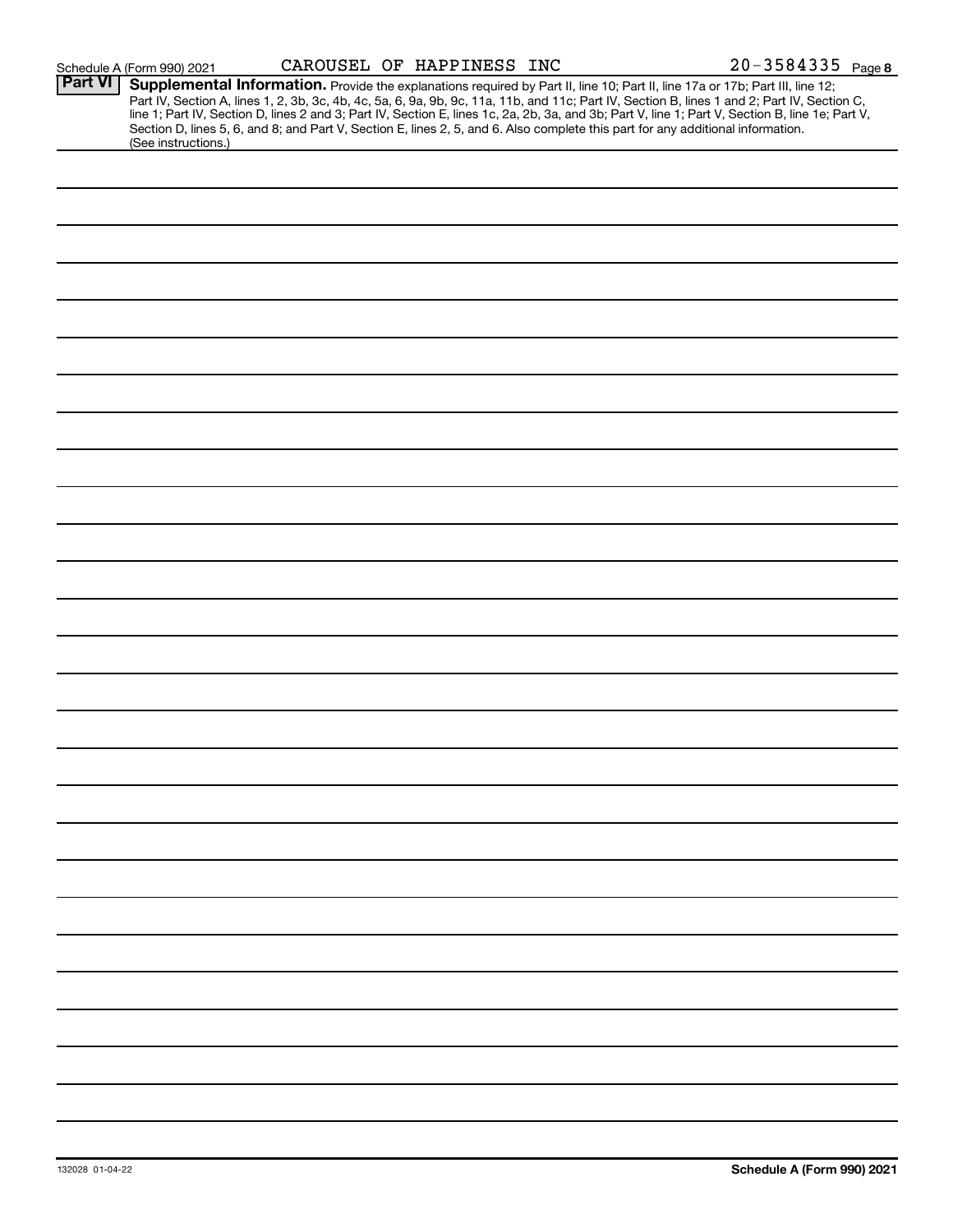Department of the Treasury

#### Internal Revenue Service

Name of the organization

### **Schedule B Schedule of Contributors**

**(Form 990) | Attach to Form 990 or Form 990-PF. | Go to www.irs.gov/Form990 for the latest information.** OMB No. 1545-0047

**2021**

**Employer identification number**

| $0 - 3584335$ |  |
|---------------|--|
|---------------|--|

| CAROUSEL OF HAPPINESS INC |  | 20-3584335 |
|---------------------------|--|------------|
|---------------------------|--|------------|

|                    | <b>Organization type (check one):</b>                                     |  |  |  |  |  |
|--------------------|---------------------------------------------------------------------------|--|--|--|--|--|
| Filers of:         | Section:                                                                  |  |  |  |  |  |
| Form 990 or 990-EZ | $\boxed{\textbf{X}}$ 501(c)( 3) (enter number) organization               |  |  |  |  |  |
|                    | 4947(a)(1) nonexempt charitable trust not treated as a private foundation |  |  |  |  |  |
|                    | 527 political organization                                                |  |  |  |  |  |
| Form 990-PF        | 501(c)(3) exempt private foundation                                       |  |  |  |  |  |
|                    | 4947(a)(1) nonexempt charitable trust treated as a private foundation     |  |  |  |  |  |
|                    | 501(c)(3) taxable private foundation                                      |  |  |  |  |  |

Check if your organization is covered by the General Rule or a Special Rule.

**Note:**  Only a section 501(c)(7), (8), or (10) organization can check boxes for both the General Rule and a Special Rule. See instructions.

#### **General Rule**

**K** For an organization filing Form 990, 990-EZ, or 990-PF that received, during the year, contributions totaling \$5,000 or more (in money or property) from any one contributor. Complete Parts I and II. See instructions for determining a contributor's total contributions.

#### **Special Rules**

 $\Box$ 

contributor, during the year, total contributions of the greater of (1) \$5,000; or (2) 2% of the amount on (i) Form 990, Part VIII, line 1h; For an organization described in section 501(c)(3) filing Form 990 or 990-EZ that met the 33 1/3% support test of the regulations under sections 509(a)(1) and 170(b)(1)(A)(vi), that checked Schedule A (Form 990), Part II, line 13, 16a, or 16b, and that received from any one or (ii) Form 990-EZ, line 1. Complete Parts I and II.  $\Box$ 

For an organization described in section 501(c)(7), (8), or (10) filing Form 990 or 990-EZ that received from any one contributor, during the year, total contributions of more than \$1,000 exclusively for religious, charitable, scientific, literary, or educational purposes, or for the prevention of cruelty to children or animals. Complete Parts I (entering "N/A" in column (b) instead of the contributor name and address), II, and III.  $\Box$ 

purpose. Don't complete any of the parts unless the General Rule applies to this organization because it received nonexclusively year, contributions exclusively for religious, charitable, etc., purposes, but no such contributions totaled more than \$1,000. If this box is checked, enter here the total contributions that were received during the year for an exclusively religious, charitable, etc., For an organization described in section 501(c)(7), (8), or (10) filing Form 990 or 990-EZ that received from any one contributor, during the religious, charitable, etc., contributions totaling \$5,000 or more during the year  $\ldots$  $\ldots$  $\ldots$  $\ldots$  $\ldots$  $\ldots$ 

Caution: An organization that isn't covered by the General Rule and/or the Special Rules doesn't file Schedule B (Form 990), but it must answer "No" on Part IV, line 2, of its Form 990; or check the box on line H of its Form 990-EZ or on its Form 990-PF, Part I, line 2, to certify that it doesn't meet the filing requirements of Schedule B (Form 990).

LHA For Paperwork Reduction Act Notice, see the instructions for Form 990, 990-EZ, or 990-PF. **Schell B (Form 990)** (2021)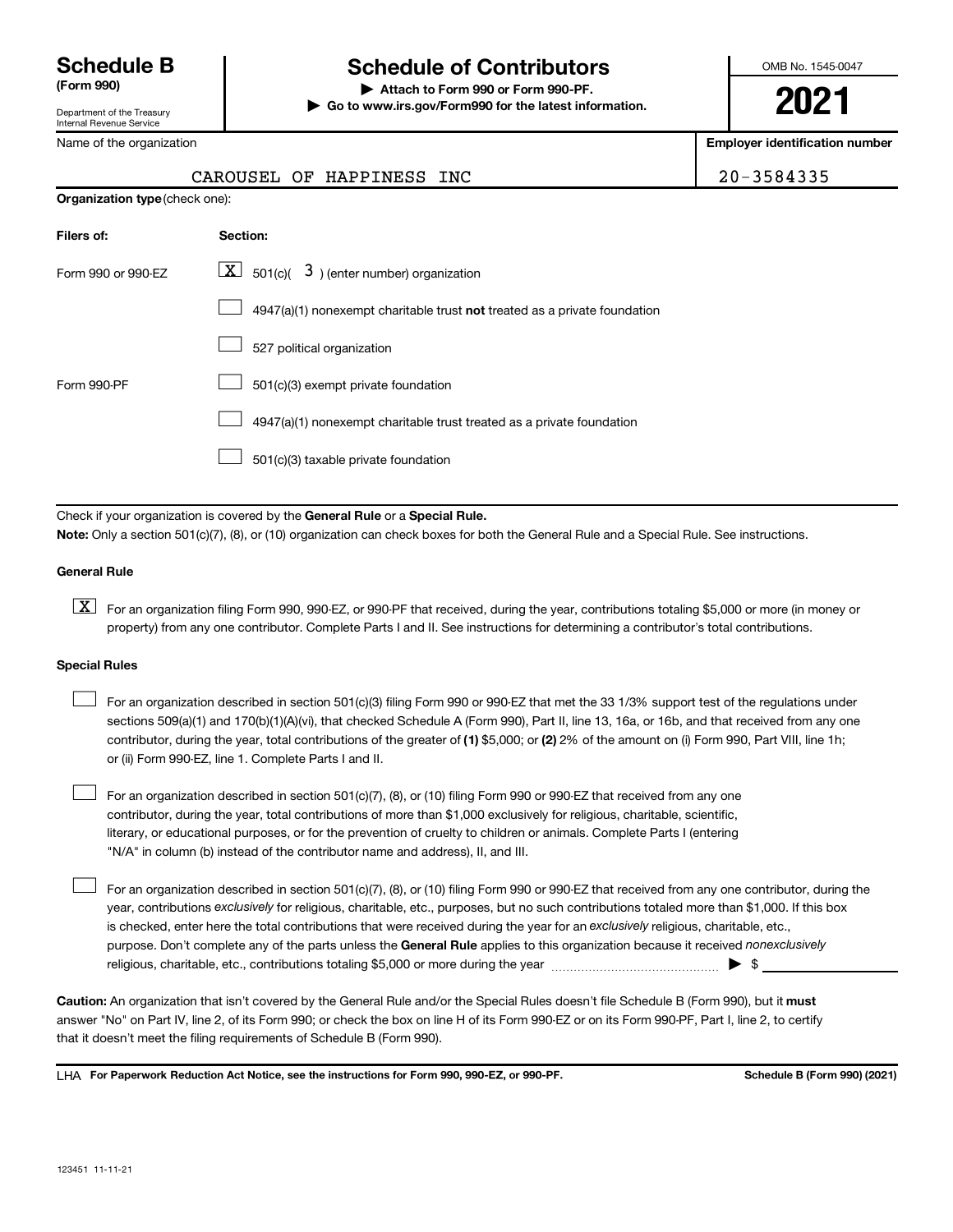| Schedule<br>990) (2021)<br>-<br>-or<br>. .<br>$\overline{\phantom{a}}$<br>וו כב | Page |
|---------------------------------------------------------------------------------|------|
|                                                                                 |      |

Name of organization

CAROUSEL OF HAPPINESS INC<br>
20-3584335

| Part I         | <b>Contributors</b> (see instructions). Use duplicate copies of Part I if additional space is needed. |                                   |                                                                                                                  |
|----------------|-------------------------------------------------------------------------------------------------------|-----------------------------------|------------------------------------------------------------------------------------------------------------------|
| (a)<br>No.     | (b)<br>Name, address, and ZIP + 4                                                                     | (c)<br><b>Total contributions</b> | (d)<br>Type of contribution                                                                                      |
| $\mathbf 1$    | MAIHAUGEN FOUNDATION<br>PO BOX 489<br>LA CROSSE, WI 54602                                             | 5,040.<br>\$                      | $\overline{\text{X}}$<br>Person<br>Pavroll<br>Noncash<br>(Complete Part II for<br>noncash contributions.)        |
| (a)<br>No.     | (b)<br>Name, address, and $ZIP + 4$                                                                   | (c)<br><b>Total contributions</b> | (d)<br>Type of contribution                                                                                      |
| $\overline{a}$ | WINGATE CHANDER COX FAMILY FUND<br>3215 NEWARK ST NW<br>WASHINGTON, DC 20008-3346                     | 7,500.<br>\$                      | $\overline{\text{X}}$<br>Person<br>Payroll<br>Noncash<br>(Complete Part II for<br>noncash contributions.)        |
| (a)<br>No.     | (b)<br>Name, address, and ZIP + 4                                                                     | (c)<br><b>Total contributions</b> | (d)<br>Type of contribution                                                                                      |
| 3              | <b>SCOTT CURRIER</b><br>3331 STATE HIGHWAY 52<br>ERIE, CO 80516                                       | 8,500.<br>\$                      | Person<br>Payroll<br>$\overline{\mathbf{X}}$<br>Noncash<br>(Complete Part II for<br>noncash contributions.)      |
| (a)<br>No.     | (b)<br>Name, address, and ZIP + 4                                                                     | (c)<br><b>Total contributions</b> | (d)<br>Type of contribution                                                                                      |
| 4              | MARY WINGATE TRUST<br>73 PARKWOOD DRIVE<br>ATHERTON, CA 94027                                         | 36,700.<br>\$                     | $\overline{\text{X}}$<br>Person<br>Payroll<br><b>Noncash</b><br>(Complete Part II for<br>noncash contributions.) |
| (a)<br>No.     | (b)<br>Name, address, and ZIP + 4                                                                     | (c)<br><b>Total contributions</b> | (d)<br>Type of contribution                                                                                      |
| 5              | PETER O'NEILL<br>W WACKER DR #4600<br>77<br>CHICAGO, IL 60601                                         | 5,400.<br>\$                      | $\mathbf{X}$<br>Person<br>Payroll<br><b>Noncash</b><br>(Complete Part II for<br>noncash contributions.)          |
| (a)<br>No.     | (b)<br>Name, address, and ZIP + 4                                                                     | (c)<br><b>Total contributions</b> | (d)<br>Type of contribution                                                                                      |
|                |                                                                                                       | \$                                | Person<br>Payroll<br><b>Noncash</b><br>(Complete Part II for<br>noncash contributions.)                          |

#### **Employer identification number**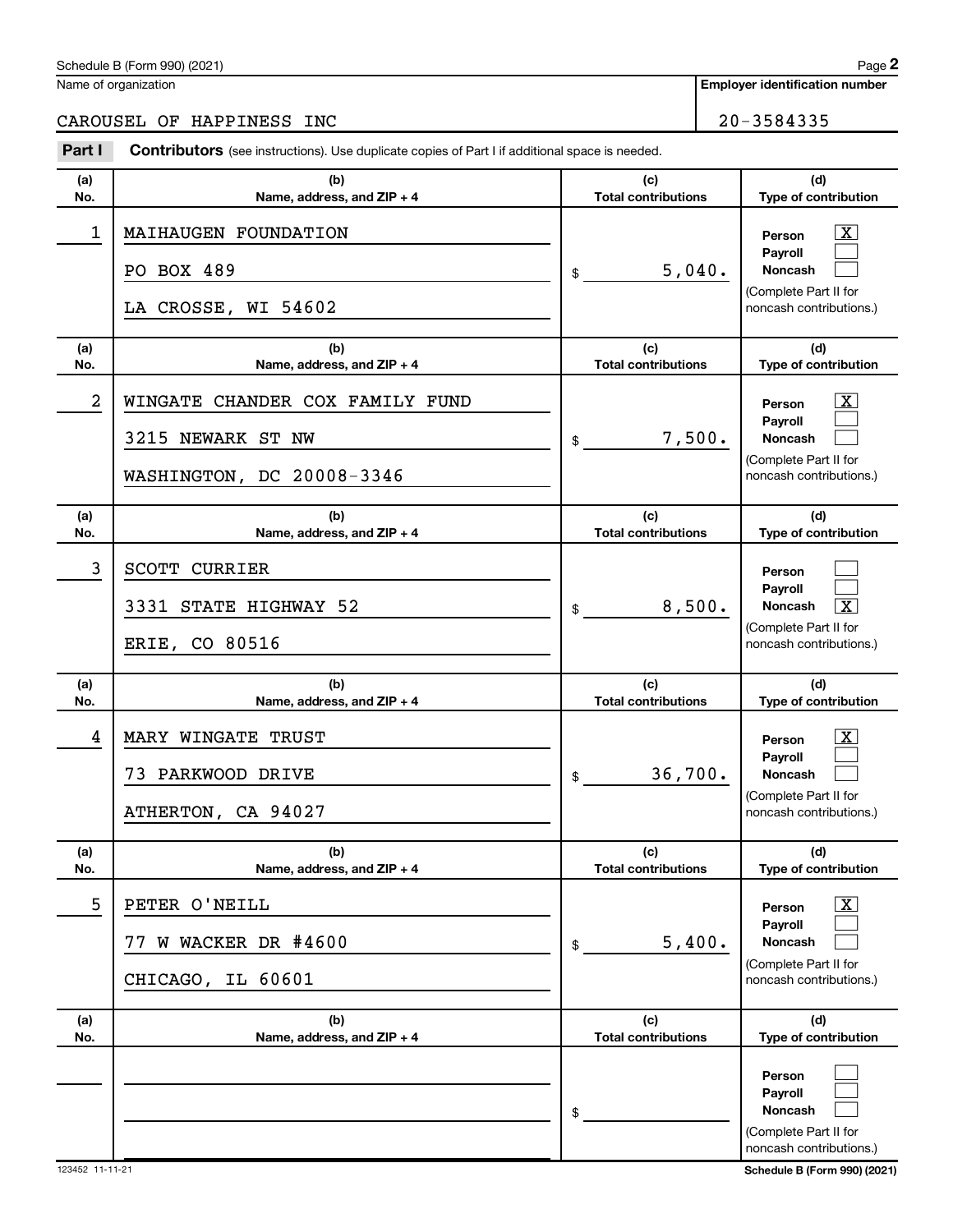Name of organization

### CAROUSEL OF HAPPINESS INC<br>
20-3584335

Part II Noncash Property (see instructions). Use duplicate copies of Part II if additional space is needed.

| (a)<br>No.<br>from<br>Part I | (b)<br>Description of noncash property given          | (c)<br>FMV (or estimate)<br>(See instructions.) | (d)<br>Date received         |
|------------------------------|-------------------------------------------------------|-------------------------------------------------|------------------------------|
| 3                            | STINSON-WURLITZER CALIOLA BAND ORGAN&<br><b>REELS</b> |                                                 |                              |
|                              |                                                       | 8,500.<br>\$                                    | 12/16/21                     |
| (a)<br>No.<br>from<br>Part I | (b)<br>Description of noncash property given          | (c)<br>FMV (or estimate)<br>(See instructions.) | (d)<br>Date received         |
|                              |                                                       | \$                                              |                              |
| (a)<br>No.<br>from<br>Part I | (b)<br>Description of noncash property given          | (c)<br>FMV (or estimate)<br>(See instructions.) | (d)<br>Date received         |
|                              |                                                       | \$                                              |                              |
| (a)<br>No.<br>from<br>Part I | (b)<br>Description of noncash property given          | (c)<br>FMV (or estimate)<br>(See instructions.) | (d)<br>Date received         |
|                              |                                                       | \$                                              |                              |
| (a)<br>No.<br>from<br>Part I | (b)<br>Description of noncash property given          | (c)<br>FMV (or estimate)<br>(See instructions.) | (d)<br>Date received         |
|                              |                                                       | \$                                              |                              |
| (a)<br>No.<br>from<br>Part I | (b)<br>Description of noncash property given          | (c)<br>FMV (or estimate)<br>(See instructions.) | (d)<br>Date received         |
|                              |                                                       | \$                                              |                              |
| 123453 11-11-21              |                                                       |                                                 | Schedule B (Form 990) (2021) |

**Employer identification number**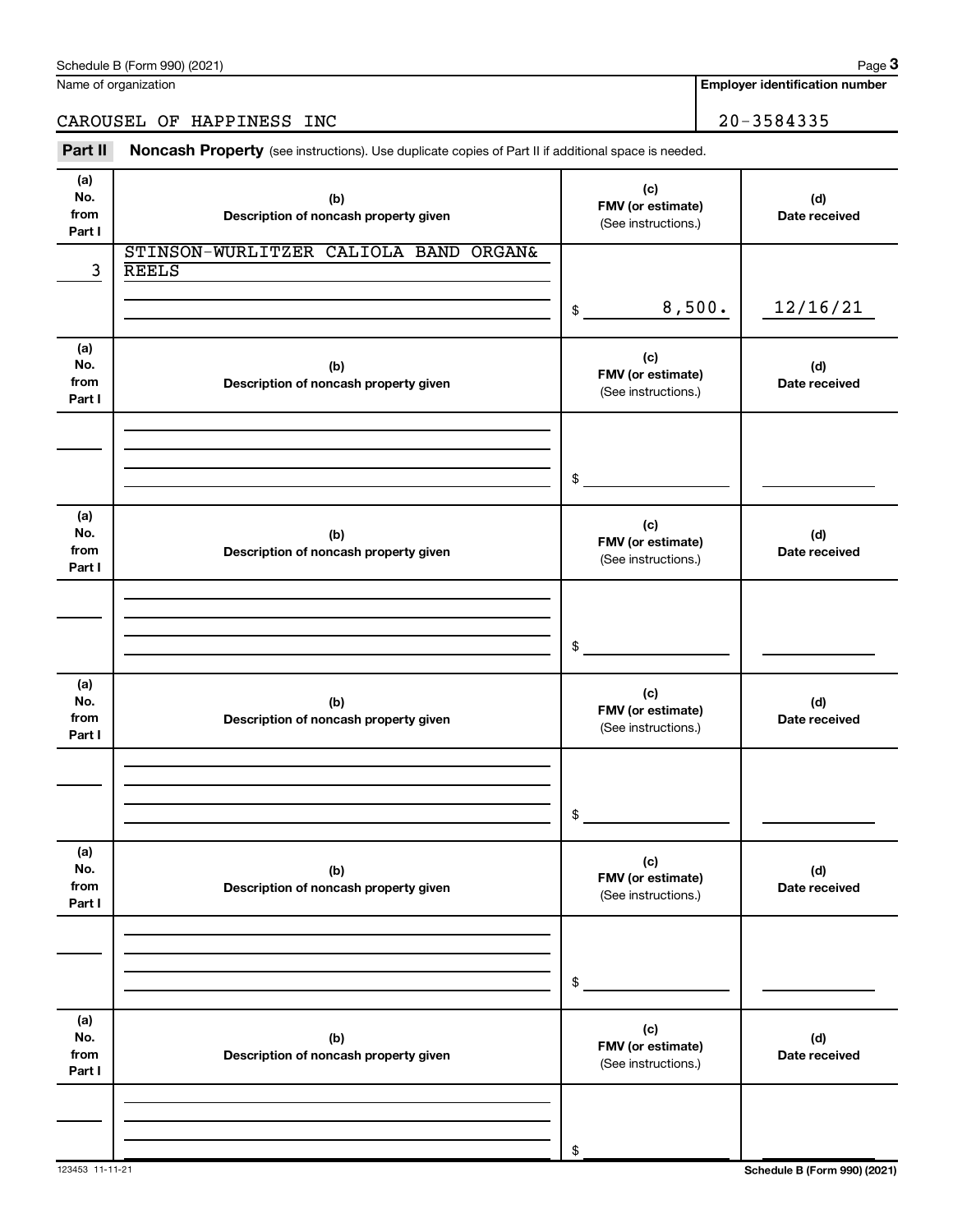|                           | Schedule B (Form 990) (2021)                                                                                                                                                                                                                                                                                                                                                                                                                                                                                |                      |  | Page 4                                   |  |  |
|---------------------------|-------------------------------------------------------------------------------------------------------------------------------------------------------------------------------------------------------------------------------------------------------------------------------------------------------------------------------------------------------------------------------------------------------------------------------------------------------------------------------------------------------------|----------------------|--|------------------------------------------|--|--|
|                           | Name of organization                                                                                                                                                                                                                                                                                                                                                                                                                                                                                        |                      |  | <b>Employer identification number</b>    |  |  |
|                           | CAROUSEL OF HAPPINESS INC                                                                                                                                                                                                                                                                                                                                                                                                                                                                                   |                      |  | 20-3584335                               |  |  |
| Part III                  | Exclusively religious, charitable, etc., contributions to organizations described in section 501(c)(7), (8), or (10) that total more than \$1,000 for the year<br>from any one contributor. Complete columns (a) through (e) and the following line entry. For organizations<br>completing Part III, enter the total of exclusively religious, charitable, etc., contributions of \$1,000 or less for the year. [Enter this info. once.]<br>Use duplicate copies of Part III if additional space is needed. |                      |  |                                          |  |  |
| (a) No.<br>from<br>Part I | (b) Purpose of gift                                                                                                                                                                                                                                                                                                                                                                                                                                                                                         | (c) Use of gift      |  | (d) Description of how gift is held      |  |  |
|                           |                                                                                                                                                                                                                                                                                                                                                                                                                                                                                                             |                      |  |                                          |  |  |
|                           |                                                                                                                                                                                                                                                                                                                                                                                                                                                                                                             | (e) Transfer of gift |  |                                          |  |  |
|                           | Transferee's name, address, and $ZIP + 4$                                                                                                                                                                                                                                                                                                                                                                                                                                                                   |                      |  | Relationship of transferor to transferee |  |  |
|                           |                                                                                                                                                                                                                                                                                                                                                                                                                                                                                                             |                      |  |                                          |  |  |
| (a) No.<br>from<br>Part I | (b) Purpose of gift                                                                                                                                                                                                                                                                                                                                                                                                                                                                                         | (c) Use of gift      |  | (d) Description of how gift is held      |  |  |
|                           |                                                                                                                                                                                                                                                                                                                                                                                                                                                                                                             |                      |  |                                          |  |  |
|                           | (e) Transfer of gift                                                                                                                                                                                                                                                                                                                                                                                                                                                                                        |                      |  |                                          |  |  |
|                           | Transferee's name, address, and $ZIP + 4$                                                                                                                                                                                                                                                                                                                                                                                                                                                                   |                      |  | Relationship of transferor to transferee |  |  |
|                           |                                                                                                                                                                                                                                                                                                                                                                                                                                                                                                             |                      |  |                                          |  |  |
| (a) No.<br>from<br>Part I | (b) Purpose of gift                                                                                                                                                                                                                                                                                                                                                                                                                                                                                         | (c) Use of gift      |  | (d) Description of how gift is held      |  |  |
|                           |                                                                                                                                                                                                                                                                                                                                                                                                                                                                                                             |                      |  |                                          |  |  |
|                           |                                                                                                                                                                                                                                                                                                                                                                                                                                                                                                             | (e) Transfer of gift |  |                                          |  |  |
|                           | Transferee's name, address, and ZIP + 4                                                                                                                                                                                                                                                                                                                                                                                                                                                                     |                      |  | Relationship of transferor to transferee |  |  |
|                           |                                                                                                                                                                                                                                                                                                                                                                                                                                                                                                             |                      |  |                                          |  |  |
| (a) No.<br>from<br>Part I | (b) Purpose of gift                                                                                                                                                                                                                                                                                                                                                                                                                                                                                         | (c) Use of gift      |  | (d) Description of how gift is held      |  |  |
|                           |                                                                                                                                                                                                                                                                                                                                                                                                                                                                                                             |                      |  |                                          |  |  |
|                           | (e) Transfer of gift                                                                                                                                                                                                                                                                                                                                                                                                                                                                                        |                      |  |                                          |  |  |
|                           | Transferee's name, address, and ZIP + 4                                                                                                                                                                                                                                                                                                                                                                                                                                                                     |                      |  | Relationship of transferor to transferee |  |  |
|                           |                                                                                                                                                                                                                                                                                                                                                                                                                                                                                                             |                      |  |                                          |  |  |
|                           |                                                                                                                                                                                                                                                                                                                                                                                                                                                                                                             |                      |  |                                          |  |  |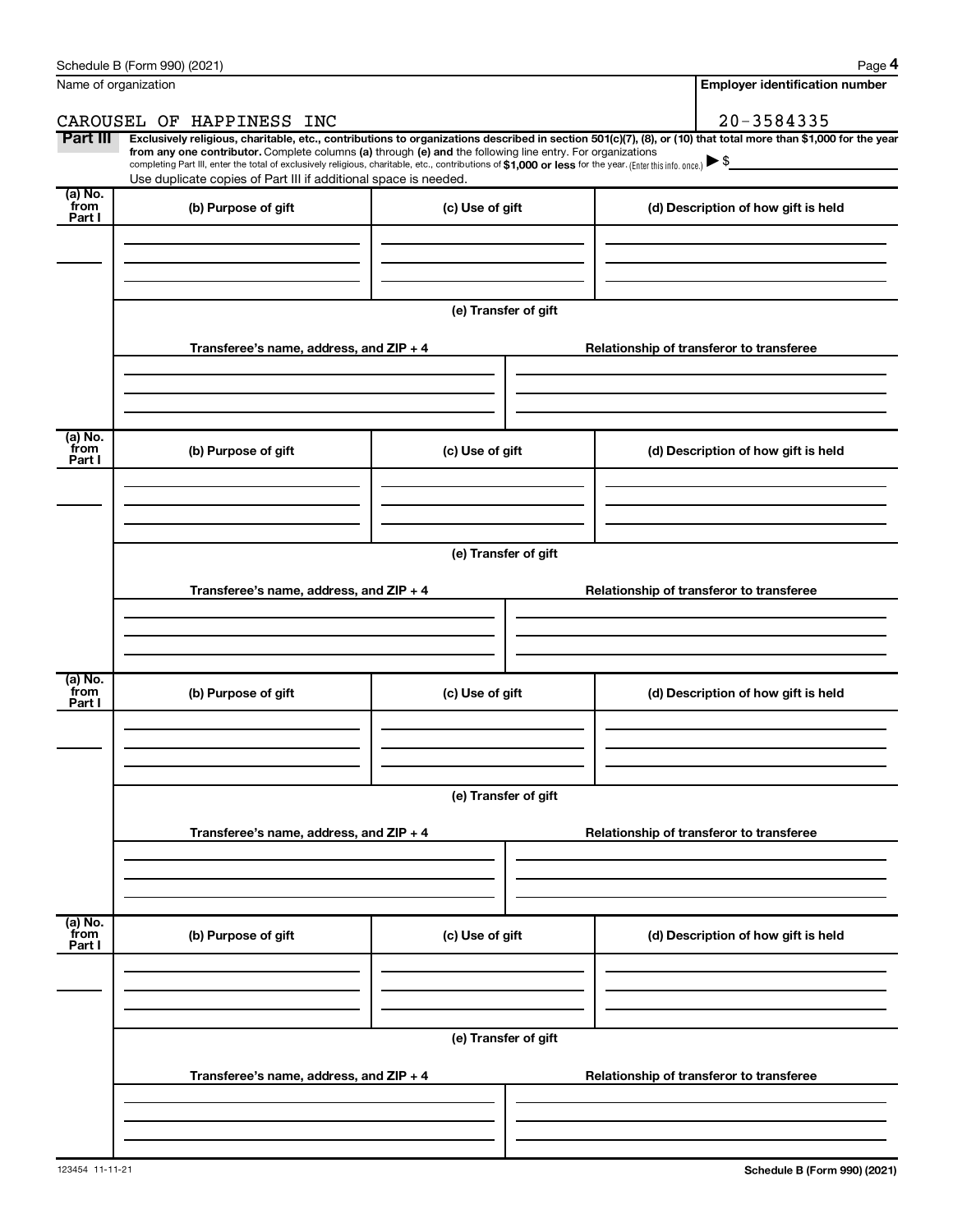**| Complete if the organization answered "Yes" on Form 990, Part IV, line 6, 7, 8, 9, 10, 11a, 11b, 11c, 11d, 11e, 11f, 12a, or 12b. SCHEDULE D Supplemental Financial Statements**<br> **Form 990 Example 5 2021**<br>
Part IV. line 6, 7, 8, 9, 10, 11a, 11b, 11c, 11d, 11e, 11f, 12a, or 12b.

**| Attach to Form 990. |Go to www.irs.gov/Form990 for instructions and the latest information.**

**Part I** | Organizations Maintaining Donor Advised Funds or Other Similar Funds or Accounts. Complete if the



Department of the Treasury Internal Revenue Service

#### Name of the organization<br>CAROUSEL OF HAPPINESS INC **Employer identification number**<br>20-3584335 CAROUSEL OF HAPPINESS INC

|              | organization answered "Yes" on Form 990, Part IV, line 6.                                                                                                        |                         |  |                         |                                                    |           |
|--------------|------------------------------------------------------------------------------------------------------------------------------------------------------------------|-------------------------|--|-------------------------|----------------------------------------------------|-----------|
|              |                                                                                                                                                                  | (a) Donor advised funds |  |                         | (b) Funds and other accounts                       |           |
| 1.           |                                                                                                                                                                  |                         |  |                         |                                                    |           |
| 2            | Aggregate value of contributions to (during year)                                                                                                                |                         |  |                         |                                                    |           |
| З            | Aggregate value of grants from (during year)                                                                                                                     |                         |  |                         |                                                    |           |
| 4            |                                                                                                                                                                  |                         |  |                         |                                                    |           |
| 5            | Did the organization inform all donors and donor advisors in writing that the assets held in donor advised funds                                                 |                         |  |                         |                                                    |           |
|              |                                                                                                                                                                  |                         |  |                         | Yes                                                | No        |
| 6            | Did the organization inform all grantees, donors, and donor advisors in writing that grant funds can be used only                                                |                         |  |                         |                                                    |           |
|              | for charitable purposes and not for the benefit of the donor or donor advisor, or for any other purpose conferring                                               |                         |  |                         |                                                    |           |
|              |                                                                                                                                                                  |                         |  |                         | Yes                                                | No        |
| Part II      | Conservation Easements. Complete if the organization answered "Yes" on Form 990, Part IV, line 7.                                                                |                         |  |                         |                                                    |           |
| 1.           | Purpose(s) of conservation easements held by the organization (check all that apply).                                                                            |                         |  |                         |                                                    |           |
|              | Preservation of land for public use (for example, recreation or education)                                                                                       |                         |  |                         | Preservation of a historically important land area |           |
|              | Protection of natural habitat                                                                                                                                    |                         |  |                         | Preservation of a certified historic structure     |           |
|              | Preservation of open space                                                                                                                                       |                         |  |                         |                                                    |           |
| 2            | Complete lines 2a through 2d if the organization held a qualified conservation contribution in the form of a conservation easement on the last                   |                         |  |                         |                                                    |           |
|              | day of the tax year.                                                                                                                                             |                         |  |                         | Held at the End of the Tax Year                    |           |
| а            |                                                                                                                                                                  |                         |  | 2a                      |                                                    |           |
| b            |                                                                                                                                                                  |                         |  | 2b                      |                                                    |           |
|              |                                                                                                                                                                  |                         |  | 2c                      |                                                    |           |
| d            | Number of conservation easements included in (c) acquired after 7/25/06, and not on a historic structure                                                         |                         |  |                         |                                                    |           |
|              |                                                                                                                                                                  |                         |  | 2d                      |                                                    |           |
| 3            | Number of conservation easements modified, transferred, released, extinguished, or terminated by the organization during the tax                                 |                         |  |                         |                                                    |           |
|              | $\mathsf{year}$                                                                                                                                                  |                         |  |                         |                                                    |           |
| 4            | Number of states where property subject to conservation easement is located >                                                                                    |                         |  |                         |                                                    |           |
| 5            | Does the organization have a written policy regarding the periodic monitoring, inspection, handling of                                                           |                         |  |                         |                                                    |           |
|              | violations, and enforcement of the conservation easements it holds?                                                                                              |                         |  |                         | Yes                                                | <b>No</b> |
| 6            | Staff and volunteer hours devoted to monitoring, inspecting, handling of violations, and enforcing conservation easements during the year                        |                         |  |                         |                                                    |           |
|              |                                                                                                                                                                  |                         |  |                         |                                                    |           |
| 7            | Amount of expenses incurred in monitoring, inspecting, handling of violations, and enforcing conservation easements during the year                              |                         |  |                         |                                                    |           |
|              | $\blacktriangleright$ s                                                                                                                                          |                         |  |                         |                                                    |           |
| 8            | Does each conservation easement reported on line 2(d) above satisfy the requirements of section 170(h)(4)(B)(i)                                                  |                         |  |                         |                                                    |           |
|              |                                                                                                                                                                  |                         |  |                         | Yes                                                | No        |
| 9            | In Part XIII, describe how the organization reports conservation easements in its revenue and expense statement and                                              |                         |  |                         |                                                    |           |
|              | balance sheet, and include, if applicable, the text of the footnote to the organization's financial statements that describes the                                |                         |  |                         |                                                    |           |
|              | organization's accounting for conservation easements.<br>Part III   Organizations Maintaining Collections of Art, Historical Treasures, or Other Similar Assets. |                         |  |                         |                                                    |           |
|              | Complete if the organization answered "Yes" on Form 990, Part IV, line 8.                                                                                        |                         |  |                         |                                                    |           |
|              | 1a If the organization elected, as permitted under FASB ASC 958, not to report in its revenue statement and balance sheet works                                  |                         |  |                         |                                                    |           |
|              | of art, historical treasures, or other similar assets held for public exhibition, education, or research in furtherance of public                                |                         |  |                         |                                                    |           |
|              | service, provide in Part XIII the text of the footnote to its financial statements that describes these items.                                                   |                         |  |                         |                                                    |           |
| b            | If the organization elected, as permitted under FASB ASC 958, to report in its revenue statement and balance sheet works of                                      |                         |  |                         |                                                    |           |
|              | art, historical treasures, or other similar assets held for public exhibition, education, or research in furtherance of public service,                          |                         |  |                         |                                                    |           |
|              | provide the following amounts relating to these items:                                                                                                           |                         |  |                         |                                                    |           |
|              |                                                                                                                                                                  |                         |  |                         |                                                    |           |
|              | (ii) Assets included in Form 990, Part X                                                                                                                         |                         |  |                         | $\blacktriangleright$ \$                           |           |
| $\mathbf{2}$ | If the organization received or held works of art, historical treasures, or other similar assets for financial gain, provide                                     |                         |  |                         |                                                    |           |
|              | the following amounts required to be reported under FASB ASC 958 relating to these items:                                                                        |                         |  |                         |                                                    |           |
|              |                                                                                                                                                                  |                         |  |                         | \$                                                 |           |
|              |                                                                                                                                                                  |                         |  | $\blacktriangleright$ s |                                                    |           |
|              | LHA For Paperwork Reduction Act Notice, see the Instructions for Form 990.                                                                                       |                         |  |                         | Schedule D (Form 990) 2021                         |           |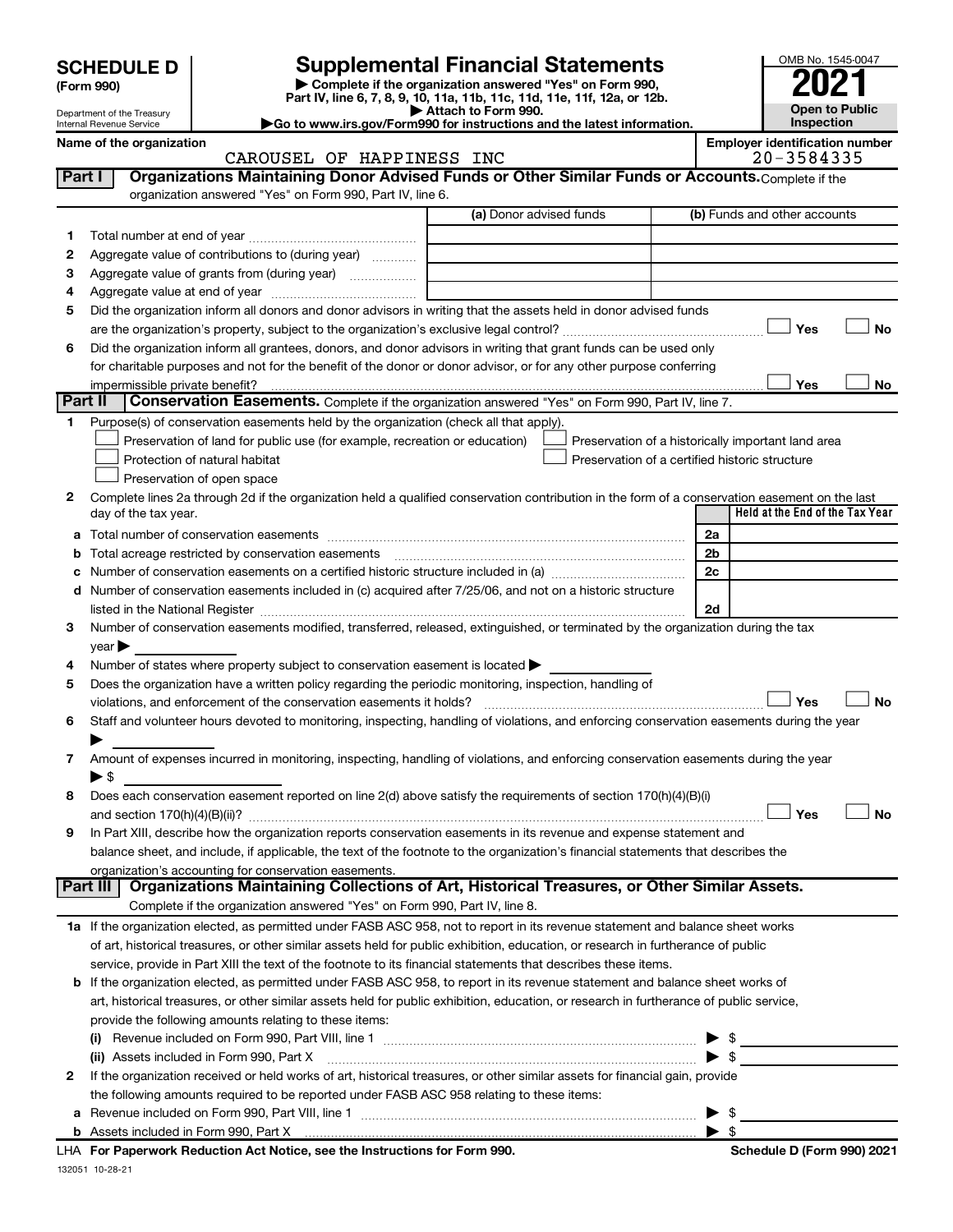| Part III   Organizations Maintaining Collections of Art, Historical Treasures, or Other Similar Assets (continued)<br>Using the organization's acquisition, accession, and other records, check any of the following that make significant use of its<br>3<br>collection items (check all that apply):<br>$\lfloor x \rfloor$ Public exhibition<br>Loan or exchange program<br>a<br>d<br>Scholarly research<br>Other and the contract of the contract of the contract of the contract of the contract of the contract of the contract of the contract of the contract of the contract of the contract of the contract of the contract of the<br>b<br>e<br>$X$ Preservation for future generations<br>c<br>Provide a description of the organization's collections and explain how they further the organization's exempt purpose in Part XIII.<br>During the year, did the organization solicit or receive donations of art, historical treasures, or other similar assets<br>5<br>$\boxed{\text{X}}$ Yes<br>No<br>Part IV<br><b>Escrow and Custodial Arrangements.</b> Complete if the organization answered "Yes" on Form 990, Part IV, line 9, or<br>reported an amount on Form 990, Part X, line 21.<br>1a Is the organization an agent, trustee, custodian or other intermediary for contributions or other assets not included<br>Yes<br>No<br>b If "Yes," explain the arrangement in Part XIII and complete the following table:<br>Amount<br>1 <sub>c</sub><br>c Beginning balance measurements and the contract of Beginning balance measurements are all the contract of the contract of the contract of the contract of the contract of the contract of the contract of the contract of th<br>d Additions during the year manufactured and contain an account of a distribution of the year manufactured and the year manufactured and a distribution of the year manufactured and a distribution of the state of the state<br>1d<br>e Distributions during the year with the continuum continuum continuum control of the control of the set of the control of the control of the control of the control of the control of the control of the control of the contr<br>1e<br>1f<br>2a Did the organization include an amount on Form 990, Part X, line 21, for escrow or custodial account liability?<br>Yes<br>No<br><b>b</b> If "Yes," explain the arrangement in Part XIII. Check here if the explanation has been provided on Part XIII<br><b>Endowment Funds.</b> Complete if the organization answered "Yes" on Form 990, Part IV, line 10.<br>Part V<br>(c) Two years back   (d) Three years back   (e) Four years back<br>(a) Current year<br>(b) Prior year<br>c Net investment earnings, gains, and losses<br>e Other expenditures for facilities<br>End of year balance <i>manually contained</i><br>g<br>Provide the estimated percentage of the current year end balance (line 1g, column (a)) held as:<br>2<br>a Board designated or quasi-endowment<br>%<br><b>b</b> Permanent endowment $\blacktriangleright$<br>%<br>%<br><b>c</b> Term endowment $\blacktriangleright$<br>The percentages on lines 2a, 2b, and 2c should equal 100%.<br>3a Are there endowment funds not in the possession of the organization that are held and administered for the organization<br>Yes<br>No<br>by:<br>(i)<br>3a(i)<br>3a(ii)<br>3b<br>Describe in Part XIII the intended uses of the organization's endowment funds.<br>Land, Buildings, and Equipment.<br><b>Part VI</b><br>Complete if the organization answered "Yes" on Form 990, Part IV, line 11a. See Form 990, Part X, line 10.<br>Description of property<br>(a) Cost or other<br>(b) Cost or other<br>(c) Accumulated<br>(d) Book value<br>basis (investment)<br>depreciation<br>basis (other)<br>807,871.<br>238,304.<br>569, 567.<br>44,302.<br>353,504.<br>309, 202.<br>613,869.<br>Total. Add lines 1a through 1e. (Column (d) must equal Form 990, Part X, column (B), line 10c.) | Schedule D (Form 990) 2021 | CAROUSEL OF HAPPINESS INC |  |  |  | $20 - 3584335$ Page 2 |
|-------------------------------------------------------------------------------------------------------------------------------------------------------------------------------------------------------------------------------------------------------------------------------------------------------------------------------------------------------------------------------------------------------------------------------------------------------------------------------------------------------------------------------------------------------------------------------------------------------------------------------------------------------------------------------------------------------------------------------------------------------------------------------------------------------------------------------------------------------------------------------------------------------------------------------------------------------------------------------------------------------------------------------------------------------------------------------------------------------------------------------------------------------------------------------------------------------------------------------------------------------------------------------------------------------------------------------------------------------------------------------------------------------------------------------------------------------------------------------------------------------------------------------------------------------------------------------------------------------------------------------------------------------------------------------------------------------------------------------------------------------------------------------------------------------------------------------------------------------------------------------------------------------------------------------------------------------------------------------------------------------------------------------------------------------------------------------------------------------------------------------------------------------------------------------------------------------------------------------------------------------------------------------------------------------------------------------------------------------------------------------------------------------------------------------------------------------------------------------------------------------------------------------------------------------------------------------------------------------------------------------------------------------------------------------------------------------------------------------------------------------------------------------------------------------------------------------------------------------------------------------------------------------------------------------------------------------------------------------------------------------------------------------------------------------------------------------------------------------------------------------------------------------------------------------------------------------------------------------------------------------------------------------------------------------------------------------------------------------------------------------------------------------------------------------------------------------------------------------------------------------------------------------------------------------------------------------------------------------------------------------------------------------------------------------------------------------------------------------------------------------------------------------------------------------------------------------------------------------------------------------------------------------------------------------------------------------------------|----------------------------|---------------------------|--|--|--|-----------------------|
|                                                                                                                                                                                                                                                                                                                                                                                                                                                                                                                                                                                                                                                                                                                                                                                                                                                                                                                                                                                                                                                                                                                                                                                                                                                                                                                                                                                                                                                                                                                                                                                                                                                                                                                                                                                                                                                                                                                                                                                                                                                                                                                                                                                                                                                                                                                                                                                                                                                                                                                                                                                                                                                                                                                                                                                                                                                                                                                                                                                                                                                                                                                                                                                                                                                                                                                                                                                                                                                                                                                                                                                                                                                                                                                                                                                                                                                                                                                                                                   |                            |                           |  |  |  |                       |
|                                                                                                                                                                                                                                                                                                                                                                                                                                                                                                                                                                                                                                                                                                                                                                                                                                                                                                                                                                                                                                                                                                                                                                                                                                                                                                                                                                                                                                                                                                                                                                                                                                                                                                                                                                                                                                                                                                                                                                                                                                                                                                                                                                                                                                                                                                                                                                                                                                                                                                                                                                                                                                                                                                                                                                                                                                                                                                                                                                                                                                                                                                                                                                                                                                                                                                                                                                                                                                                                                                                                                                                                                                                                                                                                                                                                                                                                                                                                                                   |                            |                           |  |  |  |                       |
|                                                                                                                                                                                                                                                                                                                                                                                                                                                                                                                                                                                                                                                                                                                                                                                                                                                                                                                                                                                                                                                                                                                                                                                                                                                                                                                                                                                                                                                                                                                                                                                                                                                                                                                                                                                                                                                                                                                                                                                                                                                                                                                                                                                                                                                                                                                                                                                                                                                                                                                                                                                                                                                                                                                                                                                                                                                                                                                                                                                                                                                                                                                                                                                                                                                                                                                                                                                                                                                                                                                                                                                                                                                                                                                                                                                                                                                                                                                                                                   |                            |                           |  |  |  |                       |
|                                                                                                                                                                                                                                                                                                                                                                                                                                                                                                                                                                                                                                                                                                                                                                                                                                                                                                                                                                                                                                                                                                                                                                                                                                                                                                                                                                                                                                                                                                                                                                                                                                                                                                                                                                                                                                                                                                                                                                                                                                                                                                                                                                                                                                                                                                                                                                                                                                                                                                                                                                                                                                                                                                                                                                                                                                                                                                                                                                                                                                                                                                                                                                                                                                                                                                                                                                                                                                                                                                                                                                                                                                                                                                                                                                                                                                                                                                                                                                   |                            |                           |  |  |  |                       |
|                                                                                                                                                                                                                                                                                                                                                                                                                                                                                                                                                                                                                                                                                                                                                                                                                                                                                                                                                                                                                                                                                                                                                                                                                                                                                                                                                                                                                                                                                                                                                                                                                                                                                                                                                                                                                                                                                                                                                                                                                                                                                                                                                                                                                                                                                                                                                                                                                                                                                                                                                                                                                                                                                                                                                                                                                                                                                                                                                                                                                                                                                                                                                                                                                                                                                                                                                                                                                                                                                                                                                                                                                                                                                                                                                                                                                                                                                                                                                                   |                            |                           |  |  |  |                       |
|                                                                                                                                                                                                                                                                                                                                                                                                                                                                                                                                                                                                                                                                                                                                                                                                                                                                                                                                                                                                                                                                                                                                                                                                                                                                                                                                                                                                                                                                                                                                                                                                                                                                                                                                                                                                                                                                                                                                                                                                                                                                                                                                                                                                                                                                                                                                                                                                                                                                                                                                                                                                                                                                                                                                                                                                                                                                                                                                                                                                                                                                                                                                                                                                                                                                                                                                                                                                                                                                                                                                                                                                                                                                                                                                                                                                                                                                                                                                                                   |                            |                           |  |  |  |                       |
|                                                                                                                                                                                                                                                                                                                                                                                                                                                                                                                                                                                                                                                                                                                                                                                                                                                                                                                                                                                                                                                                                                                                                                                                                                                                                                                                                                                                                                                                                                                                                                                                                                                                                                                                                                                                                                                                                                                                                                                                                                                                                                                                                                                                                                                                                                                                                                                                                                                                                                                                                                                                                                                                                                                                                                                                                                                                                                                                                                                                                                                                                                                                                                                                                                                                                                                                                                                                                                                                                                                                                                                                                                                                                                                                                                                                                                                                                                                                                                   |                            |                           |  |  |  |                       |
|                                                                                                                                                                                                                                                                                                                                                                                                                                                                                                                                                                                                                                                                                                                                                                                                                                                                                                                                                                                                                                                                                                                                                                                                                                                                                                                                                                                                                                                                                                                                                                                                                                                                                                                                                                                                                                                                                                                                                                                                                                                                                                                                                                                                                                                                                                                                                                                                                                                                                                                                                                                                                                                                                                                                                                                                                                                                                                                                                                                                                                                                                                                                                                                                                                                                                                                                                                                                                                                                                                                                                                                                                                                                                                                                                                                                                                                                                                                                                                   |                            |                           |  |  |  |                       |
|                                                                                                                                                                                                                                                                                                                                                                                                                                                                                                                                                                                                                                                                                                                                                                                                                                                                                                                                                                                                                                                                                                                                                                                                                                                                                                                                                                                                                                                                                                                                                                                                                                                                                                                                                                                                                                                                                                                                                                                                                                                                                                                                                                                                                                                                                                                                                                                                                                                                                                                                                                                                                                                                                                                                                                                                                                                                                                                                                                                                                                                                                                                                                                                                                                                                                                                                                                                                                                                                                                                                                                                                                                                                                                                                                                                                                                                                                                                                                                   |                            |                           |  |  |  |                       |
|                                                                                                                                                                                                                                                                                                                                                                                                                                                                                                                                                                                                                                                                                                                                                                                                                                                                                                                                                                                                                                                                                                                                                                                                                                                                                                                                                                                                                                                                                                                                                                                                                                                                                                                                                                                                                                                                                                                                                                                                                                                                                                                                                                                                                                                                                                                                                                                                                                                                                                                                                                                                                                                                                                                                                                                                                                                                                                                                                                                                                                                                                                                                                                                                                                                                                                                                                                                                                                                                                                                                                                                                                                                                                                                                                                                                                                                                                                                                                                   |                            |                           |  |  |  |                       |
|                                                                                                                                                                                                                                                                                                                                                                                                                                                                                                                                                                                                                                                                                                                                                                                                                                                                                                                                                                                                                                                                                                                                                                                                                                                                                                                                                                                                                                                                                                                                                                                                                                                                                                                                                                                                                                                                                                                                                                                                                                                                                                                                                                                                                                                                                                                                                                                                                                                                                                                                                                                                                                                                                                                                                                                                                                                                                                                                                                                                                                                                                                                                                                                                                                                                                                                                                                                                                                                                                                                                                                                                                                                                                                                                                                                                                                                                                                                                                                   |                            |                           |  |  |  |                       |
|                                                                                                                                                                                                                                                                                                                                                                                                                                                                                                                                                                                                                                                                                                                                                                                                                                                                                                                                                                                                                                                                                                                                                                                                                                                                                                                                                                                                                                                                                                                                                                                                                                                                                                                                                                                                                                                                                                                                                                                                                                                                                                                                                                                                                                                                                                                                                                                                                                                                                                                                                                                                                                                                                                                                                                                                                                                                                                                                                                                                                                                                                                                                                                                                                                                                                                                                                                                                                                                                                                                                                                                                                                                                                                                                                                                                                                                                                                                                                                   |                            |                           |  |  |  |                       |
|                                                                                                                                                                                                                                                                                                                                                                                                                                                                                                                                                                                                                                                                                                                                                                                                                                                                                                                                                                                                                                                                                                                                                                                                                                                                                                                                                                                                                                                                                                                                                                                                                                                                                                                                                                                                                                                                                                                                                                                                                                                                                                                                                                                                                                                                                                                                                                                                                                                                                                                                                                                                                                                                                                                                                                                                                                                                                                                                                                                                                                                                                                                                                                                                                                                                                                                                                                                                                                                                                                                                                                                                                                                                                                                                                                                                                                                                                                                                                                   |                            |                           |  |  |  |                       |
|                                                                                                                                                                                                                                                                                                                                                                                                                                                                                                                                                                                                                                                                                                                                                                                                                                                                                                                                                                                                                                                                                                                                                                                                                                                                                                                                                                                                                                                                                                                                                                                                                                                                                                                                                                                                                                                                                                                                                                                                                                                                                                                                                                                                                                                                                                                                                                                                                                                                                                                                                                                                                                                                                                                                                                                                                                                                                                                                                                                                                                                                                                                                                                                                                                                                                                                                                                                                                                                                                                                                                                                                                                                                                                                                                                                                                                                                                                                                                                   |                            |                           |  |  |  |                       |
|                                                                                                                                                                                                                                                                                                                                                                                                                                                                                                                                                                                                                                                                                                                                                                                                                                                                                                                                                                                                                                                                                                                                                                                                                                                                                                                                                                                                                                                                                                                                                                                                                                                                                                                                                                                                                                                                                                                                                                                                                                                                                                                                                                                                                                                                                                                                                                                                                                                                                                                                                                                                                                                                                                                                                                                                                                                                                                                                                                                                                                                                                                                                                                                                                                                                                                                                                                                                                                                                                                                                                                                                                                                                                                                                                                                                                                                                                                                                                                   |                            |                           |  |  |  |                       |
|                                                                                                                                                                                                                                                                                                                                                                                                                                                                                                                                                                                                                                                                                                                                                                                                                                                                                                                                                                                                                                                                                                                                                                                                                                                                                                                                                                                                                                                                                                                                                                                                                                                                                                                                                                                                                                                                                                                                                                                                                                                                                                                                                                                                                                                                                                                                                                                                                                                                                                                                                                                                                                                                                                                                                                                                                                                                                                                                                                                                                                                                                                                                                                                                                                                                                                                                                                                                                                                                                                                                                                                                                                                                                                                                                                                                                                                                                                                                                                   |                            |                           |  |  |  |                       |
|                                                                                                                                                                                                                                                                                                                                                                                                                                                                                                                                                                                                                                                                                                                                                                                                                                                                                                                                                                                                                                                                                                                                                                                                                                                                                                                                                                                                                                                                                                                                                                                                                                                                                                                                                                                                                                                                                                                                                                                                                                                                                                                                                                                                                                                                                                                                                                                                                                                                                                                                                                                                                                                                                                                                                                                                                                                                                                                                                                                                                                                                                                                                                                                                                                                                                                                                                                                                                                                                                                                                                                                                                                                                                                                                                                                                                                                                                                                                                                   |                            |                           |  |  |  |                       |
|                                                                                                                                                                                                                                                                                                                                                                                                                                                                                                                                                                                                                                                                                                                                                                                                                                                                                                                                                                                                                                                                                                                                                                                                                                                                                                                                                                                                                                                                                                                                                                                                                                                                                                                                                                                                                                                                                                                                                                                                                                                                                                                                                                                                                                                                                                                                                                                                                                                                                                                                                                                                                                                                                                                                                                                                                                                                                                                                                                                                                                                                                                                                                                                                                                                                                                                                                                                                                                                                                                                                                                                                                                                                                                                                                                                                                                                                                                                                                                   |                            |                           |  |  |  |                       |
|                                                                                                                                                                                                                                                                                                                                                                                                                                                                                                                                                                                                                                                                                                                                                                                                                                                                                                                                                                                                                                                                                                                                                                                                                                                                                                                                                                                                                                                                                                                                                                                                                                                                                                                                                                                                                                                                                                                                                                                                                                                                                                                                                                                                                                                                                                                                                                                                                                                                                                                                                                                                                                                                                                                                                                                                                                                                                                                                                                                                                                                                                                                                                                                                                                                                                                                                                                                                                                                                                                                                                                                                                                                                                                                                                                                                                                                                                                                                                                   |                            |                           |  |  |  |                       |
|                                                                                                                                                                                                                                                                                                                                                                                                                                                                                                                                                                                                                                                                                                                                                                                                                                                                                                                                                                                                                                                                                                                                                                                                                                                                                                                                                                                                                                                                                                                                                                                                                                                                                                                                                                                                                                                                                                                                                                                                                                                                                                                                                                                                                                                                                                                                                                                                                                                                                                                                                                                                                                                                                                                                                                                                                                                                                                                                                                                                                                                                                                                                                                                                                                                                                                                                                                                                                                                                                                                                                                                                                                                                                                                                                                                                                                                                                                                                                                   |                            |                           |  |  |  |                       |
|                                                                                                                                                                                                                                                                                                                                                                                                                                                                                                                                                                                                                                                                                                                                                                                                                                                                                                                                                                                                                                                                                                                                                                                                                                                                                                                                                                                                                                                                                                                                                                                                                                                                                                                                                                                                                                                                                                                                                                                                                                                                                                                                                                                                                                                                                                                                                                                                                                                                                                                                                                                                                                                                                                                                                                                                                                                                                                                                                                                                                                                                                                                                                                                                                                                                                                                                                                                                                                                                                                                                                                                                                                                                                                                                                                                                                                                                                                                                                                   |                            |                           |  |  |  |                       |
|                                                                                                                                                                                                                                                                                                                                                                                                                                                                                                                                                                                                                                                                                                                                                                                                                                                                                                                                                                                                                                                                                                                                                                                                                                                                                                                                                                                                                                                                                                                                                                                                                                                                                                                                                                                                                                                                                                                                                                                                                                                                                                                                                                                                                                                                                                                                                                                                                                                                                                                                                                                                                                                                                                                                                                                                                                                                                                                                                                                                                                                                                                                                                                                                                                                                                                                                                                                                                                                                                                                                                                                                                                                                                                                                                                                                                                                                                                                                                                   |                            |                           |  |  |  |                       |
|                                                                                                                                                                                                                                                                                                                                                                                                                                                                                                                                                                                                                                                                                                                                                                                                                                                                                                                                                                                                                                                                                                                                                                                                                                                                                                                                                                                                                                                                                                                                                                                                                                                                                                                                                                                                                                                                                                                                                                                                                                                                                                                                                                                                                                                                                                                                                                                                                                                                                                                                                                                                                                                                                                                                                                                                                                                                                                                                                                                                                                                                                                                                                                                                                                                                                                                                                                                                                                                                                                                                                                                                                                                                                                                                                                                                                                                                                                                                                                   |                            |                           |  |  |  |                       |
|                                                                                                                                                                                                                                                                                                                                                                                                                                                                                                                                                                                                                                                                                                                                                                                                                                                                                                                                                                                                                                                                                                                                                                                                                                                                                                                                                                                                                                                                                                                                                                                                                                                                                                                                                                                                                                                                                                                                                                                                                                                                                                                                                                                                                                                                                                                                                                                                                                                                                                                                                                                                                                                                                                                                                                                                                                                                                                                                                                                                                                                                                                                                                                                                                                                                                                                                                                                                                                                                                                                                                                                                                                                                                                                                                                                                                                                                                                                                                                   |                            |                           |  |  |  |                       |
|                                                                                                                                                                                                                                                                                                                                                                                                                                                                                                                                                                                                                                                                                                                                                                                                                                                                                                                                                                                                                                                                                                                                                                                                                                                                                                                                                                                                                                                                                                                                                                                                                                                                                                                                                                                                                                                                                                                                                                                                                                                                                                                                                                                                                                                                                                                                                                                                                                                                                                                                                                                                                                                                                                                                                                                                                                                                                                                                                                                                                                                                                                                                                                                                                                                                                                                                                                                                                                                                                                                                                                                                                                                                                                                                                                                                                                                                                                                                                                   |                            |                           |  |  |  |                       |
|                                                                                                                                                                                                                                                                                                                                                                                                                                                                                                                                                                                                                                                                                                                                                                                                                                                                                                                                                                                                                                                                                                                                                                                                                                                                                                                                                                                                                                                                                                                                                                                                                                                                                                                                                                                                                                                                                                                                                                                                                                                                                                                                                                                                                                                                                                                                                                                                                                                                                                                                                                                                                                                                                                                                                                                                                                                                                                                                                                                                                                                                                                                                                                                                                                                                                                                                                                                                                                                                                                                                                                                                                                                                                                                                                                                                                                                                                                                                                                   |                            |                           |  |  |  |                       |
|                                                                                                                                                                                                                                                                                                                                                                                                                                                                                                                                                                                                                                                                                                                                                                                                                                                                                                                                                                                                                                                                                                                                                                                                                                                                                                                                                                                                                                                                                                                                                                                                                                                                                                                                                                                                                                                                                                                                                                                                                                                                                                                                                                                                                                                                                                                                                                                                                                                                                                                                                                                                                                                                                                                                                                                                                                                                                                                                                                                                                                                                                                                                                                                                                                                                                                                                                                                                                                                                                                                                                                                                                                                                                                                                                                                                                                                                                                                                                                   |                            |                           |  |  |  |                       |
|                                                                                                                                                                                                                                                                                                                                                                                                                                                                                                                                                                                                                                                                                                                                                                                                                                                                                                                                                                                                                                                                                                                                                                                                                                                                                                                                                                                                                                                                                                                                                                                                                                                                                                                                                                                                                                                                                                                                                                                                                                                                                                                                                                                                                                                                                                                                                                                                                                                                                                                                                                                                                                                                                                                                                                                                                                                                                                                                                                                                                                                                                                                                                                                                                                                                                                                                                                                                                                                                                                                                                                                                                                                                                                                                                                                                                                                                                                                                                                   |                            |                           |  |  |  |                       |
|                                                                                                                                                                                                                                                                                                                                                                                                                                                                                                                                                                                                                                                                                                                                                                                                                                                                                                                                                                                                                                                                                                                                                                                                                                                                                                                                                                                                                                                                                                                                                                                                                                                                                                                                                                                                                                                                                                                                                                                                                                                                                                                                                                                                                                                                                                                                                                                                                                                                                                                                                                                                                                                                                                                                                                                                                                                                                                                                                                                                                                                                                                                                                                                                                                                                                                                                                                                                                                                                                                                                                                                                                                                                                                                                                                                                                                                                                                                                                                   |                            |                           |  |  |  |                       |
|                                                                                                                                                                                                                                                                                                                                                                                                                                                                                                                                                                                                                                                                                                                                                                                                                                                                                                                                                                                                                                                                                                                                                                                                                                                                                                                                                                                                                                                                                                                                                                                                                                                                                                                                                                                                                                                                                                                                                                                                                                                                                                                                                                                                                                                                                                                                                                                                                                                                                                                                                                                                                                                                                                                                                                                                                                                                                                                                                                                                                                                                                                                                                                                                                                                                                                                                                                                                                                                                                                                                                                                                                                                                                                                                                                                                                                                                                                                                                                   |                            |                           |  |  |  |                       |
|                                                                                                                                                                                                                                                                                                                                                                                                                                                                                                                                                                                                                                                                                                                                                                                                                                                                                                                                                                                                                                                                                                                                                                                                                                                                                                                                                                                                                                                                                                                                                                                                                                                                                                                                                                                                                                                                                                                                                                                                                                                                                                                                                                                                                                                                                                                                                                                                                                                                                                                                                                                                                                                                                                                                                                                                                                                                                                                                                                                                                                                                                                                                                                                                                                                                                                                                                                                                                                                                                                                                                                                                                                                                                                                                                                                                                                                                                                                                                                   |                            |                           |  |  |  |                       |
|                                                                                                                                                                                                                                                                                                                                                                                                                                                                                                                                                                                                                                                                                                                                                                                                                                                                                                                                                                                                                                                                                                                                                                                                                                                                                                                                                                                                                                                                                                                                                                                                                                                                                                                                                                                                                                                                                                                                                                                                                                                                                                                                                                                                                                                                                                                                                                                                                                                                                                                                                                                                                                                                                                                                                                                                                                                                                                                                                                                                                                                                                                                                                                                                                                                                                                                                                                                                                                                                                                                                                                                                                                                                                                                                                                                                                                                                                                                                                                   |                            |                           |  |  |  |                       |
|                                                                                                                                                                                                                                                                                                                                                                                                                                                                                                                                                                                                                                                                                                                                                                                                                                                                                                                                                                                                                                                                                                                                                                                                                                                                                                                                                                                                                                                                                                                                                                                                                                                                                                                                                                                                                                                                                                                                                                                                                                                                                                                                                                                                                                                                                                                                                                                                                                                                                                                                                                                                                                                                                                                                                                                                                                                                                                                                                                                                                                                                                                                                                                                                                                                                                                                                                                                                                                                                                                                                                                                                                                                                                                                                                                                                                                                                                                                                                                   |                            |                           |  |  |  |                       |
|                                                                                                                                                                                                                                                                                                                                                                                                                                                                                                                                                                                                                                                                                                                                                                                                                                                                                                                                                                                                                                                                                                                                                                                                                                                                                                                                                                                                                                                                                                                                                                                                                                                                                                                                                                                                                                                                                                                                                                                                                                                                                                                                                                                                                                                                                                                                                                                                                                                                                                                                                                                                                                                                                                                                                                                                                                                                                                                                                                                                                                                                                                                                                                                                                                                                                                                                                                                                                                                                                                                                                                                                                                                                                                                                                                                                                                                                                                                                                                   |                            |                           |  |  |  |                       |
|                                                                                                                                                                                                                                                                                                                                                                                                                                                                                                                                                                                                                                                                                                                                                                                                                                                                                                                                                                                                                                                                                                                                                                                                                                                                                                                                                                                                                                                                                                                                                                                                                                                                                                                                                                                                                                                                                                                                                                                                                                                                                                                                                                                                                                                                                                                                                                                                                                                                                                                                                                                                                                                                                                                                                                                                                                                                                                                                                                                                                                                                                                                                                                                                                                                                                                                                                                                                                                                                                                                                                                                                                                                                                                                                                                                                                                                                                                                                                                   |                            |                           |  |  |  |                       |
|                                                                                                                                                                                                                                                                                                                                                                                                                                                                                                                                                                                                                                                                                                                                                                                                                                                                                                                                                                                                                                                                                                                                                                                                                                                                                                                                                                                                                                                                                                                                                                                                                                                                                                                                                                                                                                                                                                                                                                                                                                                                                                                                                                                                                                                                                                                                                                                                                                                                                                                                                                                                                                                                                                                                                                                                                                                                                                                                                                                                                                                                                                                                                                                                                                                                                                                                                                                                                                                                                                                                                                                                                                                                                                                                                                                                                                                                                                                                                                   |                            |                           |  |  |  |                       |
|                                                                                                                                                                                                                                                                                                                                                                                                                                                                                                                                                                                                                                                                                                                                                                                                                                                                                                                                                                                                                                                                                                                                                                                                                                                                                                                                                                                                                                                                                                                                                                                                                                                                                                                                                                                                                                                                                                                                                                                                                                                                                                                                                                                                                                                                                                                                                                                                                                                                                                                                                                                                                                                                                                                                                                                                                                                                                                                                                                                                                                                                                                                                                                                                                                                                                                                                                                                                                                                                                                                                                                                                                                                                                                                                                                                                                                                                                                                                                                   |                            |                           |  |  |  |                       |
|                                                                                                                                                                                                                                                                                                                                                                                                                                                                                                                                                                                                                                                                                                                                                                                                                                                                                                                                                                                                                                                                                                                                                                                                                                                                                                                                                                                                                                                                                                                                                                                                                                                                                                                                                                                                                                                                                                                                                                                                                                                                                                                                                                                                                                                                                                                                                                                                                                                                                                                                                                                                                                                                                                                                                                                                                                                                                                                                                                                                                                                                                                                                                                                                                                                                                                                                                                                                                                                                                                                                                                                                                                                                                                                                                                                                                                                                                                                                                                   |                            |                           |  |  |  |                       |
|                                                                                                                                                                                                                                                                                                                                                                                                                                                                                                                                                                                                                                                                                                                                                                                                                                                                                                                                                                                                                                                                                                                                                                                                                                                                                                                                                                                                                                                                                                                                                                                                                                                                                                                                                                                                                                                                                                                                                                                                                                                                                                                                                                                                                                                                                                                                                                                                                                                                                                                                                                                                                                                                                                                                                                                                                                                                                                                                                                                                                                                                                                                                                                                                                                                                                                                                                                                                                                                                                                                                                                                                                                                                                                                                                                                                                                                                                                                                                                   |                            |                           |  |  |  |                       |
|                                                                                                                                                                                                                                                                                                                                                                                                                                                                                                                                                                                                                                                                                                                                                                                                                                                                                                                                                                                                                                                                                                                                                                                                                                                                                                                                                                                                                                                                                                                                                                                                                                                                                                                                                                                                                                                                                                                                                                                                                                                                                                                                                                                                                                                                                                                                                                                                                                                                                                                                                                                                                                                                                                                                                                                                                                                                                                                                                                                                                                                                                                                                                                                                                                                                                                                                                                                                                                                                                                                                                                                                                                                                                                                                                                                                                                                                                                                                                                   |                            |                           |  |  |  |                       |
|                                                                                                                                                                                                                                                                                                                                                                                                                                                                                                                                                                                                                                                                                                                                                                                                                                                                                                                                                                                                                                                                                                                                                                                                                                                                                                                                                                                                                                                                                                                                                                                                                                                                                                                                                                                                                                                                                                                                                                                                                                                                                                                                                                                                                                                                                                                                                                                                                                                                                                                                                                                                                                                                                                                                                                                                                                                                                                                                                                                                                                                                                                                                                                                                                                                                                                                                                                                                                                                                                                                                                                                                                                                                                                                                                                                                                                                                                                                                                                   |                            |                           |  |  |  |                       |
|                                                                                                                                                                                                                                                                                                                                                                                                                                                                                                                                                                                                                                                                                                                                                                                                                                                                                                                                                                                                                                                                                                                                                                                                                                                                                                                                                                                                                                                                                                                                                                                                                                                                                                                                                                                                                                                                                                                                                                                                                                                                                                                                                                                                                                                                                                                                                                                                                                                                                                                                                                                                                                                                                                                                                                                                                                                                                                                                                                                                                                                                                                                                                                                                                                                                                                                                                                                                                                                                                                                                                                                                                                                                                                                                                                                                                                                                                                                                                                   |                            |                           |  |  |  |                       |
|                                                                                                                                                                                                                                                                                                                                                                                                                                                                                                                                                                                                                                                                                                                                                                                                                                                                                                                                                                                                                                                                                                                                                                                                                                                                                                                                                                                                                                                                                                                                                                                                                                                                                                                                                                                                                                                                                                                                                                                                                                                                                                                                                                                                                                                                                                                                                                                                                                                                                                                                                                                                                                                                                                                                                                                                                                                                                                                                                                                                                                                                                                                                                                                                                                                                                                                                                                                                                                                                                                                                                                                                                                                                                                                                                                                                                                                                                                                                                                   |                            |                           |  |  |  |                       |
|                                                                                                                                                                                                                                                                                                                                                                                                                                                                                                                                                                                                                                                                                                                                                                                                                                                                                                                                                                                                                                                                                                                                                                                                                                                                                                                                                                                                                                                                                                                                                                                                                                                                                                                                                                                                                                                                                                                                                                                                                                                                                                                                                                                                                                                                                                                                                                                                                                                                                                                                                                                                                                                                                                                                                                                                                                                                                                                                                                                                                                                                                                                                                                                                                                                                                                                                                                                                                                                                                                                                                                                                                                                                                                                                                                                                                                                                                                                                                                   |                            |                           |  |  |  |                       |
|                                                                                                                                                                                                                                                                                                                                                                                                                                                                                                                                                                                                                                                                                                                                                                                                                                                                                                                                                                                                                                                                                                                                                                                                                                                                                                                                                                                                                                                                                                                                                                                                                                                                                                                                                                                                                                                                                                                                                                                                                                                                                                                                                                                                                                                                                                                                                                                                                                                                                                                                                                                                                                                                                                                                                                                                                                                                                                                                                                                                                                                                                                                                                                                                                                                                                                                                                                                                                                                                                                                                                                                                                                                                                                                                                                                                                                                                                                                                                                   |                            |                           |  |  |  |                       |
|                                                                                                                                                                                                                                                                                                                                                                                                                                                                                                                                                                                                                                                                                                                                                                                                                                                                                                                                                                                                                                                                                                                                                                                                                                                                                                                                                                                                                                                                                                                                                                                                                                                                                                                                                                                                                                                                                                                                                                                                                                                                                                                                                                                                                                                                                                                                                                                                                                                                                                                                                                                                                                                                                                                                                                                                                                                                                                                                                                                                                                                                                                                                                                                                                                                                                                                                                                                                                                                                                                                                                                                                                                                                                                                                                                                                                                                                                                                                                                   |                            |                           |  |  |  |                       |
|                                                                                                                                                                                                                                                                                                                                                                                                                                                                                                                                                                                                                                                                                                                                                                                                                                                                                                                                                                                                                                                                                                                                                                                                                                                                                                                                                                                                                                                                                                                                                                                                                                                                                                                                                                                                                                                                                                                                                                                                                                                                                                                                                                                                                                                                                                                                                                                                                                                                                                                                                                                                                                                                                                                                                                                                                                                                                                                                                                                                                                                                                                                                                                                                                                                                                                                                                                                                                                                                                                                                                                                                                                                                                                                                                                                                                                                                                                                                                                   |                            |                           |  |  |  |                       |
|                                                                                                                                                                                                                                                                                                                                                                                                                                                                                                                                                                                                                                                                                                                                                                                                                                                                                                                                                                                                                                                                                                                                                                                                                                                                                                                                                                                                                                                                                                                                                                                                                                                                                                                                                                                                                                                                                                                                                                                                                                                                                                                                                                                                                                                                                                                                                                                                                                                                                                                                                                                                                                                                                                                                                                                                                                                                                                                                                                                                                                                                                                                                                                                                                                                                                                                                                                                                                                                                                                                                                                                                                                                                                                                                                                                                                                                                                                                                                                   |                            |                           |  |  |  |                       |
|                                                                                                                                                                                                                                                                                                                                                                                                                                                                                                                                                                                                                                                                                                                                                                                                                                                                                                                                                                                                                                                                                                                                                                                                                                                                                                                                                                                                                                                                                                                                                                                                                                                                                                                                                                                                                                                                                                                                                                                                                                                                                                                                                                                                                                                                                                                                                                                                                                                                                                                                                                                                                                                                                                                                                                                                                                                                                                                                                                                                                                                                                                                                                                                                                                                                                                                                                                                                                                                                                                                                                                                                                                                                                                                                                                                                                                                                                                                                                                   |                            |                           |  |  |  |                       |
|                                                                                                                                                                                                                                                                                                                                                                                                                                                                                                                                                                                                                                                                                                                                                                                                                                                                                                                                                                                                                                                                                                                                                                                                                                                                                                                                                                                                                                                                                                                                                                                                                                                                                                                                                                                                                                                                                                                                                                                                                                                                                                                                                                                                                                                                                                                                                                                                                                                                                                                                                                                                                                                                                                                                                                                                                                                                                                                                                                                                                                                                                                                                                                                                                                                                                                                                                                                                                                                                                                                                                                                                                                                                                                                                                                                                                                                                                                                                                                   |                            |                           |  |  |  |                       |

**Schedule D (Form 990) 2021**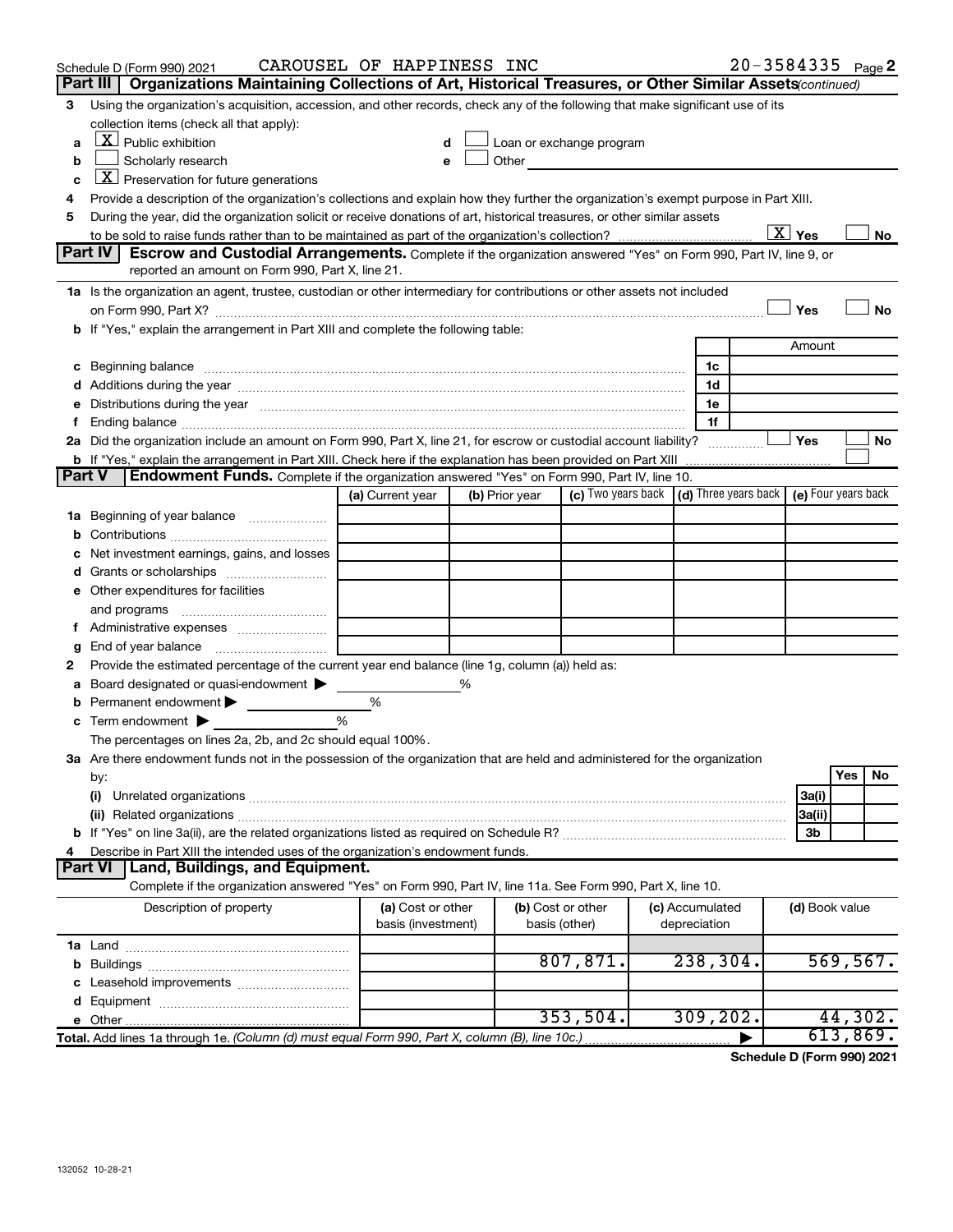| <b>Part VII</b><br><b>Investments - Other Securities.</b><br>Complete if the organization answered "Yes" on Form 990, Part IV, line 11b. See Form 990, Part X, line 12. |                 |                                                           |                |
|-------------------------------------------------------------------------------------------------------------------------------------------------------------------------|-----------------|-----------------------------------------------------------|----------------|
| (a) Description of security or category (including name of security)                                                                                                    | (b) Book value  | (c) Method of valuation: Cost or end-of-year market value |                |
| (1) Financial derivatives                                                                                                                                               |                 |                                                           |                |
|                                                                                                                                                                         |                 |                                                           |                |
| (3) Other                                                                                                                                                               |                 |                                                           |                |
| (A)                                                                                                                                                                     |                 |                                                           |                |
| (B)                                                                                                                                                                     |                 |                                                           |                |
| (C)                                                                                                                                                                     |                 |                                                           |                |
| (D)                                                                                                                                                                     |                 |                                                           |                |
| (E)                                                                                                                                                                     |                 |                                                           |                |
| (F)                                                                                                                                                                     |                 |                                                           |                |
| (G)                                                                                                                                                                     |                 |                                                           |                |
| (H)                                                                                                                                                                     |                 |                                                           |                |
| <b>Total.</b> (Col. (b) must equal Form 990, Part X, col. (B) line 12.) $\blacktriangleright$                                                                           |                 |                                                           |                |
| Part VIII Investments - Program Related.                                                                                                                                |                 |                                                           |                |
| Complete if the organization answered "Yes" on Form 990, Part IV, line 11c. See Form 990, Part X, line 13.<br>(a) Description of investment                             | (b) Book value  | (c) Method of valuation: Cost or end-of-year market value |                |
|                                                                                                                                                                         |                 |                                                           |                |
| (1)                                                                                                                                                                     |                 |                                                           |                |
| (2)                                                                                                                                                                     |                 |                                                           |                |
| (3)<br>(4)                                                                                                                                                              |                 |                                                           |                |
| (5)                                                                                                                                                                     |                 |                                                           |                |
| (6)                                                                                                                                                                     |                 |                                                           |                |
| (7)                                                                                                                                                                     |                 |                                                           |                |
| (8)                                                                                                                                                                     |                 |                                                           |                |
| (9)                                                                                                                                                                     |                 |                                                           |                |
| Total. (Col. (b) must equal Form 990, Part X, col. (B) line $13.$ )                                                                                                     |                 |                                                           |                |
| <b>Other Assets.</b><br>Part IX                                                                                                                                         |                 |                                                           |                |
| Complete if the organization answered "Yes" on Form 990, Part IV, line 11d. See Form 990, Part X, line 15.                                                              |                 |                                                           |                |
|                                                                                                                                                                         | (a) Description |                                                           | (b) Book value |
| (1)                                                                                                                                                                     |                 |                                                           |                |
| (2)                                                                                                                                                                     |                 |                                                           |                |
| (3)                                                                                                                                                                     |                 |                                                           |                |
| (4)                                                                                                                                                                     |                 |                                                           |                |
| (5)                                                                                                                                                                     |                 |                                                           |                |
| (6)                                                                                                                                                                     |                 |                                                           |                |
| (7)                                                                                                                                                                     |                 |                                                           |                |
| (8)<br>(9)                                                                                                                                                              |                 |                                                           |                |
| Total. (Column (b) must equal Form 990, Part X, col. (B) line 15.)                                                                                                      |                 |                                                           |                |
| <b>Other Liabilities.</b><br>Part X                                                                                                                                     |                 |                                                           |                |
| Complete if the organization answered "Yes" on Form 990, Part IV, line 11e or 11f. See Form 990, Part X, line 25.                                                       |                 |                                                           |                |
| (a) Description of liability<br>1.                                                                                                                                      |                 |                                                           | (b) Book value |
| (1) Federal income taxes                                                                                                                                                |                 |                                                           |                |
| CREDIT CARD PAYABLE<br>(2)                                                                                                                                              |                 |                                                           | 939.           |
| GIFT CERTIFICATES<br>(3)                                                                                                                                                |                 |                                                           | 493.           |
| PAYROLL TAXES PAYABLE<br>(4)                                                                                                                                            |                 |                                                           | 3,229.         |
| SALES TAXES PAYABLE<br>(5)                                                                                                                                              |                 |                                                           | 398.           |
| (6)                                                                                                                                                                     |                 |                                                           |                |
| (7)                                                                                                                                                                     |                 |                                                           |                |
| (8)                                                                                                                                                                     |                 |                                                           |                |
| (9)                                                                                                                                                                     |                 |                                                           |                |
|                                                                                                                                                                         |                 |                                                           | 5,059.         |
| 2. Liability for uncertain tax positions. In Part XIII, provide the text of the footnote to the organization's financial statements that reports the                    |                 |                                                           |                |

organization's liability for uncertain tax positions under FASB ASC 740. Check here if the text of the footnote has been provided in Part XIII...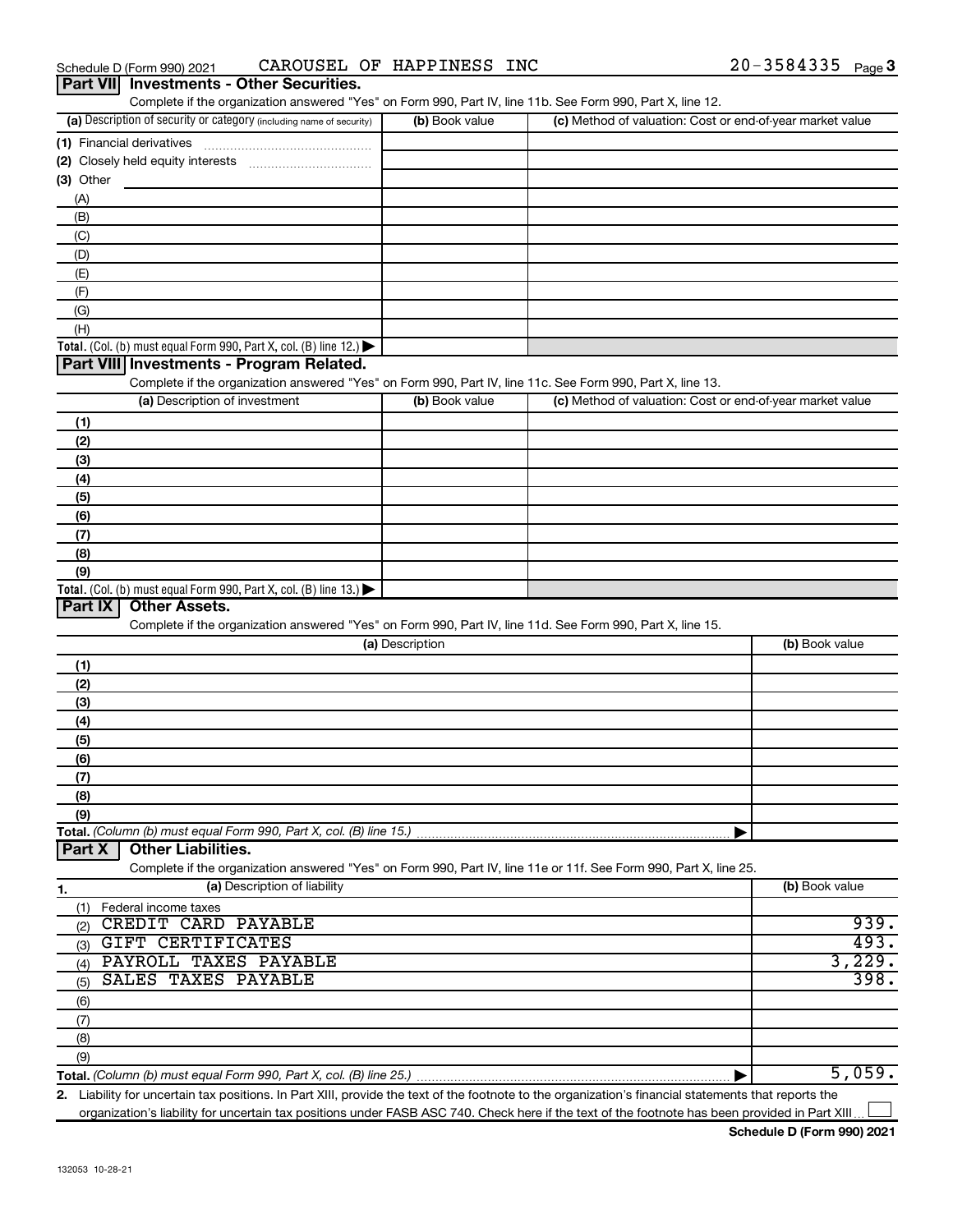|    | CAROUSEL OF HAPPINESS INC<br>Schedule D (Form 990) 2021                                                                 |                | $20 - 3584335$ Page 4 |  |
|----|-------------------------------------------------------------------------------------------------------------------------|----------------|-----------------------|--|
|    | Reconciliation of Revenue per Audited Financial Statements With Revenue per Return.<br>Part XI                          |                |                       |  |
|    | Complete if the organization answered "Yes" on Form 990, Part IV, line 12a.                                             |                |                       |  |
| 1  | Total revenue, gains, and other support per audited financial statements [[[[[[[[[[[[[[[[[[[[[[[]]]]]]]]]]]]]           |                | $\mathbf{1}$          |  |
| 2  | Amounts included on line 1 but not on Form 990, Part VIII, line 12:                                                     |                |                       |  |
| а  | Net unrealized gains (losses) on investments [111] [12] matter and all the unrealized gains (losses) on investments     | 2a             |                       |  |
|    |                                                                                                                         | 2 <sub>b</sub> |                       |  |
| с  |                                                                                                                         | 2c             |                       |  |
| d  |                                                                                                                         | 2d             |                       |  |
| е  | Add lines 2a through 2d <b>contract and a contract and a contract a</b> contract a contract and a contract a contract a |                | 2e                    |  |
| 3  |                                                                                                                         |                | 3                     |  |
|    | Amounts included on Form 990, Part VIII, line 12, but not on line 1:                                                    |                |                       |  |
| а  |                                                                                                                         | 4a             |                       |  |
| b  |                                                                                                                         |                |                       |  |
|    | c Add lines 4a and 4b                                                                                                   |                | 4c                    |  |
| 5. |                                                                                                                         |                | 5                     |  |
|    | Part XII Reconciliation of Expenses per Audited Financial Statements With Expenses per Return.                          |                |                       |  |
|    | Complete if the organization answered "Yes" on Form 990, Part IV, line 12a.                                             |                |                       |  |
| 1  |                                                                                                                         |                | $\mathbf{1}$          |  |
| 2  | Amounts included on line 1 but not on Form 990, Part IX, line 25:                                                       |                |                       |  |
| a  |                                                                                                                         | 2a             |                       |  |
| b  |                                                                                                                         | 2 <sub>b</sub> |                       |  |
|    |                                                                                                                         | 2c             |                       |  |
|    |                                                                                                                         |                |                       |  |
| е  |                                                                                                                         |                | 2e                    |  |
| 3  |                                                                                                                         |                | 3                     |  |
| 4  | Amounts included on Form 990, Part IX, line 25, but not on line 1:                                                      |                |                       |  |
| а  | Investment expenses not included on Form 990, Part VIII, line 7b [                                                      | - 4a           |                       |  |
|    |                                                                                                                         |                |                       |  |
|    | c Add lines 4a and 4b                                                                                                   |                | 4с                    |  |
|    |                                                                                                                         |                | 5                     |  |
|    | Part XIII Supplemental Information.                                                                                     |                |                       |  |

Provide the descriptions required for Part II, lines 3, 5, and 9; Part III, lines 1a and 4; Part IV, lines 1b and 2b; Part V, line 4; Part X, line 2; Part XI, lines 2d and 4b; and Part XII, lines 2d and 4b. Also complete this part to provide any additional information.

#### PART III, LINE 1A:

| THE CAROUSEL OF HAPPINESS CONSISTS OF 56 WOODEN ANIMALS, HAND-CARVED BY    |
|----------------------------------------------------------------------------|
| SCOTT HARRISON OF NEDERLAND, ON A RESTORED 1910 LOOFF CAROUSEL. ALL OF THE |
| ARTWORK AND HISTORICAL TREASURES ARE METICULOUSLY CARED FOR BY THE         |
| ORGANIZATION FOR USE IN A FUNCTIONING CAROUSEL AND TO PRESERVE THEM FOR    |
| FUTURE GENERATIONS. THE ORIGINAL BEARINGS, GEARS, AND METAL WORK ON THE    |
| CAROUSEL HAVE BEEN RESTORED OR REBUILT FOR CONTINUED USE. A FEW PIECES     |
| HAVE BEEN REPLACED BECAUSE OF SAFETY CONCERNS. THE ORIGINAL ELECTRIC MOTOR |
| AND CONTROLLER WERE RETOOLED BY GENERAL ELECTRIC TO CONFORM TO MODERN DAY  |
| USE.                                                                       |

132054 10-28-21 **Schedule D (Form 990) 2021** A NEW FLOOR WAS BUILT USING SOUTHERN YELLOW PINE, A MATERIAL THAT WAS USED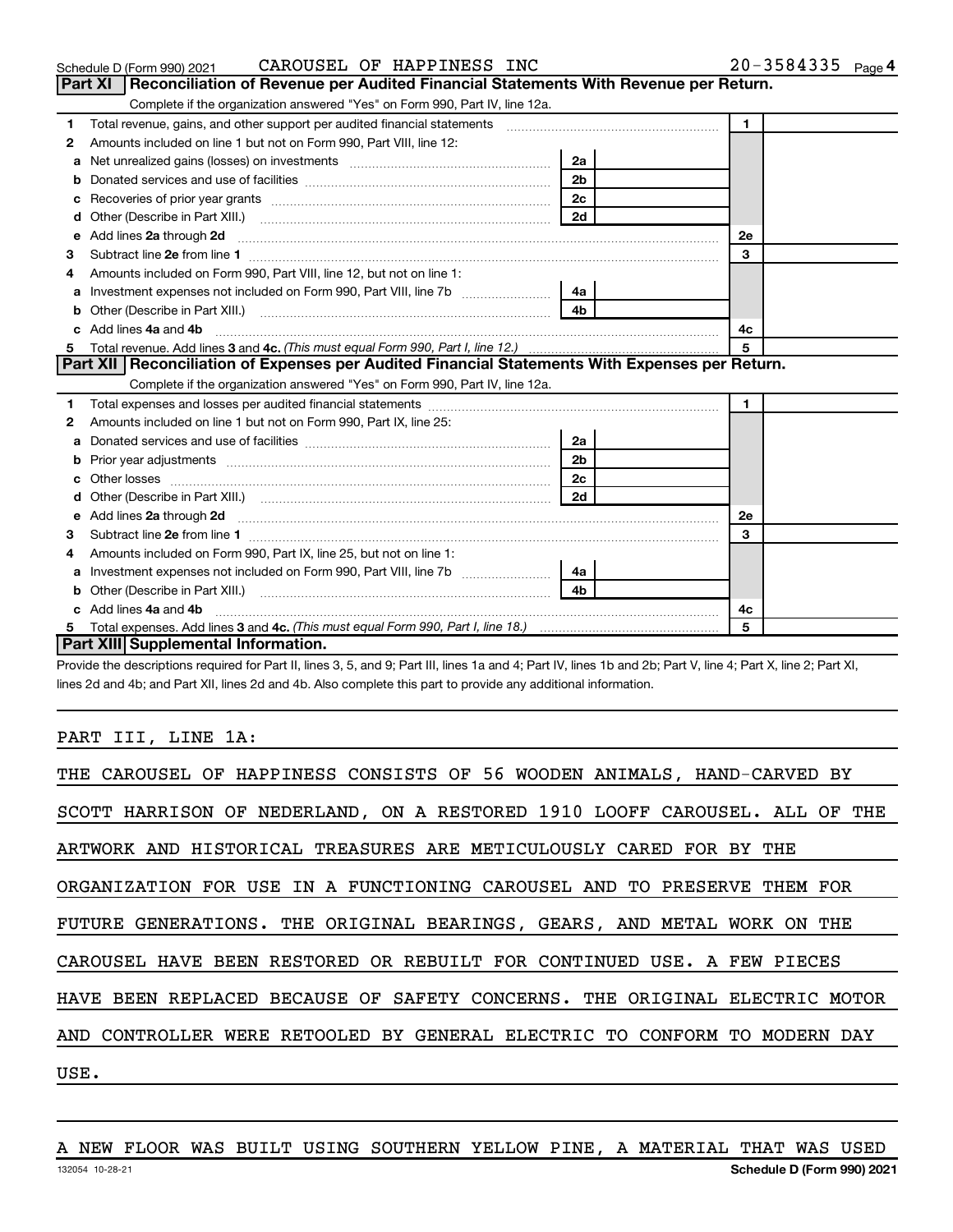AN EXHIBIT OF FRAMED PHOTOGRAPHS DEPICTING THE HISTORY OF THE CAROUSEL AND ITS CONDITION BEFORE IT WAS RESCUED BY HARRISON IN 1986, ADORN THE WALLS SURROUNDING THE CAROUSEL.

DECORATIVE PANELS, KNOWN AS ROUNDING BOARDS, WHICH SURROUND THE TOP OF A CAROUSEL, WERE DONATED BY CAROUSEL COLLECTOR MARIANNE STEVENS SINCE THOSE BELONGING TO THE ORIGINAL LOOFF CAROUSEL WERE MISSING. THE OUTSIDE ROUNDING BOARDS, PAINTED BY "MICHELANGELO OF THE MIDWAY" AUGUST WOLFINGER, WERE RESCUED FROM A 1910 CAROUSEL ORIGINALLY BUILT BY FRED DOLLE (BROTHER-IN-LAW OF CHARLES I.D. LOOFF) FOR THE SILVER BEACH AMUSEMENT PARK IN ST. JOSEPH, MICHIGAN. THEY WERE REPAIRED AND RESTORED BY THE LATE DENVER RESTORATION ARTIST EDWIN FRIEDMAN.

SIXTEEN OF THE OVAL PAINTINGS ON THE INSIDE OF THE ROUNDING BOARDS, DEPICTING ENDANGERED SPECIES, WERE PAINTED BY V. VLADIMIR IN 1995 FOR A NEW CAROUSEL THEN BEING BUILT IN SAN ANTONIO, TEXAS. THE OWNER OF THAT CAROUSEL DECIDED LATER TO INCORPORATE A DIFFERENT DESIGN, SO THESE PAINTINGS WERE DONATED TO THE CAROUSEL OF HAPPINESS. BECAUSE WE HAVE 18 SECTIONS TO THIS CAROUSEL, NEDERLAND ARTIST DOROTHY EMERLING GENEROUSLY VOLUNTEERED TO PAINT TWO EXTRA PANELS REPRESENTING POLAR BEARS AND AMUR LEOPARDS.

#### THE SOMEWHERE ELSE WALL IS ANOTHER WORK OF ART BY HARRISON INSIDE THE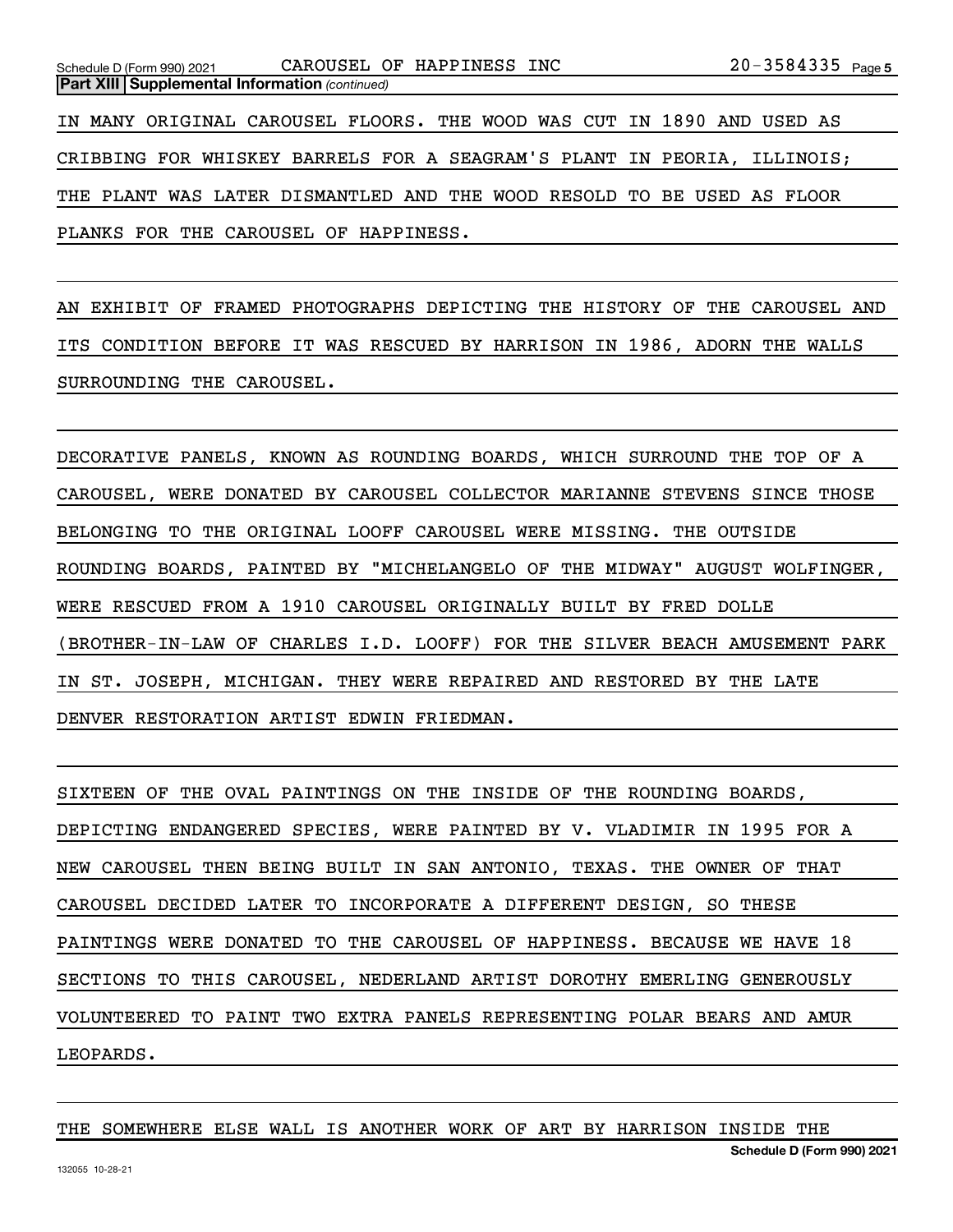| Schedule D (Form 990) 2021 CAROUSEL OF HAPPINESS INC                       |  |  |  |  |  |  |  | $20 - 3584335$ Page 5 |  |
|----------------------------------------------------------------------------|--|--|--|--|--|--|--|-----------------------|--|
| <b>Part XIII Supplemental Information (continued)</b>                      |  |  |  |  |  |  |  |                       |  |
| CAROUSEL'S MAIN ROOM. IT DEPICTS A PORTAL OR PASSAGEWAY THROUGH WHICH THE  |  |  |  |  |  |  |  |                       |  |
| CAROUSEL ANIMALS APPEAR TO COME AND GO FROM THIS WORLD. VARIOUS FIGURES,   |  |  |  |  |  |  |  |                       |  |
| INCLUDING A POLAR BEAR, GIRAFFE, PENGUIN AND DOG, ARE CAPTURED AT          |  |  |  |  |  |  |  |                       |  |
| DIFFERENT STAGES OF "IN BETWEEN." THE SOMEWHERE ELSE WALL IS FINISHED IN A |  |  |  |  |  |  |  |                       |  |
| CENTURIES-OLD FRESCO TECHNIQUE BY RYAN CHIVERS.                            |  |  |  |  |  |  |  |                       |  |

OTHER ARTISTIC OR HISTORICAL TREASURES OWNED BY THE CAROUSEL OF HAPPINESS INCLUDE:

"THE GIFT SHOP COUNTER TOP, MADE OF VERY RARE, CUBAN MAHOGANY PLANKS, DONATED BY CHRIS MCCORMICK OF GOLDEN, COLORADO.

"THE CARNIVAL HORSE THAT HANGS ABOVE THE DOORWAY TO THE GIFT SHOP FROM THE CAROUSEL HOUSE IS A 1930'S ERA HERSHELL WITH A WOODEN BODY AND ALUMINUM HEAD AND LEGS, DONATED BY DON WICK OF MONUMENT, COLORADO. "THE PUPPET THEATRE WAS ORIGINALLY A BAND ORGAN CABINET, MADE IN THE EARLY 1900'S BY JOHN MUZZIO AND SON, OF NEW YORK CITY. NOW, WITHOUT ITS MUSICAL INSTRUMENTS, IT SERVES AS A LITTLE THEATER FOR PUPPETEERS. ITS ORIGINAL FAADE HAS CARVED DRAGONS, AND IS MOUNTED ON THE DOWNSTAIRS WALL JUST TO THE LEFT AS ONE ENTERS THE CAROUSEL HOUSE.

THE CAROUSEL ALSO HAS ON TEMPORARY EXHIBIT A ROCKING GOAT THAT WAS DONATED TO THE CAROUSEL FOR SHORT-TERM EXHIBITION AND EVENTUAL SALE TO SUPPORT THE ORGANIZATION. THE GOAT IS A REPLICA OF AN EARLY 1900'S GOAT CARVING CREATED FOR ONE OF THE LARGE CAROUSELS OF THE TIME. THE ORIGINAL SCULPTOR IS UNKNOWN, ALTHOUGH MOST OF THE FINE CAROUSEL CARVINGS OF THE PERIOD WERE ATTRIBUTED TO THE TALENTED DANIEL CARL MULLER.

PART III, LINE 4:

#### THE CAROUSEL OF HAPPINESS IS A MAGICAL MENAGERIE FEATURING 56 WHIMSICAL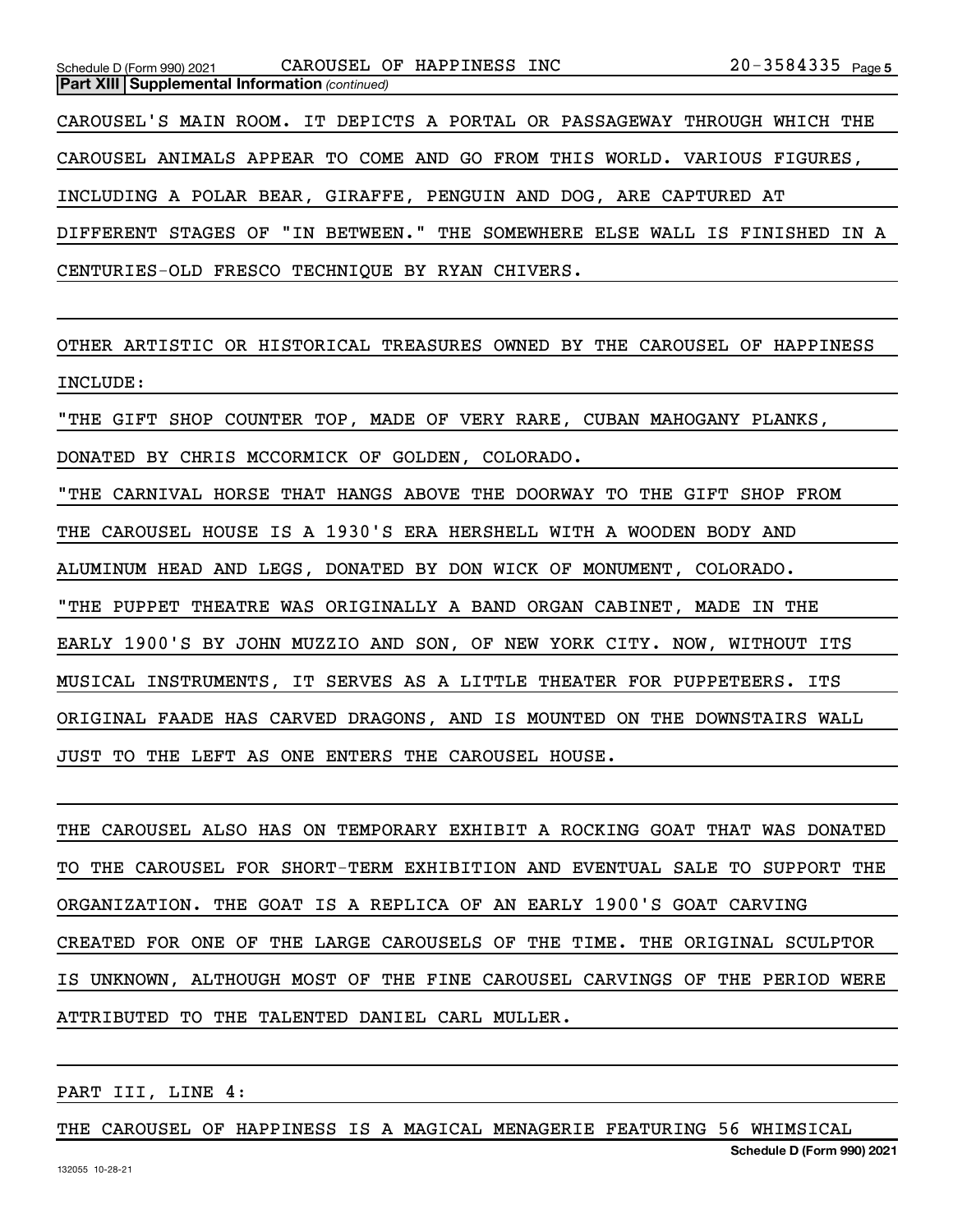| Schedule D (Form 990) 2021                            | CAROUSEL OF HAPPINESS INC                                               | $20 - 3584335$ Page 5                                                    |
|-------------------------------------------------------|-------------------------------------------------------------------------|--------------------------------------------------------------------------|
| <b>Part XIII Supplemental Information (continued)</b> |                                                                         |                                                                          |
|                                                       | ANIMALS HAND-CARVED BY SCOTT HARRISON OF NEDERLAND ON A RESTORED 1910   |                                                                          |
|                                                       |                                                                         | LOOFF CAROUSEL, TURNING TO THE MUSIC OF A 1913 WURLITZER BAND ORGAN. THE |
| SPIRIT OF                                             | THE CENTURY-OLD CAROUSEL COMBINED WITH THE NEW CARVINGS AND             |                                                                          |
|                                                       | INTERTWINED WITH HARRISON'S PERSONAL STORY OF HOW HE CAME TO CREATE THE |                                                                          |
|                                                       |                                                                         | CAROUSEL, ALL PLAY A PART IN INSPIRING HAPPINESS, WELL-BEING AND SERVICE |
| TO OTHERS                                             | THROUGH STORIES AND<br>EXPERIENCES.                                     |                                                                          |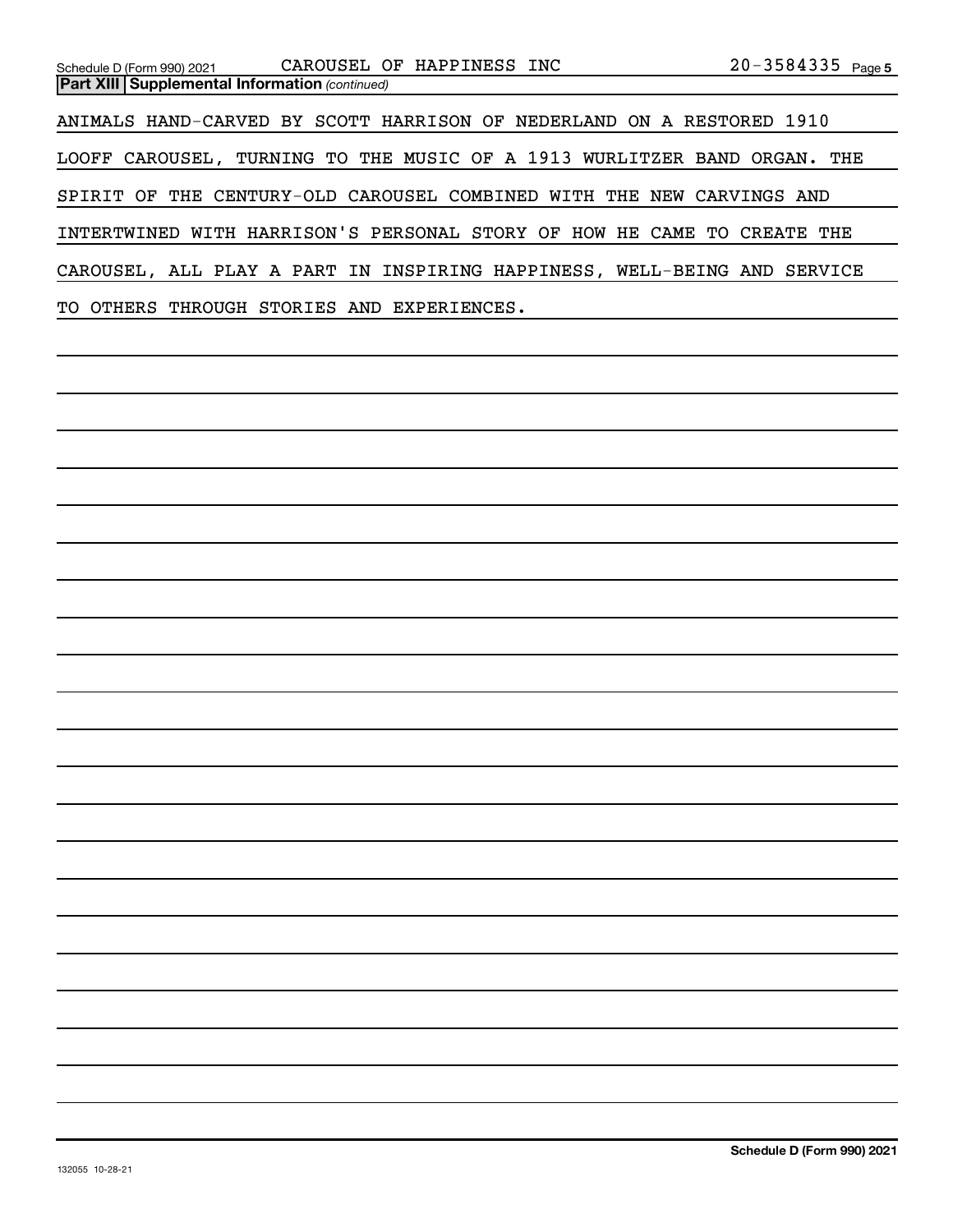**(Form 990)**

Name of the organization

**SCHEDULE O Supplemental Information to Form 990 or 990-EZ**  $\frac{100000}{2}$ 

Department of the Treasury Internal Revenue Service

**Complete to provide information for responses to specific questions on Form 990 or 990-EZ or to provide any additional information. | Attach to Form 990 or Form 990-EZ. | Go to www.irs.gov/Form990 for the latest information.**



**Employer identification number**

CAROUSEL OF HAPPINESS INC

FORM 990, PART VI, SECTION B, LINE 11B:

THE FORM 990 IS REVIEWED AT A BOARD MEETING BEFORE IT IS FILED.

FORM 990, PART VI, SECTION B, LINE 12C:

THE EXECUTIVE COMMITTEE MONITORS AND ENFORCES COMPLIANCE, ENSURING THAT NO

ONE WITH A FINANCIAL INTEREST VOTES UPON A RELATED TRANSACTIONS, AGREEMENT,

OR COMPENSATION MATTER.

FORM 990, PART VI, SECTION B, LINE 15:

THE BOARD CONDUCTS REGULAR ANNUAL REVIEWS OF MANAGER-LEVEL STAFF AND USES COMPARABILITY DATA TO SET THEIR SALARIES. OFFICERS AND DIRECTORS DO NOT RECEIVE COMPENSATION FOR BOARD WORK.

FORM 990, PART VI, SECTION C, LINE 18:

THE ORGANIZATION MAKES ANY AND ALL INFORMATION RELATING TO ITSELF AVAILABLE UPON REQUEST.

FORM 990, PART VI, SECTION C, LINE 19:

THE ORGANIZATION MAKES ANY AND ALL INFORMATION RELATING TO ITSELF AVAILABLE UPON REQUEST.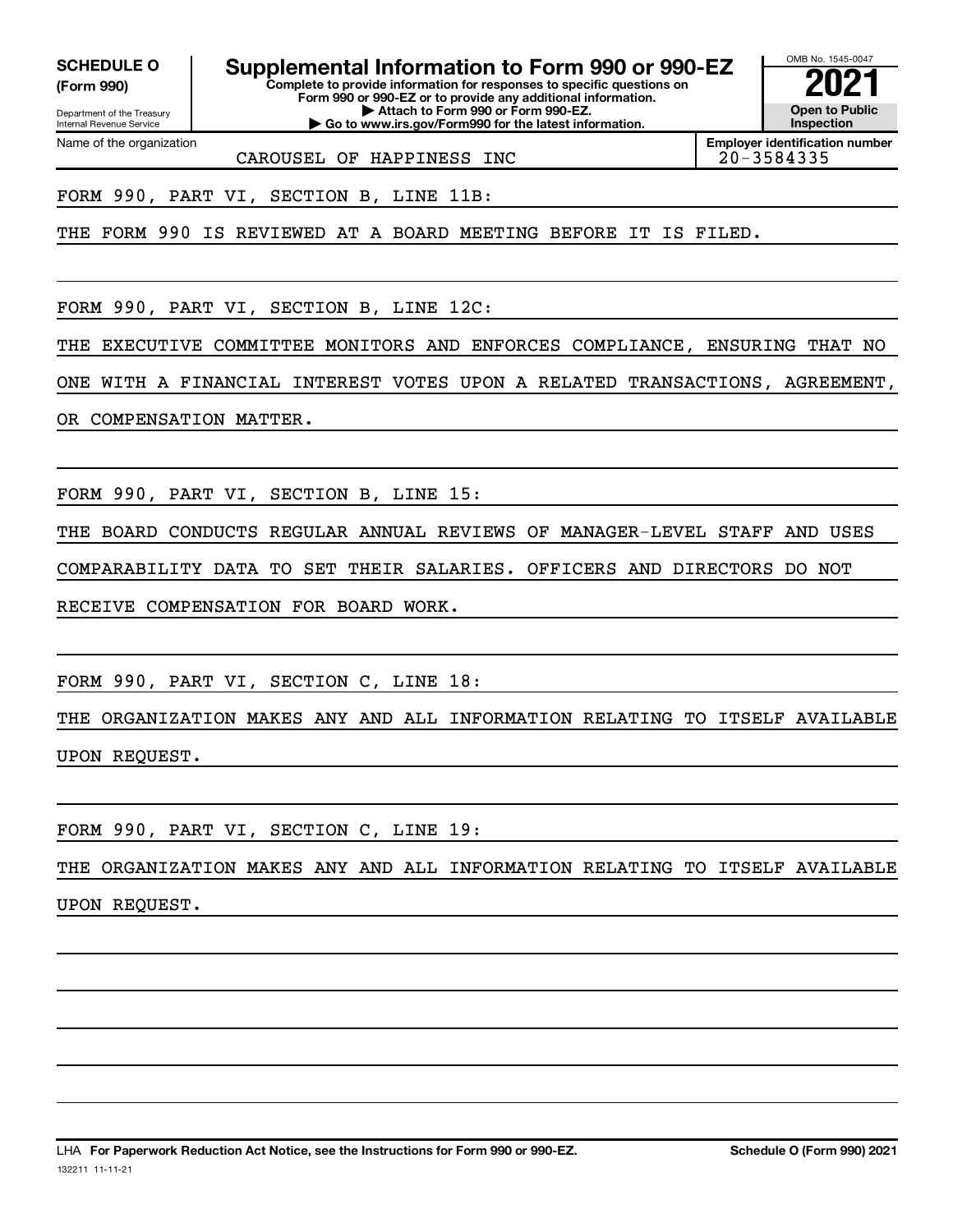#### **2021 DEPRECIATION AND AMORTIZATION REPORT**

#### FORM 990 PAGE 10 990

| Asset<br>No. | Description               | Date<br>Acquired         | Method     | Life                   | $\begin{matrix} 0 \\ 0 \\ n \end{matrix}$<br>Line<br>No.<br>$\mathsf{v}$ | Unadjusted<br>Cost Or Basis | <b>Bus</b><br>$\%$<br>Excl | Section 179<br>Expense | <b>Reduction In</b><br>Basis | <b>Basis For</b><br>Depreciation | Beginning<br>Accumulated<br>Depreciation | Current<br>Sec 179<br>Expense | <b>Current Year</b><br>Deduction | Ending<br>Accumulated<br>Depreciation |
|--------------|---------------------------|--------------------------|------------|------------------------|--------------------------------------------------------------------------|-----------------------------|----------------------------|------------------------|------------------------------|----------------------------------|------------------------------------------|-------------------------------|----------------------------------|---------------------------------------|
|              | PROGRAM SERVICES          |                          |            |                        |                                                                          |                             |                            |                        |                              |                                  |                                          |                               |                                  |                                       |
|              | 1 WALL FIXTURES           | 05/31/10                 |            | 200DB 7.00             | $HY$ $17$                                                                | 3,000.                      |                            |                        |                              | 3,000                            | 3,000.                                   |                               | $\mathbf{0}$ .                   | 3,000.                                |
|              | 2 PENNY SQUISHING MACHINE | 05/02/11                 | 200DB 5.00 |                        | HY17                                                                     | 3,000.                      |                            |                        |                              | 3,000                            | 3,000.                                   |                               | $\mathbf{0}$ .                   | 3,000.                                |
|              | 3 POS SYSTEM              | 05/05/14                 |            | 200DB 5.00             | $HY$ $17$                                                                | 1,543.                      |                            |                        |                              | 1,543                            | 1,543.                                   |                               | 0.                               | 1,543.                                |
|              | 4 T-SHIRT DISPLAY STAND   | 06/17/15 200DB 7.00      |            |                        | HY17                                                                     | 575.                        |                            |                        |                              | 575                              | 498.                                     |                               | 51.                              | 549.                                  |
|              | 7 BUILDING - CAROUSEL     | $05/31/10$ SL            |            |                        | 39.00 MM16                                                               | 766,831.                    |                            |                        |                              | 766,831.                         | 208,928.                                 |                               | 19,662.                          | 228,590.                              |
|              | 8 BAND ORGAN - CAROUSEL   | 05/31/10 ADS             |            | 12.00 HY <sub>17</sub> |                                                                          | 303,152.                    |                            |                        |                              | 303,152.                         | 250,537.                                 |                               | 25,263                           | 275,800.                              |
|              | 9 WHEELCHAIR LIFT         | 05/31/10                 | 200DB      | 5.00                   | HY17                                                                     | 1,893.                      |                            |                        |                              | 1,893                            | 1,893.                                   |                               | $\mathbf{0}$                     | 1,893.                                |
|              | 10 BUILDING IMPROVEMENTS  | $07/01/11$ SL            |            |                        | 39.00 MM16                                                               | 4,689.                      |                            |                        |                              | 4,689                            | 1,135.                                   |                               | 120.                             | 1,255.                                |
|              | 11 BUILDING IMPROVEMENTS  | $07/01/12$ SL            |            |                        | 39.00 MM16                                                               | 26,309.                     |                            |                        |                              | 26,309                           | 5,710.                                   |                               | 675.                             | 6,385.                                |
|              | 12 BUILDING IMPROVEMENTS  | $07/01/13$ SL            |            |                        | 39.00 MM16                                                               | 4,982.                      |                            |                        |                              | 4,982                            | 955.                                     |                               | 128.                             | 1,083.                                |
|              | 13 FIRE ALARM SYSTEM      | 06/05/14                 |            | 200DB 7.00             | HY17                                                                     | 4,587.                      |                            |                        |                              | 4,587.                           | 4,382.                                   |                               | 205.                             | 4,587.                                |
|              | 14 BUILDING IMPROVEMENTS  | 05/01/14                 | SL         |                        | 39.00 MM16                                                               | 5,060.                      |                            |                        |                              | 5,060                            | 861.                                     |                               | 130.                             | 991.                                  |
|              | 15 NEON SIGNS             | 04/11/15                 |            | 200DB 7.00             | HY17                                                                     | 3,914.                      |                            |                        |                              | 3,914.                           | 3,391.                                   |                               | 350.                             | 3,741.                                |
|              | 16 CAROUSEL BRASS RINGS   | 08/17/16 ADS             |            | 12.00 HY17             |                                                                          | 13,000.                     |                            |                        |                              | 13,000                           | 5, 162.                                  |                               | 1,083.                           | 6,245.                                |
|              | 17 FRONT SPACE REDESIGN   | 12/27/18                 |            | 200DB 7.00             | HY <sub>17</sub>                                                         | 3,108.                      |                            |                        |                              | 3,108                            | 1,749.                                   |                               | 388.                             | 2,137.                                |
|              | 18 SOUND BOOTH            | 07/19/18                 |            | 200DB 5.00             | HY17                                                                     | 4,796.                      |                            |                        |                              | 4,796                            | 3,415,                                   |                               | 553.                             | 3,968.                                |
|              | 19 MEMORIAL BENCH         | 03/22/19 200DB 7.00 HY17 |            |                        |                                                                          | 502.                        |                            |                        | 502.                         |                                  |                                          |                               | $\mathbf{0}$ .                   |                                       |

128111 04-01-21

(D) - Asset disposed \* ITC, Salvage, Bonus, Commercial Revitalization Deduction, GO Zone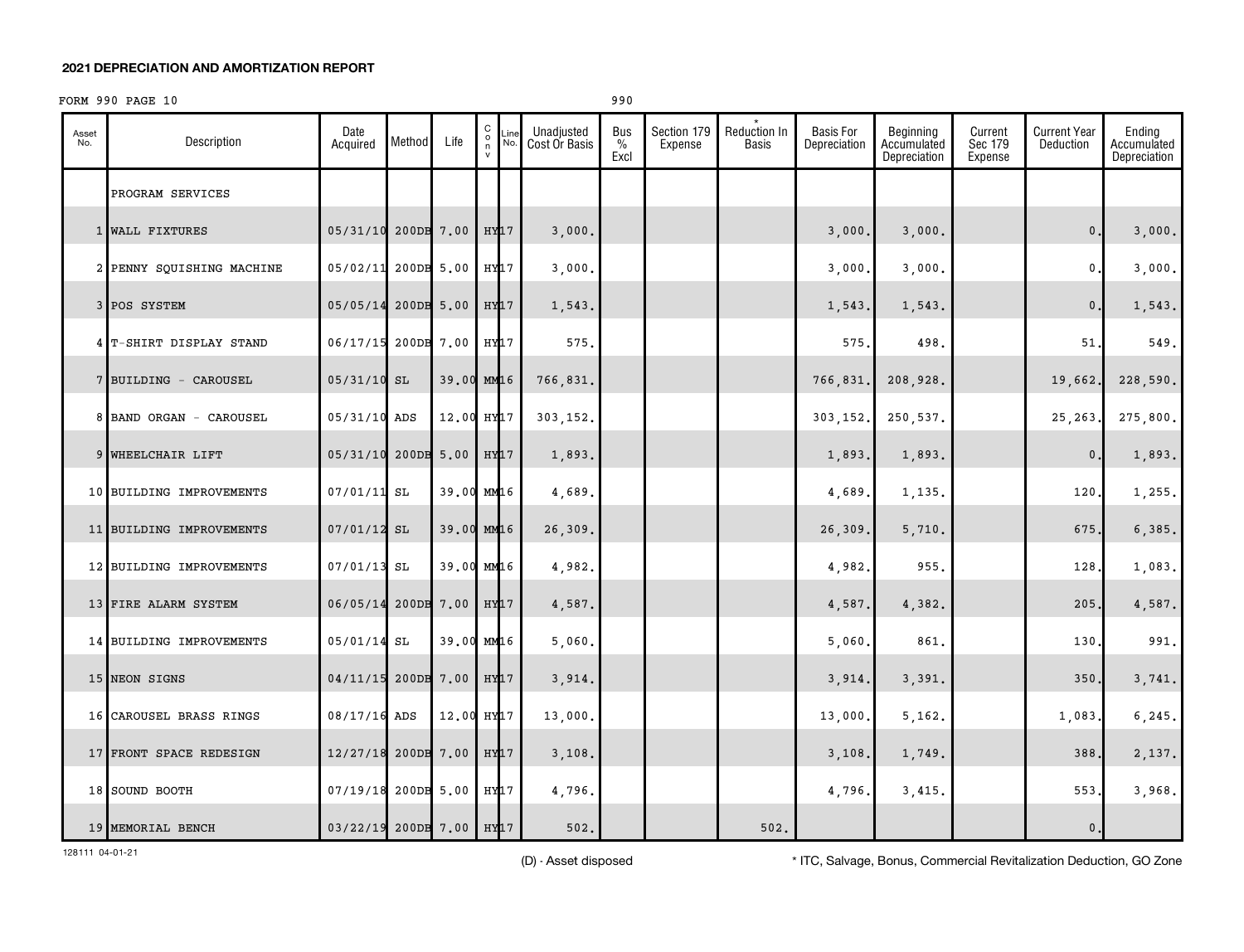#### **2021 DEPRECIATION AND AMORTIZATION REPORT**

#### FORM 990 PAGE 10 990

| Asset<br>No. | Description                                    | Date<br>Acquired    | Method | Life | 00000 | Line<br>No. | Unadjusted<br>Cost Or Basis | Bus<br>$\frac{0}{2}$<br>Excl | Section 179<br>Expense | Reduction In<br><b>Basis</b> | <b>Basis For</b><br>Depreciation | Beginning<br>Accumulated<br>Depreciation | Current<br>Sec 179<br>Expense | <b>Current Year</b><br><b>Deduction</b> | Ending<br>Accumulated<br>Depreciation |
|--------------|------------------------------------------------|---------------------|--------|------|-------|-------------|-----------------------------|------------------------------|------------------------|------------------------------|----------------------------------|------------------------------------------|-------------------------------|-----------------------------------------|---------------------------------------|
|              | 20 BAND ORGAN/TRAILER                          | 12/16/21 200DB 7.00 |        |      | MQ19C |             | 8,500.                      |                              |                        |                              | 8,500                            |                                          |                               | 303                                     | 303.                                  |
|              | * 990 PAGE 10 TOTAL PROGRAM<br><b>SERVICES</b> |                     |        |      |       |             | 1, 159, 441.                |                              |                        |                              | $502.$ 1, 158, 939.              | 496,159.                                 |                               | 48,911.                                 | 545,070.                              |
|              | MANAGEMENT AND GENERAL                         |                     |        |      |       |             |                             |                              |                        |                              |                                  |                                          |                               |                                         |                                       |
|              | 5 COMPUTER                                     | 05/31/10 200DB 5.00 |        |      | HY17  |             | 1,373.                      |                              |                        |                              | 1,373.                           | 1,373.                                   |                               | $\mathbf{0}$ .                          | 1,373.                                |
|              | 6 PRINTER                                      | 01/05/16 200DB 5.00 |        |      | HY17  |             | 561.                        |                              |                        |                              | 561.                             | 530.                                     |                               | 31                                      | 561.                                  |
|              | * 990 PAGE 10 TOTAL<br>MANAGEMENT AND GENERAL  |                     |        |      |       |             | 1,934.                      |                              |                        |                              | 1,934.                           | 1,903.                                   |                               | 31                                      | 1,934.                                |
|              | * GRAND TOTAL 990 PAGE 10<br>DEPR              |                     |        |      |       |             | 1, 161, 375.                |                              |                        |                              | 502. 1,160,873.                  | 498,062.                                 |                               | 48,942.                                 | 547,004.                              |
|              |                                                |                     |        |      |       |             |                             |                              |                        |                              |                                  |                                          |                               |                                         |                                       |
|              | CURRENT YEAR ACTIVITY                          |                     |        |      |       |             |                             |                              |                        |                              |                                  |                                          |                               |                                         |                                       |
|              | BEGINNING BALANCE                              |                     |        |      |       |             | 1, 152, 875.                |                              |                        |                              | $502.$ 1, 152, 373.              | 498,062.                                 |                               |                                         | 546,701.                              |
|              | ACQUISITIONS                                   |                     |        |      |       |             | 8,500.                      |                              |                        | 0.                           | 8,500                            | $\mathsf{0}$ .                           |                               |                                         | 303.                                  |
|              | DISPOSITIONS/RETIRED                           |                     |        |      |       |             | $\mathbf 0$ .               |                              |                        | $0$ .                        | $\mathbf 0$ .                    | $\mathbf 0$ .                            |                               |                                         | $\mathbf 0$ .                         |
|              | ENDING BALANCE                                 |                     |        |      |       |             | 1, 161, 375.                |                              |                        |                              | $502. \vert 1, 160, 873. \vert$  | 498,062.                                 |                               |                                         | 547,004.                              |
|              | ENDING ACCUM DEPR                              |                     |        |      |       |             |                             |                              |                        |                              |                                  | 547,506.                                 |                               |                                         |                                       |
|              | ENDING BOOK VALUE                              |                     |        |      |       |             |                             |                              |                        |                              |                                  | 613,869.                                 |                               |                                         |                                       |
|              |                                                |                     |        |      |       |             |                             |                              |                        |                              |                                  |                                          |                               |                                         |                                       |
|              |                                                |                     |        |      |       |             |                             |                              |                        |                              |                                  |                                          |                               |                                         |                                       |
|              |                                                |                     |        |      |       |             |                             |                              |                        |                              |                                  |                                          |                               |                                         |                                       |

(D) - Asset disposed \* ITC, Salvage, Bonus, Commercial Revitalization Deduction, GO Zone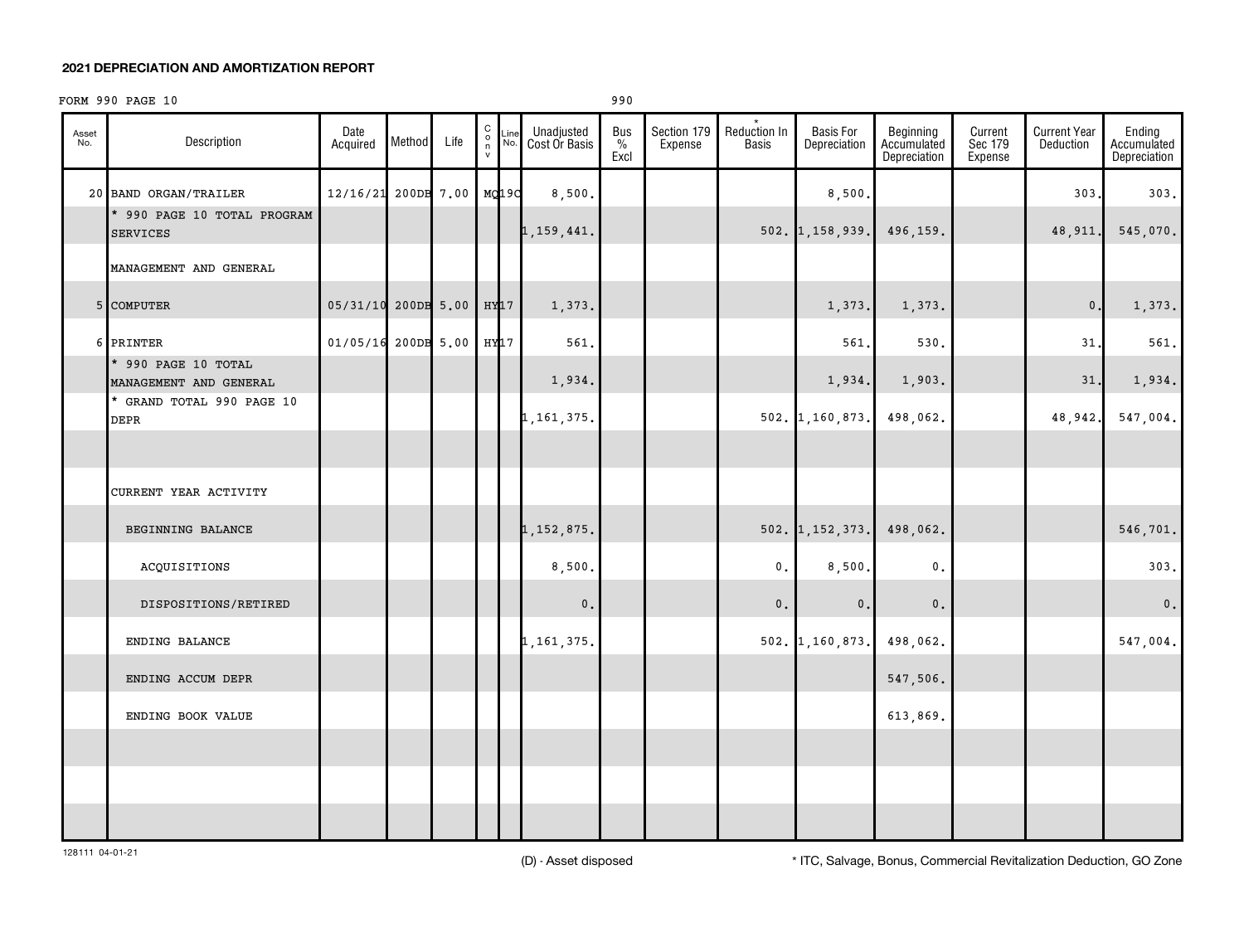| Form                                                   |
|--------------------------------------------------------|
| Department of the Treasury<br>Internal Revenue Service |
| ıma(c)                                                 |

# **4562 Depreciation and Amortization**<br>(Including Information on Listed Property) 990 **2021**

**(Including Information on Listed Property)**

990

**| Attach to your tax return.**

**nternal Revenue Service**  $\left(99\right)$  **Go to www.irs.gov/Form4562 for instructions and the latest information.** Sequence No. 179<br>Name(s) shown on return and the lates and the lates are activity to which this form relates and

Attachment Sequence No.

OMB No. 1545-0172

|                | CAROUSEL OF HAPPINESS INC                                                                                                                                                                                                      |                                                                                                                  |                                                      |                              | FORM 990 PAGE 10       |                  |              | 20-3584335                 |
|----------------|--------------------------------------------------------------------------------------------------------------------------------------------------------------------------------------------------------------------------------|------------------------------------------------------------------------------------------------------------------|------------------------------------------------------|------------------------------|------------------------|------------------|--------------|----------------------------|
| Part I         | Election To Expense Certain Property Under Section 179 Note: If you have any listed property, complete Part V before you complete Part I.                                                                                      |                                                                                                                  |                                                      |                              |                        |                  |              |                            |
|                | <b>1</b> Maximum amount (see instructions)                                                                                                                                                                                     |                                                                                                                  |                                                      |                              |                        |                  | 1            | 1,050,000.                 |
|                |                                                                                                                                                                                                                                |                                                                                                                  |                                                      |                              |                        |                  | $\mathbf{2}$ |                            |
| З              | Threshold cost of section 179 property before reduction in limitation [11] manuscription control cost of section 179 property before reduction in limitation [11] manuscription of the section 179 property of the section in  |                                                                                                                  |                                                      |                              |                        |                  | 3            | 2,620,000.                 |
| 4              |                                                                                                                                                                                                                                |                                                                                                                  |                                                      |                              |                        |                  | 4            |                            |
| 5              |                                                                                                                                                                                                                                |                                                                                                                  |                                                      |                              |                        |                  | 5            |                            |
| 6              | (a) Description of property                                                                                                                                                                                                    |                                                                                                                  |                                                      | (b) Cost (business use only) |                        | (c) Elected cost |              |                            |
|                |                                                                                                                                                                                                                                |                                                                                                                  |                                                      |                              |                        |                  |              |                            |
|                |                                                                                                                                                                                                                                |                                                                                                                  |                                                      |                              |                        |                  |              |                            |
|                |                                                                                                                                                                                                                                |                                                                                                                  |                                                      |                              |                        |                  |              |                            |
|                |                                                                                                                                                                                                                                |                                                                                                                  |                                                      |                              |                        |                  |              |                            |
|                |                                                                                                                                                                                                                                |                                                                                                                  |                                                      |                              | 7                      |                  |              |                            |
|                |                                                                                                                                                                                                                                |                                                                                                                  |                                                      |                              |                        |                  | 8            |                            |
|                |                                                                                                                                                                                                                                |                                                                                                                  |                                                      |                              |                        |                  | 9            |                            |
|                |                                                                                                                                                                                                                                |                                                                                                                  |                                                      |                              |                        |                  | 10           |                            |
|                |                                                                                                                                                                                                                                |                                                                                                                  |                                                      |                              |                        |                  | 11           |                            |
|                |                                                                                                                                                                                                                                |                                                                                                                  |                                                      |                              |                        |                  | 12           |                            |
|                | 13 Carryover of disallowed deduction to 2022. Add lines 9 and 10, less line 12                                                                                                                                                 |                                                                                                                  |                                                      |                              | 13                     |                  |              |                            |
|                | Note: Don't use Part II or Part III below for listed property. Instead, use Part V.                                                                                                                                            |                                                                                                                  |                                                      |                              |                        |                  |              |                            |
| ∣ Part II      | Special Depreciation Allowance and Other Depreciation (Don't include listed property.)                                                                                                                                         |                                                                                                                  |                                                      |                              |                        |                  |              |                            |
|                | 14 Special depreciation allowance for qualified property (other than listed property) placed in service during                                                                                                                 |                                                                                                                  |                                                      |                              |                        |                  |              |                            |
|                | the tax year                                                                                                                                                                                                                   |                                                                                                                  |                                                      |                              |                        |                  | 14           |                            |
|                | 15 Property subject to section 168(f)(1) election manufactured content to the content of the content of the content of the content of the content of the content of the content of the content of the content of the content o | 15                                                                                                               |                                                      |                              |                        |                  |              |                            |
|                | <b>16</b> Other depreciation (including ACRS)                                                                                                                                                                                  |                                                                                                                  |                                                      |                              |                        |                  | 16           | 20,715.                    |
|                | Part III<br>MACRS Depreciation (Don't include listed property. See instructions.)                                                                                                                                              |                                                                                                                  |                                                      |                              |                        |                  |              |                            |
|                |                                                                                                                                                                                                                                |                                                                                                                  | <b>Section A</b>                                     |                              |                        |                  |              |                            |
|                |                                                                                                                                                                                                                                |                                                                                                                  |                                                      |                              |                        |                  | 17           | 27,924.                    |
|                | 18 If you are electing to group any assets placed in service during the tax year into one or more general asset accounts, check here                                                                                           |                                                                                                                  |                                                      |                              |                        |                  |              |                            |
|                |                                                                                                                                                                                                                                | Section B - Assets Placed in Service During 2021 Tax Year Using the General Depreciation System<br>(b) Month and | (c) Basis for depreciation                           |                              |                        |                  |              |                            |
|                | (a) Classification of property                                                                                                                                                                                                 | year placed<br>in service                                                                                        | (business/investment use<br>only - see instructions) |                              | (d) Recovery<br>period | (e) Convention   | (f) Method   | (g) Depreciation deduction |
|                |                                                                                                                                                                                                                                |                                                                                                                  |                                                      |                              |                        |                  |              |                            |
| 19a            | 3-year property                                                                                                                                                                                                                |                                                                                                                  |                                                      |                              |                        |                  |              |                            |
| b              | 5-year property                                                                                                                                                                                                                |                                                                                                                  |                                                      |                              |                        |                  |              |                            |
| c              | 7-year property                                                                                                                                                                                                                |                                                                                                                  |                                                      | 8,500.                       | YRS.                   | МQ               | $200$ DB     | 303.                       |
| d              | 10-year property                                                                                                                                                                                                               |                                                                                                                  |                                                      |                              |                        |                  |              |                            |
| е              | 15-year property                                                                                                                                                                                                               |                                                                                                                  |                                                      |                              |                        |                  |              |                            |
| f              | 20-year property                                                                                                                                                                                                               |                                                                                                                  |                                                      |                              |                        |                  |              |                            |
| g              | 25-year property                                                                                                                                                                                                               |                                                                                                                  |                                                      |                              | 25 yrs.                |                  | S/L          |                            |
| h              | Residential rental property                                                                                                                                                                                                    | $\prime$                                                                                                         |                                                      |                              | 27.5 yrs.              | MМ               | S/L          |                            |
|                |                                                                                                                                                                                                                                | $\prime$                                                                                                         |                                                      |                              | 27.5 yrs.              | мм               | S/L          |                            |
| Ť.             | Nonresidential real property                                                                                                                                                                                                   | $\prime$                                                                                                         |                                                      |                              | 39 yrs.                | мм               | S/L          |                            |
|                |                                                                                                                                                                                                                                |                                                                                                                  |                                                      |                              |                        | MМ               | S/L          |                            |
|                | Section C - Assets Placed in Service During 2021 Tax Year Using the Alternative Depreciation System                                                                                                                            |                                                                                                                  |                                                      |                              |                        |                  |              |                            |
| 20a            | Class life                                                                                                                                                                                                                     |                                                                                                                  |                                                      |                              |                        |                  | S/L          |                            |
| b              | 12-year                                                                                                                                                                                                                        |                                                                                                                  |                                                      |                              | 12 yrs.                |                  | S/L          |                            |
| с              | 30-year                                                                                                                                                                                                                        | $\prime$                                                                                                         |                                                      |                              | 30 yrs.                | MМ               | S/L          |                            |
| d              | 40-year                                                                                                                                                                                                                        | $\prime$                                                                                                         |                                                      |                              | 40 yrs.                | МM               | S/L          |                            |
| <b>Part IV</b> | <b>Summary (See instructions.)</b>                                                                                                                                                                                             |                                                                                                                  |                                                      |                              |                        |                  |              |                            |
|                | 21 Listed property. Enter amount from line 28                                                                                                                                                                                  |                                                                                                                  |                                                      |                              |                        |                  | 21           |                            |
|                | 22 Total. Add amounts from line 12, lines 14 through 17, lines 19 and 20 in column (g), and line 21.                                                                                                                           |                                                                                                                  |                                                      |                              |                        |                  |              |                            |
|                |                                                                                                                                                                                                                                |                                                                                                                  |                                                      |                              |                        |                  | 22           | 48,942.                    |
|                | 23 For assets shown above and placed in service during the current year, enter the                                                                                                                                             |                                                                                                                  |                                                      |                              |                        |                  |              |                            |
|                |                                                                                                                                                                                                                                |                                                                                                                  |                                                      |                              | 23                     |                  |              |                            |

116251 12-21-21 **For Paperwork Reduction Act Notice, see separate instructions. 4562**  LHA Form (2021)